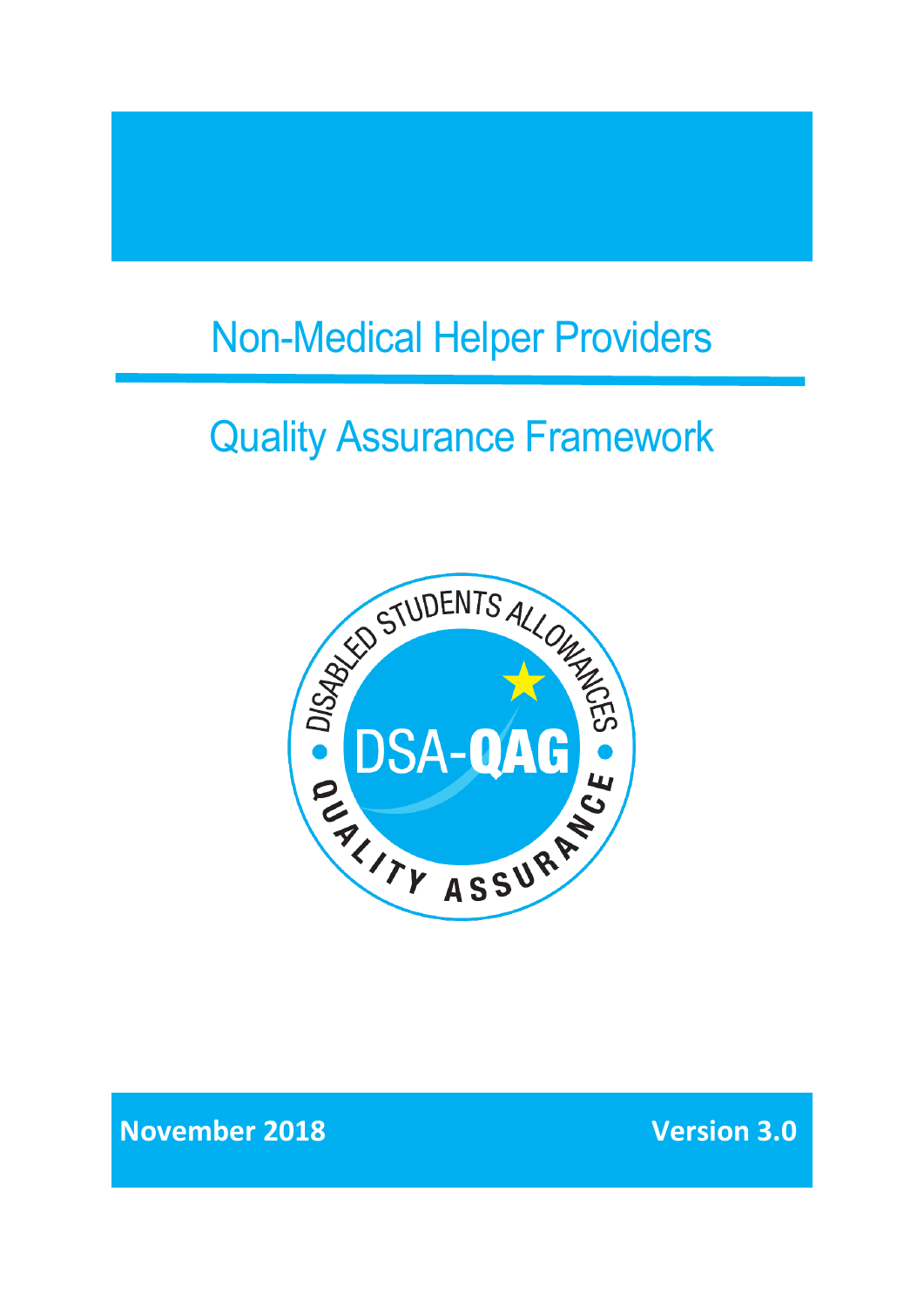# **Version Control**

| <b>Document</b>                             | <b>Created Date</b> | <b>Revision Date</b> | Author  | <b>Version</b><br><b>Number</b> |
|---------------------------------------------|---------------------|----------------------|---------|---------------------------------|
| NMH Provider Quality<br>Assurance Framework | November 2018       |                      | DSA-QAG | V3.0                            |

| <b>Details of Section</b>                     | <b>Details of Change</b>            |
|-----------------------------------------------|-------------------------------------|
|                                               | Page 5 Graphic updated,             |
| Introduction                                  | Page 6 text updated                 |
|                                               | Page 8 text updated                 |
|                                               | Standard 1.1, link and text updated |
|                                               | Standard 1.2, text updated          |
|                                               | Standard 1.3, Additional text added |
|                                               | Standard 1.5, link updated          |
|                                               | Standard 1.7, link updated          |
| 1 - NMH Provider Quality Business Processes   | Standard 1.9, text updated          |
|                                               | Standard 1.10, text updated         |
|                                               | Standard 1.11, text updated         |
|                                               | Standard 1.13, text updated         |
|                                               | Standard 1.15, text updated         |
|                                               | Standard 1.17, text updated         |
|                                               | Standard 1.18, text updated         |
|                                               | Standard 2.1, text updated          |
|                                               | Standard 2.3, text updated          |
| 2 - NMH Provider Quality Service Provision    | Standard 2.4, text updated          |
|                                               | Standard 2.7, text updated          |
|                                               | Standard 2.8, text updated          |
| 3 - Support Worker Quality Business Processes | Standard 3.2, text updated          |
|                                               | Standard 3.4, text updated          |
|                                               | Standard 4.1, text updated          |
| 4 - Support Worker Quality Service Provision  | Standard 4.3, text updated          |
|                                               | Standard 4.4, text updated          |
|                                               | Template 2, text updated            |
| Templates                                     | Template 4, text updated            |
|                                               | Template 5, text updated            |
| Appendices                                    | Appendix 5, new appendix added      |
| <b>Terms &amp; Definitions</b>                | Text updated                        |

| Document:                               | Status:          | Version: |  |
|-----------------------------------------|------------------|----------|--|
| <b>NMH: Quality Assurance Framework</b> | Final 26/11/2018 | 3.0      |  |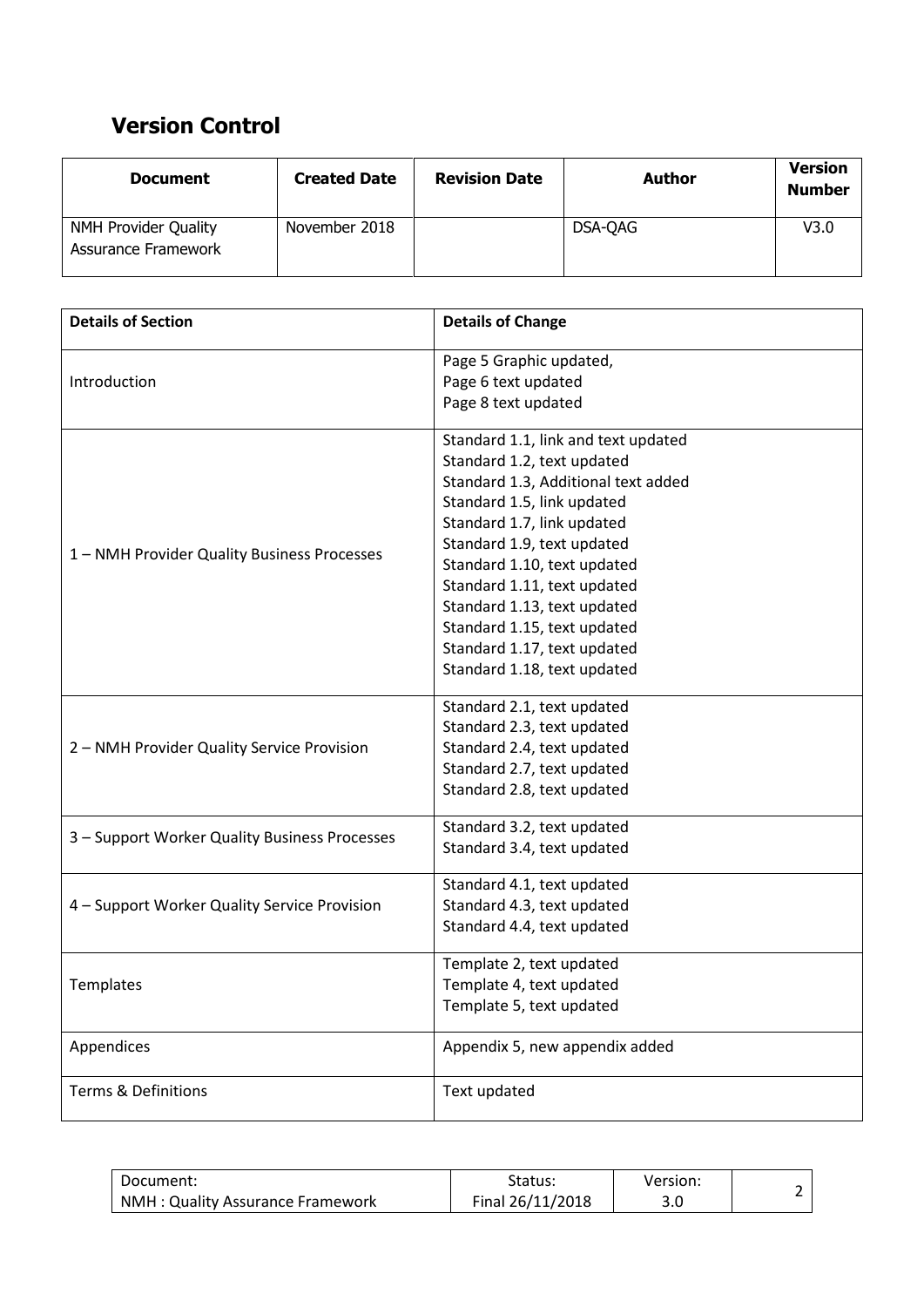#### Contents

| 1.2 Supply DSAs-funded support authorised by the funding body against entitlement                      |  |
|--------------------------------------------------------------------------------------------------------|--|
|                                                                                                        |  |
|                                                                                                        |  |
|                                                                                                        |  |
|                                                                                                        |  |
|                                                                                                        |  |
|                                                                                                        |  |
| 1.9 Confirmation of capacity and ability to deliver support within 3 working days -unusual support  12 |  |
|                                                                                                        |  |
|                                                                                                        |  |
|                                                                                                        |  |
|                                                                                                        |  |
| . 16<br>1.14 Insurance                                                                                 |  |
|                                                                                                        |  |
|                                                                                                        |  |
|                                                                                                        |  |
|                                                                                                        |  |
|                                                                                                        |  |
|                                                                                                        |  |
|                                                                                                        |  |
|                                                                                                        |  |
|                                                                                                        |  |
|                                                                                                        |  |
|                                                                                                        |  |

| Document:                        | Status:          | Version: |  |
|----------------------------------|------------------|----------|--|
| NMH: Quality Assurance Framework | Final 26/11/2018 | J.U      |  |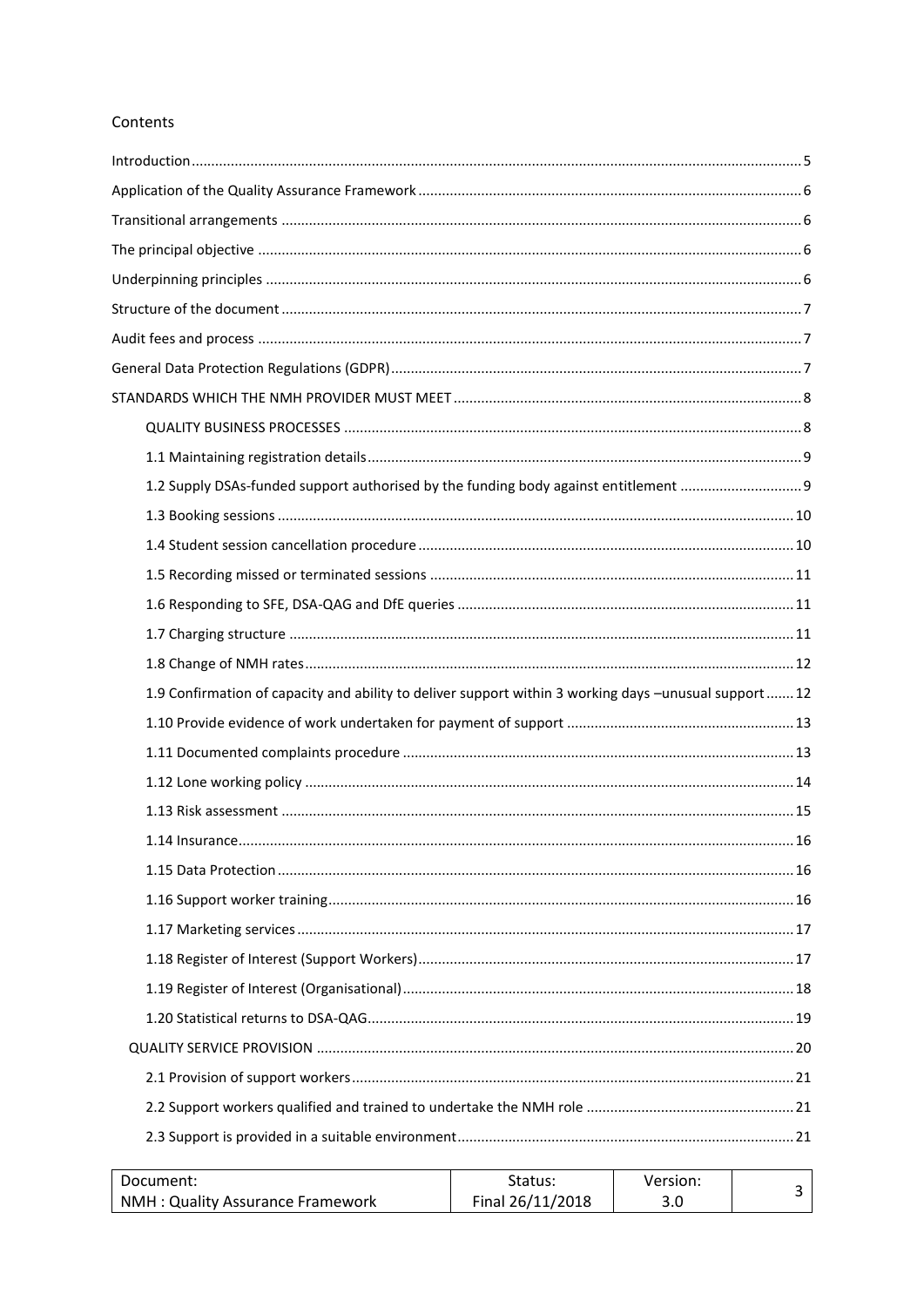| 37 |
|----|
|    |
|    |
|    |
|    |
|    |
|    |

<span id="page-3-0"></span>

| Document:                        | Status:          | Version: |  |
|----------------------------------|------------------|----------|--|
| NMH: Quality Assurance Framework | Final 26/11/2018 | J.U      |  |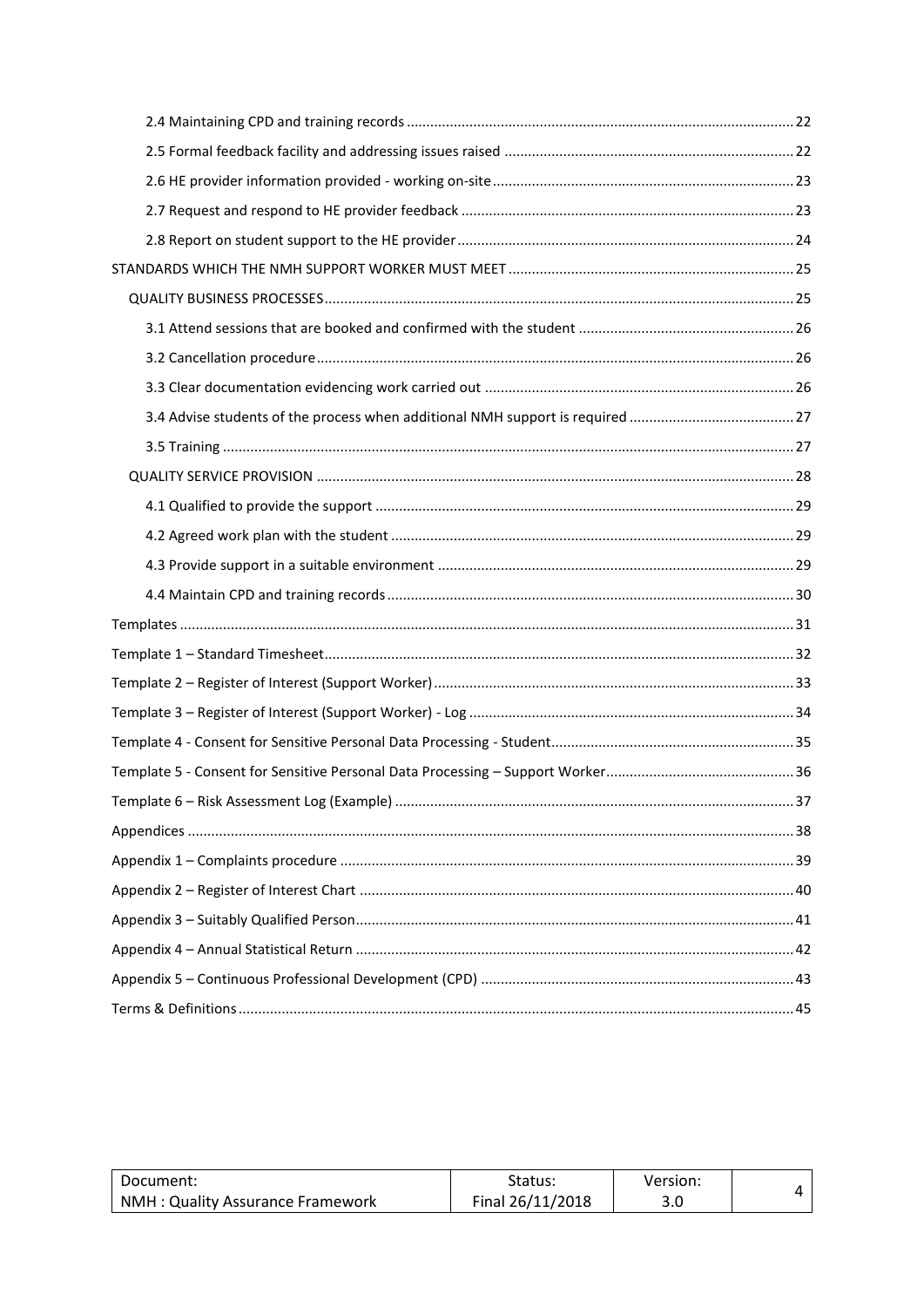#### **Introduction**

This document represents the Quality Assurance Framework for non-medical help (NMH) providers and support workers delivering Disabled Students' Allowances (DSAs), provided through the English student support package (including DSAs administered by Student Finance England), and funded by the Department for Education (DfE).

This document does not cover those students funded by Research Council.

Non-medical help includes all types of NMH support paid through the DSAs NMH allowance or postgraduate DSA. The Student Finance England (SFE) 2018/19 DSAs guidance for new students' sets out the types of support most commonly funded through the NMH allowance.

The Quality Assurance Framework covers a range of delivery models. All NMH Providers delivering DSAs-funded NMH are expected to comply with the relevant standards set out below. Throughout the document we refer to "NMH providers"; this could be an organisation, including Higher Education Providers (HEPs), or an individual support worker who is self-employed (sole traders).

A DSAs non-medical help provider is one that:

- Is registered as an "NMH Provider" with DSA Quality Assurance Group (DSA-QAG) under the Disabled Students' Allowances Quality Assurance Framework, and
- Has agreed to comply with and be audited against this Quality Assurance Framework (QAF)

A DSA non-medical help support worker is any individual engaged as an employee or a freelance practitioner in delivering services to DSA funded students. The support workers MUST be included on any support worker list submitted to DSA-QAG, these individuals are all subject to the terms of the QAF, e.g. COI and CPD.

The diagram below indicates the organisational responsibilities for ensuring the provision of NMH is delivered in an efficient and effective manner.



*Graphic provided by SFE*

| Document:                        | Status:          | Version: |  |
|----------------------------------|------------------|----------|--|
| NMH: Quality Assurance Framework | Final 26/11/2018 | 3.0      |  |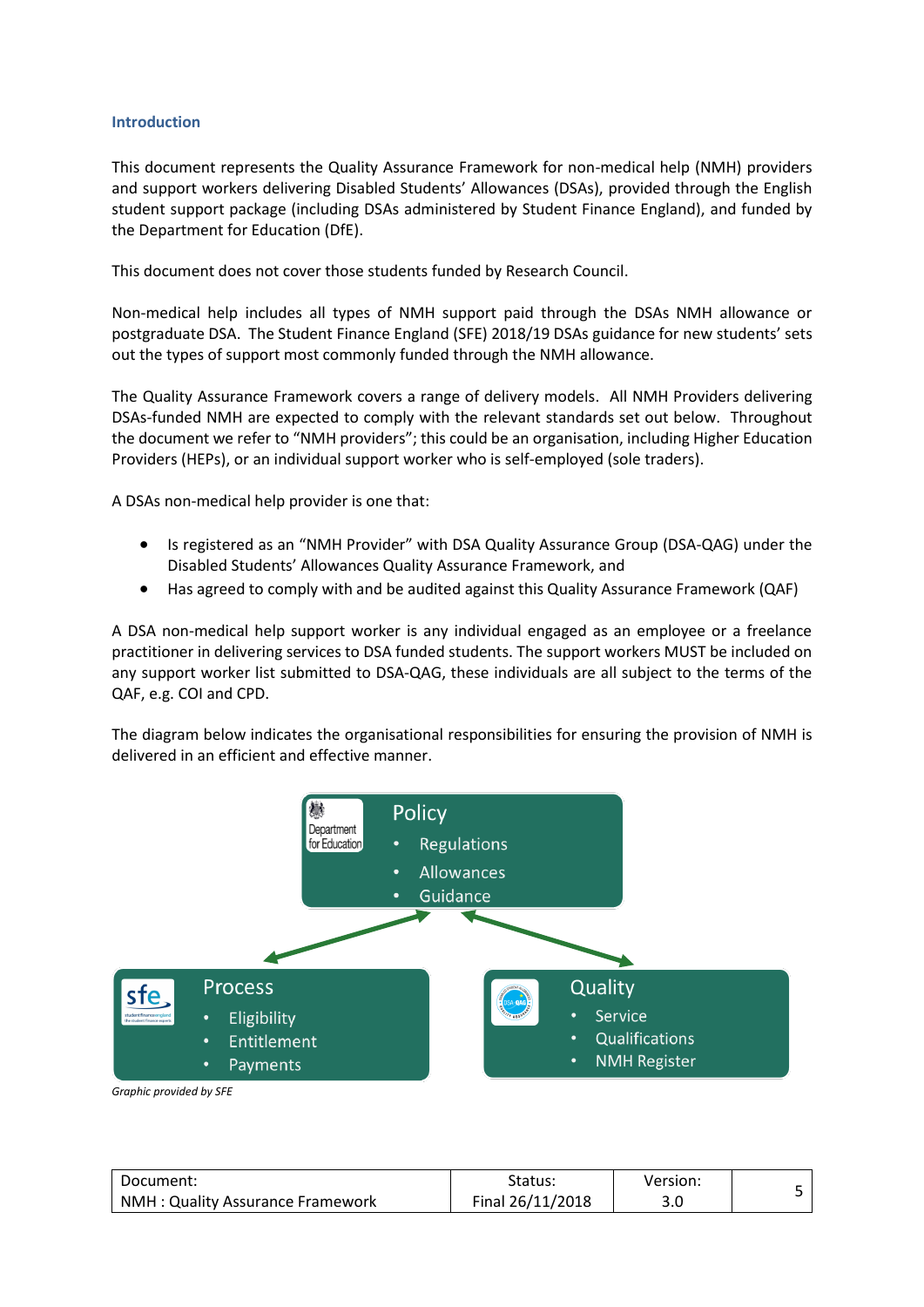# <span id="page-5-0"></span>**Application of the Quality Assurance Framework**

To be accredited as an NMH provider, providers are required to complete the DSA-QAG registration process and comply with the standards listed below.

NMH providers will need to provide evidence that they are adhering to the quality criteria below during the audit.

## <span id="page-5-1"></span>**Transitional arrangements**

Students who already have NMH support in place, those who have undergone a study needs assessment prior to 28 April 2016, will be able to continue with their current provider at this stage, even if their *provider is* not registered with DSA-QAG.

Any student who has undergone a study needs assessment since 28 April 2016 and requires NMH support, the provider must be selected from the DSA-QAG NMH register. All NMH providers on the register will need to conform to this quality assurance framework.

# <span id="page-5-2"></span>**The principal objective**

The principal objective of the NMH quality assurance framework is to provide Government with quality and financial assurance of non-medical help support services funded through DSAs by providing:

- a clear set of principles which underpin the provision of DSAs-funded services to disabled students
- a clear set of standards for the delivery of non-medical help services
- a clear set of measures against which non-medical help providers are audited

The document sets out the standards expected of registered NMH providers in relation to their registration, interactions with students, quality of their support, interactions with other stakeholders, managing complaints and HR policies.

The NMH provider will be audited on a regular 12 monthly interval depending on the size and range of services offered by the NMH provider. **NMH support cannot be contracted out to a third party**. If the NMH provider does not have the capacity to deliver the required support, when required by the student, they must notify SFE so that another provider can be selected.

# <span id="page-5-3"></span>**Underpinning principles**

- A disabled student should expect to receive good quality support to enable them to demonstrate their academic ability.
- A disabled student should expect to receive good quality support that is designed to enable the independence of the student.
- Support should be delivered in an agreed manner that suits the learning needs of the student and is compatible with the pedagogy of the student's course and programme of study.
- A clear structure is in place to ensure services can be measured against each other on a like for like basis.

| Document:                               | Status:          | Version: |  |
|-----------------------------------------|------------------|----------|--|
| <b>NMH: Quality Assurance Framework</b> | Final 26/11/2018 | J.U      |  |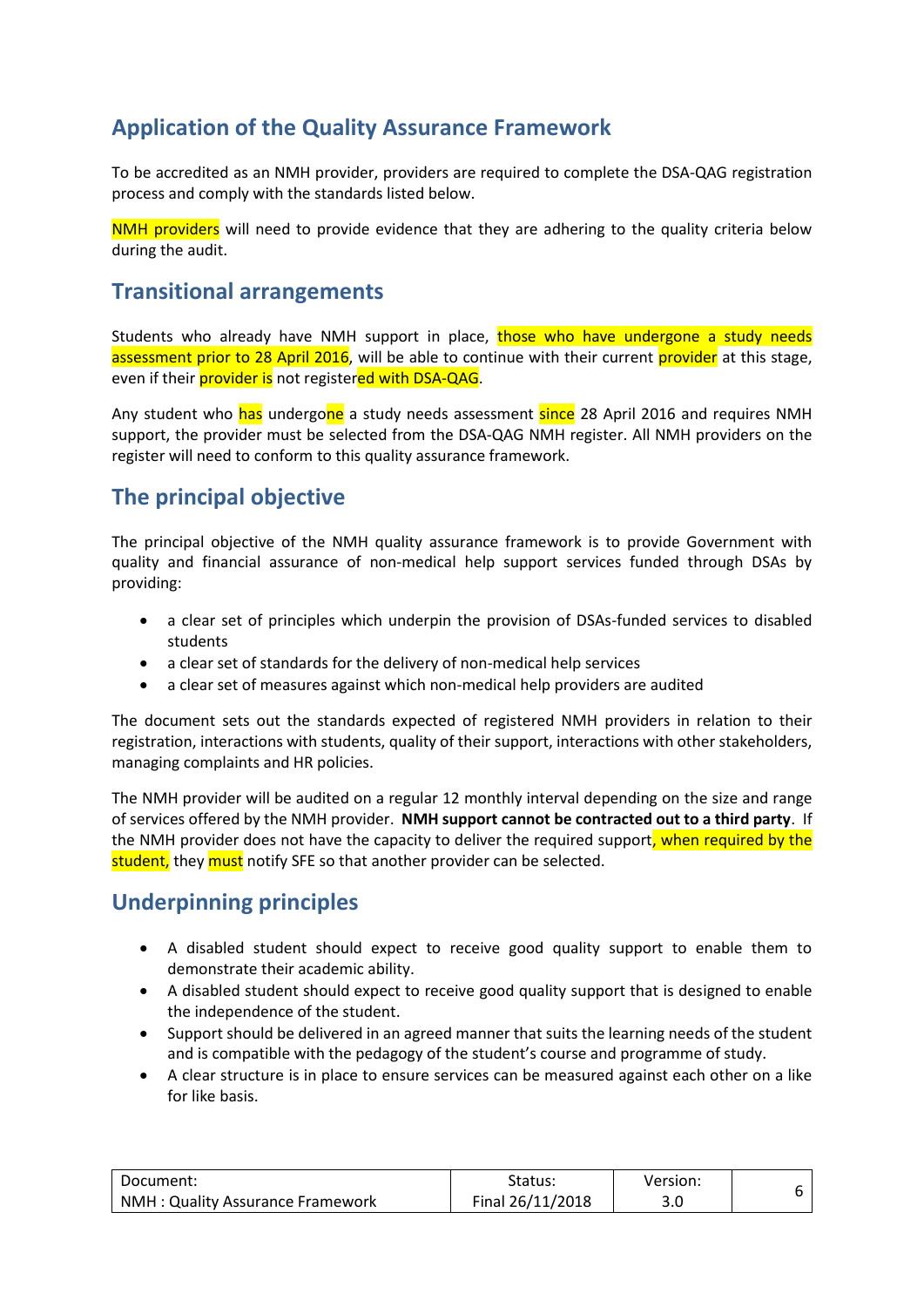# <span id="page-6-0"></span>**Structure of the document**

This document consists of two sections:

- 1) Standards which the **NMH provider** must meet
	- a. Quality business processes
	- b. Quality service provision
- 2) Standards which the **NMH support worker** must meet
	- a. Quality business processes
	- b. Quality service provision

## <span id="page-6-1"></span>**Audit fees and process**

The audit fees will be based on the amount of time it takes to audit the organisation. This will take into account a number of factors including: the size of the organisation; the number of students supported by the NMH provider; the level of quality assurance that is already achieved through professional body membership; and other audit processes that the organisation adheres to.

# <span id="page-6-2"></span>**General Data Protection Regulations (GDPR)**

DSA-QAG will, during the audit process, request information on support workers and students which contains personal identifiable information. The collection of this information is vital to allow the verification and validation of the support workers meeting the mandatory criteria, as issued by the Department for Education and students support being delivered in line with the award made by SFE. It is vital that where consent is required from the student, that this is requested on first contact. Evidence will be required, at audit, to confirm consent has been requested.

All information provided by NMH providers is stored in DSA-QAG's portal system which is fully compliant with current GDPR. Access to this information is limited to the nominated individual within each NMH provider's organisation and DSA-QAG staff responsible for carrying out the verification processes. At no point is any information shared with any 3rd party.

| Document:                        | Status:          | Version: |  |
|----------------------------------|------------------|----------|--|
| NMH: Quality Assurance Framework | Final 26/11/2018 | 3.0      |  |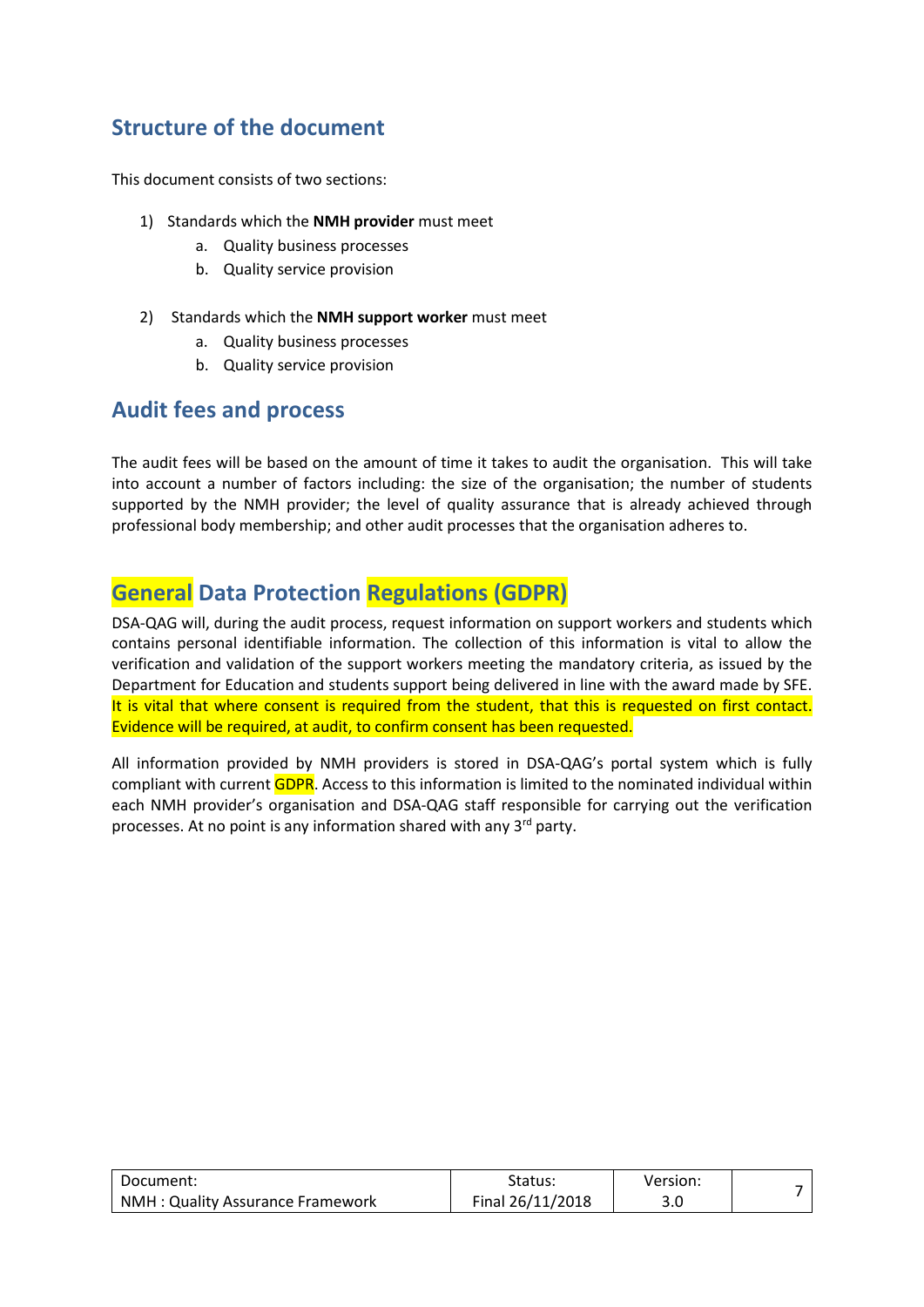# <span id="page-7-0"></span>**STANDARDS WHICH THE NMH PROVIDER MUST MEET**

#### <span id="page-7-1"></span>**QUALITY BUSINESS PROCESSES**

| 1.1  | The NMH provider will maintain registration details as required by DfE and SFE.                                                                                                                                   |
|------|-------------------------------------------------------------------------------------------------------------------------------------------------------------------------------------------------------------------|
| 1.2  | The NMH provider only supplies DSAs-funded support that has been authorised by the<br>funding body and monitors against overall entitlement.                                                                      |
| 1.3  | The NMH provider will ensure that all sessions are booked and confirmed with the student,<br>in line with DSAs guidance.                                                                                          |
| 1.4  | The NMH provider will inform the student of the session cancellation procedure.                                                                                                                                   |
| 1.5  | The NMH provider will notify SFE of missed or terminated sessions.                                                                                                                                                |
| 1.6  | The NMH provider will respond to SFE, DSA-QAG or DfE queries within 7 working days.                                                                                                                               |
| 1.7  | The NMH provider will provide a clear and transparent charging structure to DSA-QAG,<br>with on costs clearly set out where applicable, and will charge in line with the rates they<br>have submitted to DSA-QAG. |
| 1.8  | The NMH provider will notify DSA-QAG of changes in NMH rates before updating them.                                                                                                                                |
| 1.9  | The NMH provider will confirm with the assessor that they are able to deliver the support<br>within 1 working day                                                                                                 |
| 1.10 | The NMH provider will keep clear evidence documenting work carried out.                                                                                                                                           |
| 1.11 | The NMH provider will have a suitable complaints procedure in place.                                                                                                                                              |
| 1.12 | The NMH provider has a lone working policy.                                                                                                                                                                       |
| 1.13 | The NMH provider ensures that risks are appropriately assessed before providing support.                                                                                                                          |
| 1.14 | The NMH provider will have relevant insurance.                                                                                                                                                                    |
| 1.15 | The NMH provider will be registered under and adhere to the Data Protection Act.                                                                                                                                  |
| 1.16 | The NMH provider is responsible for ensuring all support workers have undertaken training<br>- confidentiality, data protection, health and safety, lone worker, safeguarding and<br>disability awareness.        |
| 1.17 | The NMH provider will market their services appropriately and responsibly.                                                                                                                                        |
| 1.18 | Register of Interest (Employees)                                                                                                                                                                                  |
| 1.19 | Register of Interest (Organisational)                                                                                                                                                                             |
| 1.20 | <b>Annual Statistical Return</b>                                                                                                                                                                                  |

| Document:                        | Status:          | Version: |  |
|----------------------------------|------------------|----------|--|
| NMH: Quality Assurance Framework | Final 26/11/2018 | J.U      |  |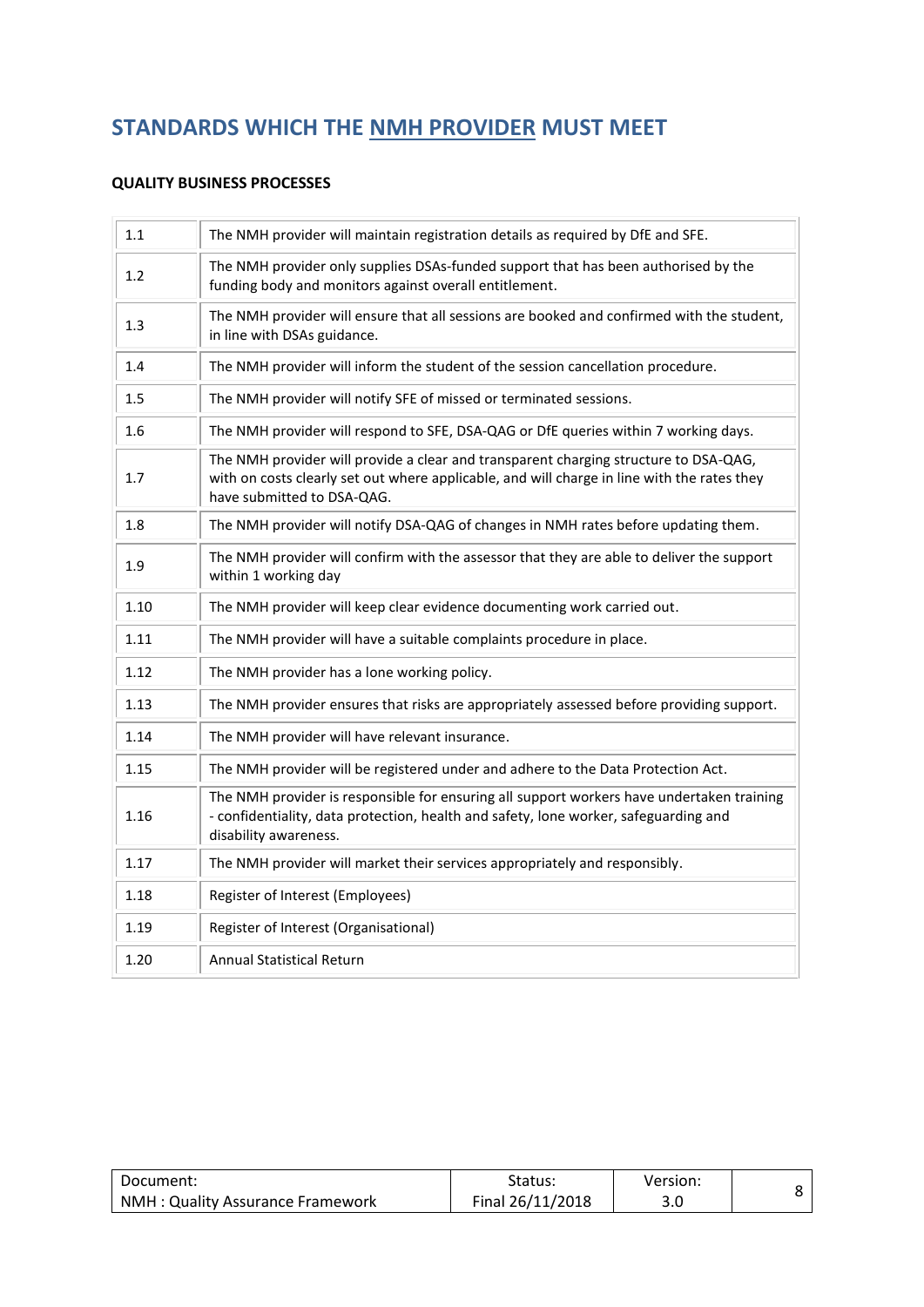<span id="page-8-0"></span>

|  |  | 1.1 Maintaining registration details |  |
|--|--|--------------------------------------|--|
|--|--|--------------------------------------|--|

| <b>Standard</b>                                                                                                                                                                                                                                             | <b>Measure</b>                                                         |
|-------------------------------------------------------------------------------------------------------------------------------------------------------------------------------------------------------------------------------------------------------------|------------------------------------------------------------------------|
| The NMH Provider will update support worker lists with DSA-<br>QAG within 10 working days of a new support worker being<br>employed using the support worker list for updates template<br>that can be found via:                                            | Sample check at audit of<br>٠<br>support workers start dates.          |
| https://dsa-qag.org.uk/practitioner/nmh-providers/nmh-<br>framework-document. The support worker list template should<br>be submitted to <b>NMHupdates@dsa-gag.org.uk</b>                                                                                   | Sample check at audit of<br>competed consent to share<br>declarations. |
| The NMH provider must ensure that their support workers<br>meet the DfE mandatory criteria before submitting the support<br>worker(s) details for registration.                                                                                             |                                                                        |
| The NMH provider must ensure that all support workers have<br>agreed to share their details with DSA-QAG; Template 5 is an<br>example of consent to share declaration. It should be noted<br>that if a support worker does not consent to provide access to |                                                                        |
| their <i>information</i> , they will be requested to withdraw from<br>providing DSA funded support as their compliance with the<br>mandatory criteria cannot be verified.                                                                                   |                                                                        |

<span id="page-8-1"></span>

| 1.2 Supply DSAs-funded support authorised by the funding body against entitlement                                                                |                                                                                                                             |  |
|--------------------------------------------------------------------------------------------------------------------------------------------------|-----------------------------------------------------------------------------------------------------------------------------|--|
| <b>Standard</b>                                                                                                                                  | <b>Measure</b>                                                                                                              |  |
| The NMH provider only supplies DSAs-funded support that has<br>been authorised by the funding body, and monitors against<br>overall entitlement. | Sample check at audit of<br>$\bullet$<br>DSA2 letters and<br>timesheets/session checklists<br>Sample check at audit of<br>٠ |  |
| The NMH provider must maintain up-to-date records (by<br>student) of quantity and type of support that has been<br>approved and delivered.       | completed consent to share<br>declarations.                                                                                 |  |
| The NMH provider must ensure that all students have been                                                                                         |                                                                                                                             |  |
| requested to consent to share their details with DSA-QAG;                                                                                        |                                                                                                                             |  |
| Template 4 is an example of consent to share declaration. NMH<br>providers must be able to demonstrate that they have sought                     |                                                                                                                             |  |
| consent from all students.                                                                                                                       |                                                                                                                             |  |

| Document:                        | Status:          | Version: |  |
|----------------------------------|------------------|----------|--|
| NMH: Quality Assurance Framework | Final 26/11/2018 | J.U      |  |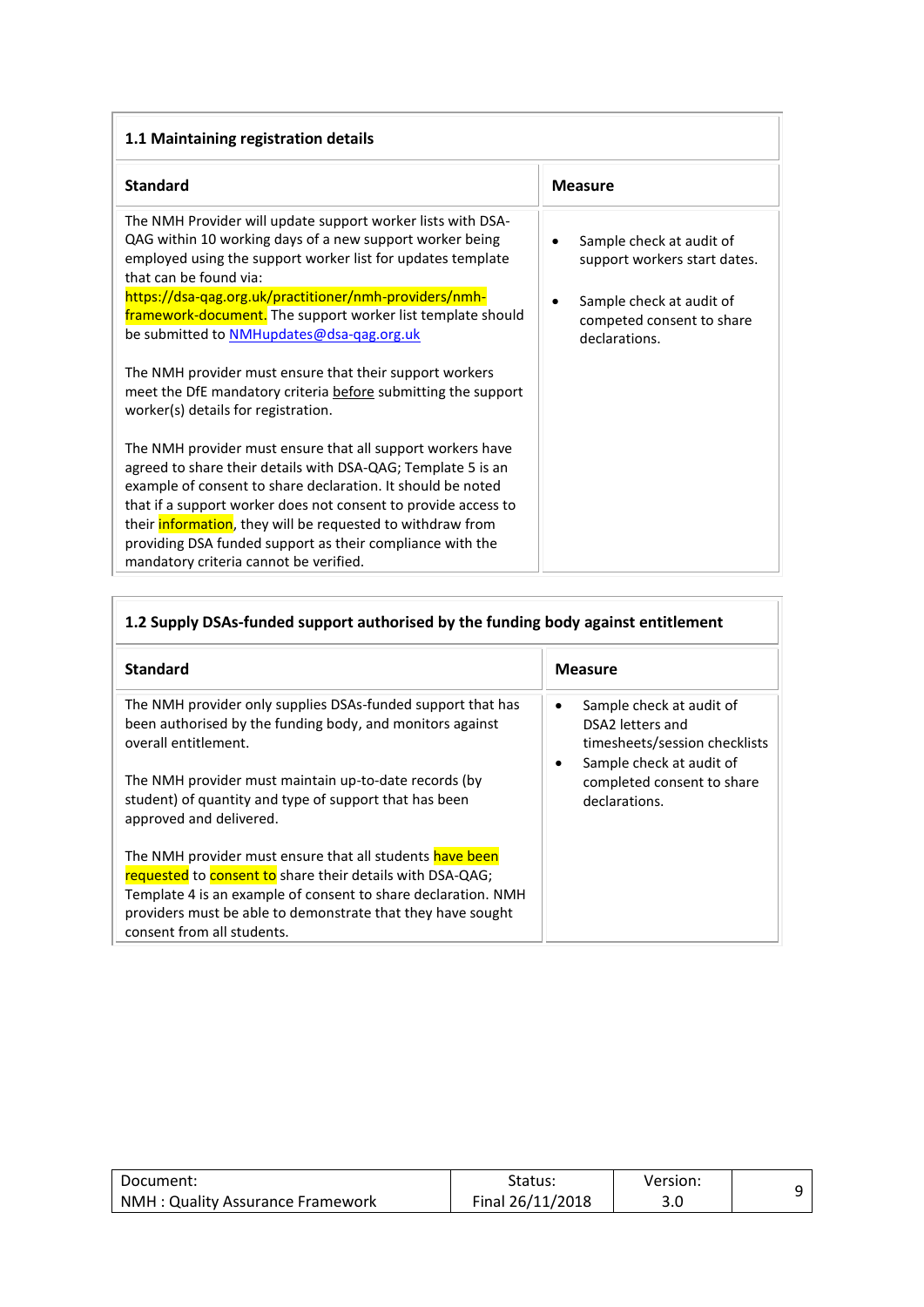<span id="page-9-0"></span>

| 1.3 Booking sessions                                                                                                                                                                                                                                                                                                                                                                                                                                                                                                                                                                                                                                                                                                                                                                                                                                                                                                                                                                                                                                                                                                                                                                                                                                                                                                                                                                  |                                                                                                                                      |  |
|---------------------------------------------------------------------------------------------------------------------------------------------------------------------------------------------------------------------------------------------------------------------------------------------------------------------------------------------------------------------------------------------------------------------------------------------------------------------------------------------------------------------------------------------------------------------------------------------------------------------------------------------------------------------------------------------------------------------------------------------------------------------------------------------------------------------------------------------------------------------------------------------------------------------------------------------------------------------------------------------------------------------------------------------------------------------------------------------------------------------------------------------------------------------------------------------------------------------------------------------------------------------------------------------------------------------------------------------------------------------------------------|--------------------------------------------------------------------------------------------------------------------------------------|--|
| <b>Standard</b>                                                                                                                                                                                                                                                                                                                                                                                                                                                                                                                                                                                                                                                                                                                                                                                                                                                                                                                                                                                                                                                                                                                                                                                                                                                                                                                                                                       | <b>Measure</b>                                                                                                                       |  |
| The NMH provider must make sure that all sessions are booked<br>and confirmed with the student before attending.<br>Students should be contacted using their preferred method of<br>communication to acknowledge the student's award for support<br>within 1 working day of student contact, following receipt of<br>their DSA2 letter (e.g. email, face to face, telephone etc.). *<br>'Booked' means that the student and the NMH provider have<br>agreed the date, time, location and support role in advance of<br>the session (see DSAs guidance for details).<br>Where an NMH provider is unable to meet the requirements of<br>the student, they must direct the student back to their needs<br>assessor and contact should be made with the funding body to<br>confirm the student's requirements cannot be met. Student<br>support must not be unnecessarily delayed by the NMH<br>provider.<br>Legitimate reasons for non-compliance will be considered at<br>audit.<br>*Note: For clarification, NMH providers must be able to<br>demonstrate that they have responded to a student within 1<br>working day of the student's first contact. This may not relate to<br>the booking of the first session, as this may be subject to the<br>student's request or timetable (student led). Where contact is<br>via telephone or face to face, a follow up email should be sent | QA sample check of<br>acknowledgement (1 day)<br>QA sample check of booking<br>confirmation with student<br>(e.g. email, letter etc) |  |
| to the student. This communication should be retained as<br>evidence for audit.                                                                                                                                                                                                                                                                                                                                                                                                                                                                                                                                                                                                                                                                                                                                                                                                                                                                                                                                                                                                                                                                                                                                                                                                                                                                                                       |                                                                                                                                      |  |

<span id="page-9-1"></span>

| 1.4 Student session cancellation procedure                                                                                                       |                                                                                            |  |
|--------------------------------------------------------------------------------------------------------------------------------------------------|--------------------------------------------------------------------------------------------|--|
| <b>Standard</b>                                                                                                                                  | <b>Measure</b>                                                                             |  |
| The NMH Provider must inform students of how to cancel a<br>session, the cancellation notification period and the impact of<br>non-cancellation. | QA audit - review<br>$\bullet$<br>documentation/process of<br>informing the student of the |  |
| <b>Note:</b> The student should be provided with a copy of the<br>cancellation procedure.                                                        | cancellation policy                                                                        |  |

| Document:                         | Status:          | Version: |  |
|-----------------------------------|------------------|----------|--|
| NMH : Quality Assurance Framework | Final 26/11/2018 | J.U      |  |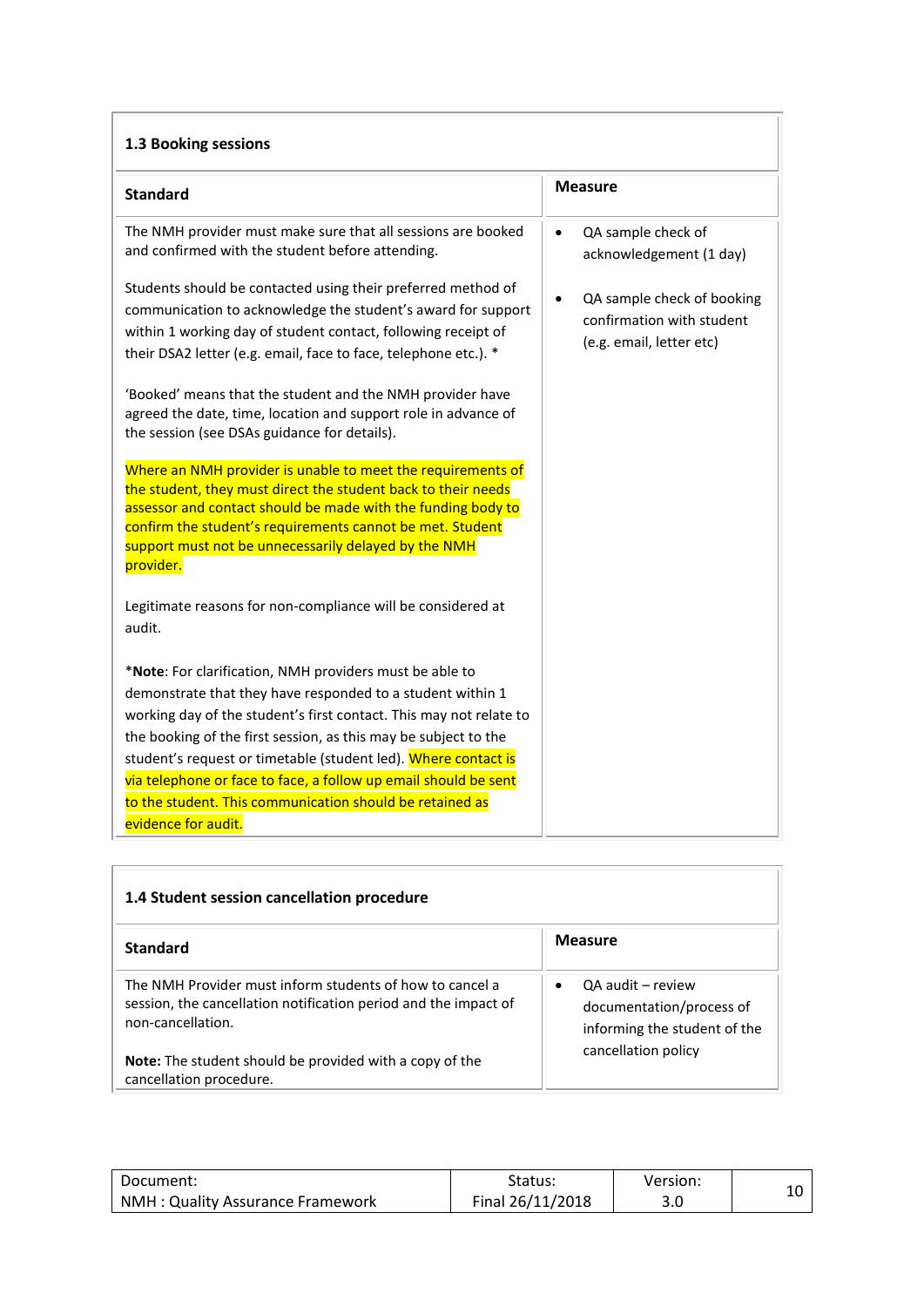#### <span id="page-10-0"></span>**1.5 Recording missed or terminated sessions**

| <b>Standard</b>                                                                                                                                                                                    | <b>Measure</b>                                                                                          |
|----------------------------------------------------------------------------------------------------------------------------------------------------------------------------------------------------|---------------------------------------------------------------------------------------------------------|
| The NMH Provider must record details of missed sessions, in<br>line with the DSAs guidance<br>(https://www.practitioners.slc.co.uk/policy/) and provide this<br>information to SFE when invoicing. | QA audit - review<br>$\bullet$<br>documentation/<br>correspondence with the<br>funding body (10 working |
| The NMH provider must notify the funding body within 10<br>working days if the student wishes to terminate their support.                                                                          | days)                                                                                                   |

<span id="page-10-1"></span>

| 1.6 Responding to SFE, DSA-QAG and DfE queries                                                                          |                                                                                                |  |
|-------------------------------------------------------------------------------------------------------------------------|------------------------------------------------------------------------------------------------|--|
| <b>Standard</b>                                                                                                         | <b>Measure</b>                                                                                 |  |
| On receipt of a query from SFE, DSA-QAG or DfE, the NMH<br>provider must respond within 7 working days.                 | QA audit – sample check of<br>$\bullet$<br>SFE, DSA-QAG or DfE<br>queries/responses (7 working |  |
| The NMH Provider must have a nominated point of contact who<br>will deal with queries, including annual leave cover and | days)                                                                                          |  |
| sickness.                                                                                                               | Feedback from funding<br>٠<br>bodies, DSA-QAG, DfE                                             |  |
| Legitimate reasons for non-compliance will be considered at<br>audit.                                                   |                                                                                                |  |

<span id="page-10-2"></span>

| 1.7 Charging structure                                                                                                                                                                                                                                                                                                                                                                                  |                                                                                                                                              |  |
|---------------------------------------------------------------------------------------------------------------------------------------------------------------------------------------------------------------------------------------------------------------------------------------------------------------------------------------------------------------------------------------------------------|----------------------------------------------------------------------------------------------------------------------------------------------|--|
| <b>Standard</b>                                                                                                                                                                                                                                                                                                                                                                                         | <b>Measure</b>                                                                                                                               |  |
| The NMH Provider must provide a clear and transparent<br>charging structure to DSA-QAG.<br>Where a provider has their own website, they <b>MUST</b> publish<br>their rates, without exception using the standardised NMH<br>rates template which can be found at, https://dsa-<br>gag.org.uk/nmh-rate-changes, and these prices must be<br>adhered to when invoicing the funding body. They may only be | QA audit: validate prices are<br>charged in line with NMH<br>rates submitted to DSA-QAG<br>and rates table accessibility<br>check conducted. |  |
| altered during the academic year in line with the DfE policy on<br>altering rates.<br>Published charges should state if they are inclusive or exclusive                                                                                                                                                                                                                                                 |                                                                                                                                              |  |
| of VAT. VAT should only be charged where an NMH provider is<br>registered for VAT with HM Revenue and Customs.                                                                                                                                                                                                                                                                                          |                                                                                                                                              |  |

| Document:                        | Status:          | Version: |  |
|----------------------------------|------------------|----------|--|
| NMH: Quality Assurance Framework | Final 26/11/2018 | J.U      |  |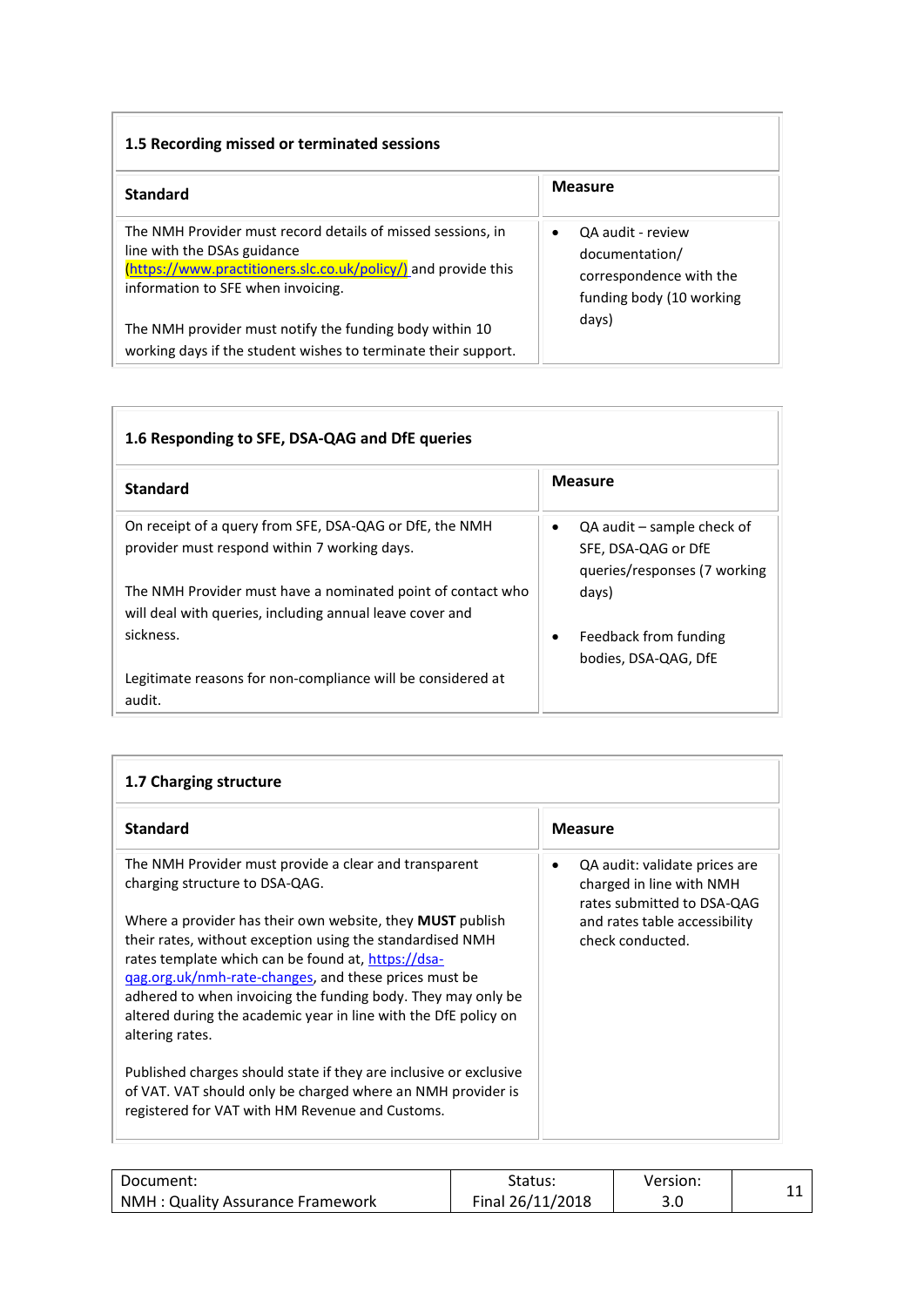| Rates tables submitted to DSA-QAG and published on NMH<br>provider's websites must be fully accessible documents, for<br>example, screen reader compatible. |  |
|-------------------------------------------------------------------------------------------------------------------------------------------------------------|--|
| DfE has introduced a cost structure for DSA-funded NMH. Fees<br>that exceed the cost structure will only be met through DSAs in                             |  |
| exceptional circumstances. To find the latest NMH fee                                                                                                       |  |
| structure click on the following link,                                                                                                                      |  |
| https://www.practitioners.slc.co.uk/policy/.                                                                                                                |  |

<span id="page-11-0"></span>

| 1.8 Change of NMH rates                                                                                                                                                                                                                                             |                                                                                          |  |
|---------------------------------------------------------------------------------------------------------------------------------------------------------------------------------------------------------------------------------------------------------------------|------------------------------------------------------------------------------------------|--|
| <b>Standard</b>                                                                                                                                                                                                                                                     | <b>Measure</b>                                                                           |  |
| The NMH Provider may wish to revise their published rates<br>during the academic year; however, this must be in line with DfE<br>policy on altering rates.                                                                                                          | QA audit: validate prices are<br>charged in line with NMH<br>rates submitted to DSA-QAG. |  |
| It is a requirement for the NMH provider to inform DSA-QAG of<br>any rate revisions prior to publishing rates changes.                                                                                                                                              | Monthly check of NMH<br>provider's websites                                              |  |
| DSA-QAG to be informed of the NMH providers rate change(s)<br>by submitting their revisions via an online facility to record rate<br>changes http://www.dsa-qag.org.uk/nmh-rate-changes                                                                             |                                                                                          |  |
| The NMH Rates Revision facility will be open to all NMH<br>providers, quarterly, on the dates listed on the DSA-QAG<br>website, http://www.dsa-qag.org.uk/nmh-rate-changes.                                                                                         |                                                                                          |  |
| For NMH providers with a website, they may only publish<br>revised rate(s) on the 1 <sup>st</sup> working day of the month following<br>confirmation of the submission made during the rates review.<br>This must include the effective date of the rates revision. |                                                                                          |  |
| For NMH providers who do not have a website, DSA-QAG will<br>publish the revised rates following confirmation of the<br>submission made during the rates review. This will indicate the<br>effective date of the rates revision.                                    |                                                                                          |  |
| <b>Note:</b> Where it is identified that an NMH provider has revised<br>their rates without informing DSA-QAG, they will be temporarily<br>suspended from the NMH register until the rates have been<br>restored to their previous state.                           |                                                                                          |  |

## <span id="page-11-1"></span>**1.9 Confirmation of capacity and ability to deliver support within 3 working days –unusual support**

**Standard Measure** 

| Document:                        | Status:          | Version: |  |
|----------------------------------|------------------|----------|--|
| NMH: Quality Assurance Framework | Final 26/11/2018 | 3.0      |  |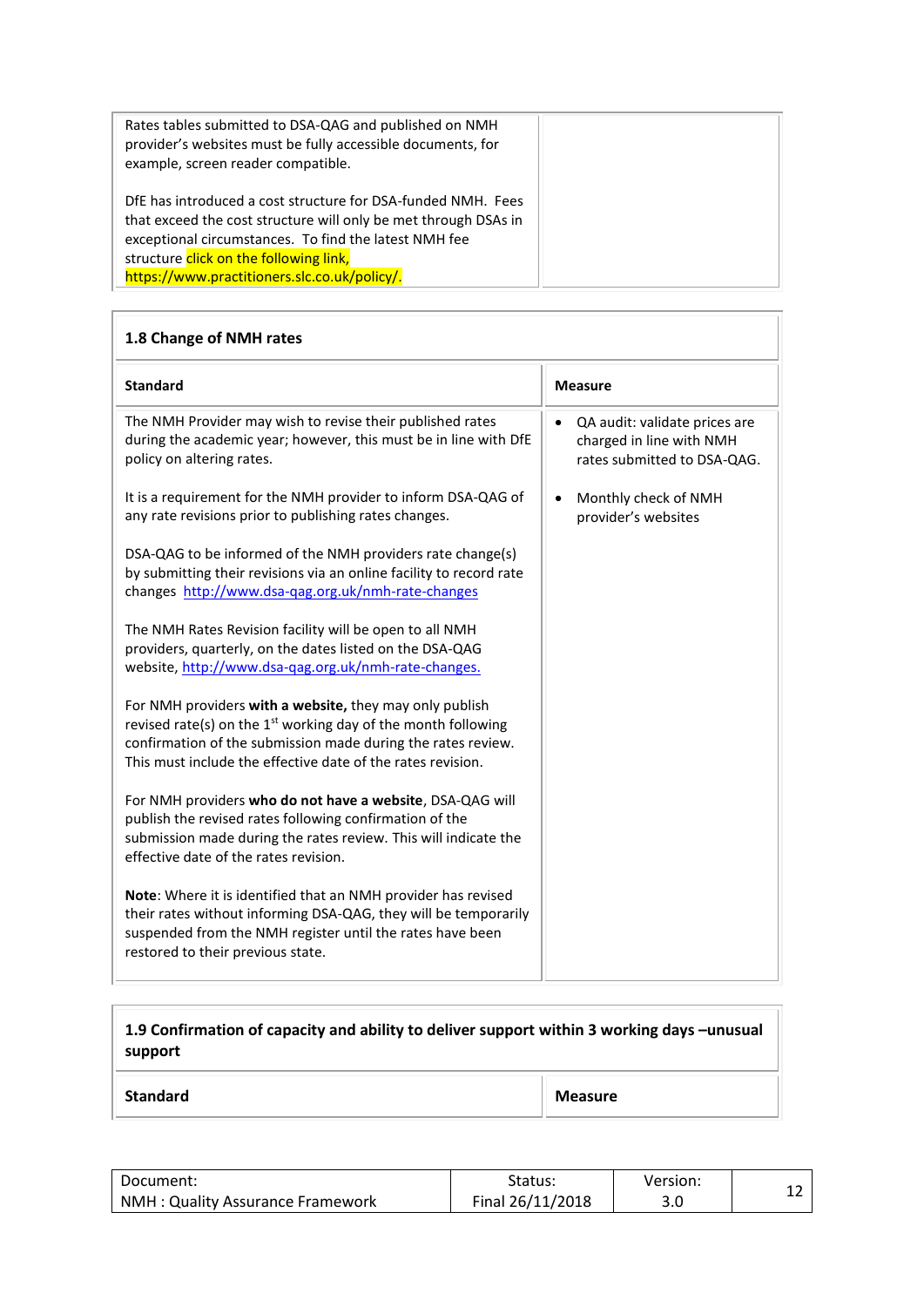| Where the support being recommended by an assessor is<br>'unusual' or if there is uncertainty over whether the NMH                                                                                                                        | External – tracking process               |
|-------------------------------------------------------------------------------------------------------------------------------------------------------------------------------------------------------------------------------------------|-------------------------------------------|
| provider chosen could meet the recommendation e.g. they are a<br>sole trader whose capacity may have been reached, the NMH                                                                                                                | Assessor's feedback                       |
| Provider will confirm their capacity and ability to deliver the<br>service requested, within 3 working days of a request by an<br>assessor.                                                                                               | $QA$ audit $-$ sample check and<br>emails |
| They should consider the location, their expected capacity and<br>whether the support will, or is likely to be, required during the<br>daytime, evenings, or weekends.                                                                    | Sample check of quotes and<br>invoices    |
| <b>Note:</b> The price applied by an NMH Provider must be consistent<br>with that supplied at the annual published costs implementation<br>date, unless otherwise provided to DSA-QAG in line with the DfE<br>policy on altering charges. |                                           |
|                                                                                                                                                                                                                                           |                                           |

<span id="page-12-1"></span><span id="page-12-0"></span>Г

| 1.10 Provide evidence of work undertaken for payment of support                                                                                                                                                                                                                                                                                                                                                                                                          |                                                                                                       |  |
|--------------------------------------------------------------------------------------------------------------------------------------------------------------------------------------------------------------------------------------------------------------------------------------------------------------------------------------------------------------------------------------------------------------------------------------------------------------------------|-------------------------------------------------------------------------------------------------------|--|
| <b>Standard</b>                                                                                                                                                                                                                                                                                                                                                                                                                                                          | <b>Measure</b>                                                                                        |  |
| As required by the Funding Body, the NMH Provider must<br>provide the organisations NMH session timesheet (QAF<br>Template 1), dated and duly confirmed by the student. The<br>timesheet is an SFE mandatory document and must not be<br>altered from the aforementioned template. The timesheet will<br>also provide details of the service provided to the student,<br>including the start and end time of the session. The support<br>worker must sign the timesheet. | QA audit - sample check<br>$\bullet$<br>invoices against student<br>records and session<br>timesheet. |  |
| Note: Signed student session timesheets must be retained for<br>audit purposes.                                                                                                                                                                                                                                                                                                                                                                                          |                                                                                                       |  |
| 1.11 Documented complaints procedure                                                                                                                                                                                                                                                                                                                                                                                                                                     |                                                                                                       |  |
| <b>Standard</b>                                                                                                                                                                                                                                                                                                                                                                                                                                                          | <b>Measure</b>                                                                                        |  |
| The NMH Provider will have a formal, documented and suitable<br>complaints procedure. The procedure will reflect the elements<br>listed in Appendix 1. This will be provided to the student at point<br>of first session at the latest and published on their website (if<br>they have one) and will be available in other accessible formats<br>on request.                                                                                                             | QA audit - review policy<br>$\bullet$<br>documents                                                    |  |
| Note: Complaints policies should meet the requirements<br>outlined in Appendix 1, however, for existing public bodies it is<br>recognised that the regulatory authorities (e.g. Office of the<br>Independent Adjudicator) mandate the contents of their<br>complaints policy.                                                                                                                                                                                            |                                                                                                       |  |

| Document:                         | Status:          | Version: |  |
|-----------------------------------|------------------|----------|--|
| NMH : Quality Assurance Framework | Final 26/11/2018 | J.U      |  |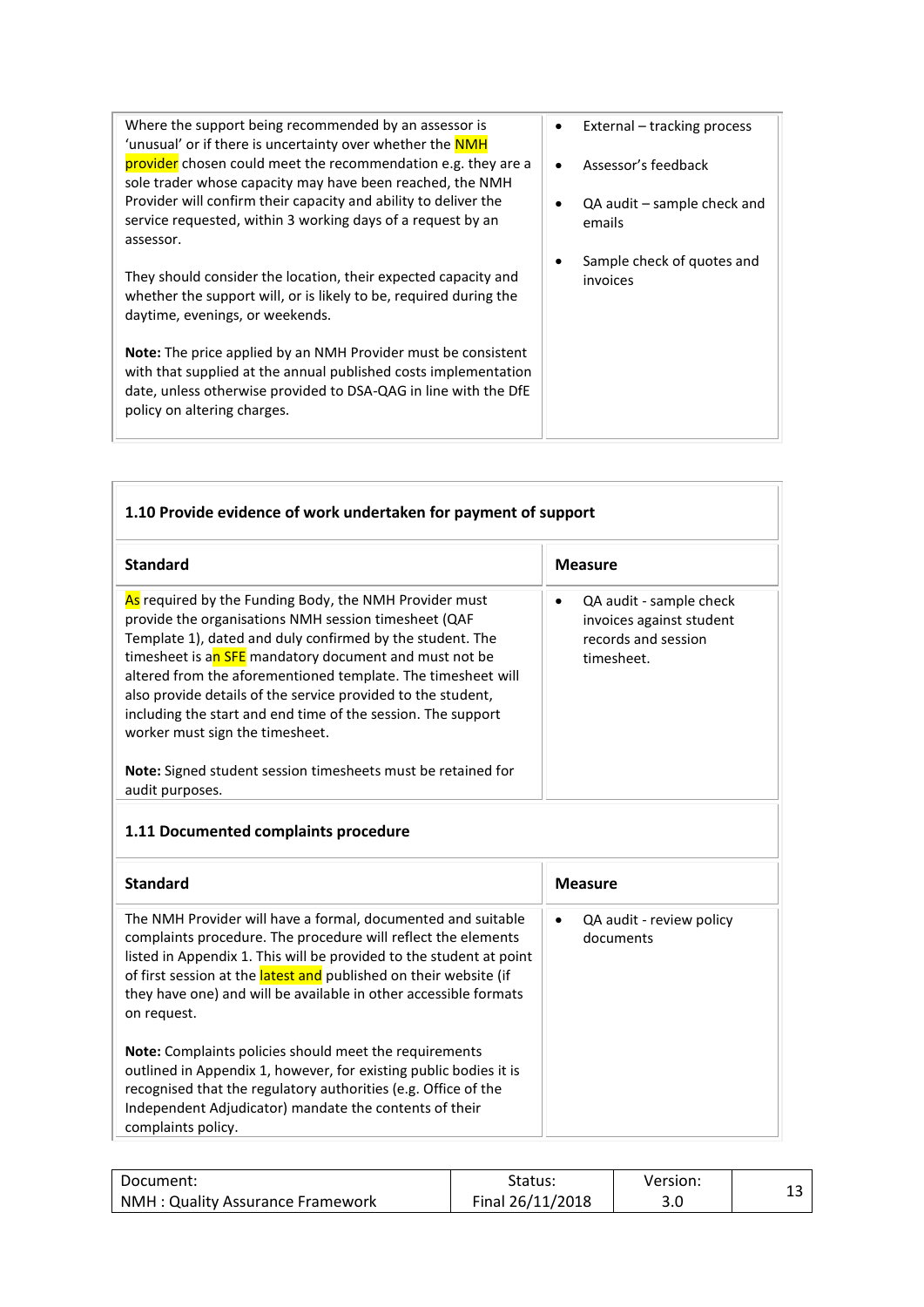<span id="page-13-0"></span>

| 1.12 Lone working policy                                                                                                                                                                                                                                                                                          |                                                                                    |  |
|-------------------------------------------------------------------------------------------------------------------------------------------------------------------------------------------------------------------------------------------------------------------------------------------------------------------|------------------------------------------------------------------------------------|--|
| <b>Standard</b>                                                                                                                                                                                                                                                                                                   | <b>Measure</b>                                                                     |  |
| The NMH provider has a lone working policy, where applicable,<br>which should include but may not be limited to:                                                                                                                                                                                                  | QA audit - review lone<br>worker policy document and<br>how this informs practice. |  |
| Ensuring risks are assessed, reviewed and mitigated<br>$\overline{\phantom{a}}$<br>A robust system to ensure a lone worker has returned<br>to their base or home once their task is completed<br>Consideration of what instruction, training and<br>$\blacksquare$<br>supervision and monitoring may be necessary |                                                                                    |  |
| The NMH provider should also prepare a statement on how the<br>policy is being met, which will be reviewed at audit.                                                                                                                                                                                              |                                                                                    |  |
| Note: Where an NMH Provider does not operate lone working,<br>they should clearly state this and indicate how they maintain<br>the safety of their support workers and students.                                                                                                                                  |                                                                                    |  |

| Document:                        | Status:          | Version: |  |
|----------------------------------|------------------|----------|--|
| NMH: Quality Assurance Framework | Final 26/11/2018 | J.U      |  |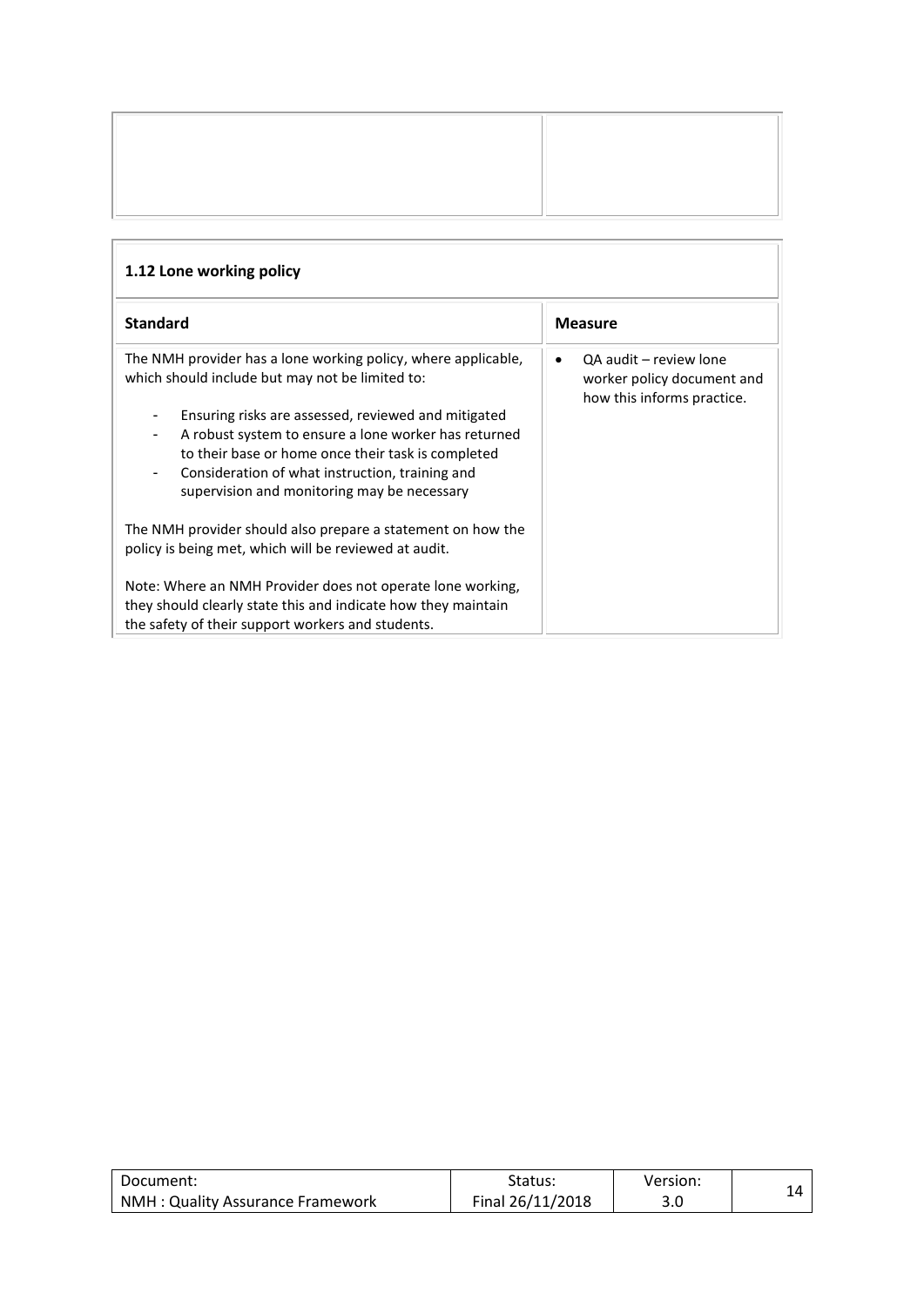#### <span id="page-14-0"></span>**1.13 Risk assessment**

| <b>Standard</b>                                                                                                                                                                                                                                                                                                                                                                                                                                                                                     | Measure                                                                                                                                   |
|-----------------------------------------------------------------------------------------------------------------------------------------------------------------------------------------------------------------------------------------------------------------------------------------------------------------------------------------------------------------------------------------------------------------------------------------------------------------------------------------------------|-------------------------------------------------------------------------------------------------------------------------------------------|
| The NMH provider should carry out a risk assessment, where<br>applicable, before undertaking work which presents a risk of<br>injury or ill health.                                                                                                                                                                                                                                                                                                                                                 | QA audit - sample check of<br>$\bullet$<br>risk management template<br>QA audit - check of risk<br>$\bullet$<br>management register (log) |
| For all NMH providers who supply support to students on a<br>recognised distance learner course or where a needs assessor<br>has recommended the need for support to be provided in the<br>student's residence, the NMH provider must undertake a risk<br>assessment due to the higher level of potential risk in those<br>situations (example risk assessment template can be found at<br>https://dsa-qag.org.uk/practitioner/nmh-providers/nmh-<br>framework-document) which covers as a minimum; |                                                                                                                                           |
| Work environment<br>Work equipment<br>٠<br>Mental wellbeing<br>٠<br><b>Travelling</b><br><b>Working Alone</b><br>Fire                                                                                                                                                                                                                                                                                                                                                                               |                                                                                                                                           |
| The risk assessment completed must be available for audit<br>purposes and be retained for the period of support to the<br>individual student.                                                                                                                                                                                                                                                                                                                                                       |                                                                                                                                           |
| The NMH provider must maintain a register (log) (example of log<br>at Template 6) of the risk assessments undertaken, detailing as a<br>minimum;                                                                                                                                                                                                                                                                                                                                                    |                                                                                                                                           |
| Date of risk assessment<br>Student name<br>Location of risk assessment<br>Conducted by and Position<br>Last review date                                                                                                                                                                                                                                                                                                                                                                             |                                                                                                                                           |
| Further guidance on risk assessments can be found at<br>http://www.hse.gov.uk/risk/index.htm                                                                                                                                                                                                                                                                                                                                                                                                        |                                                                                                                                           |
| Further guidance on managing lone working can be found at<br>www.iosh.co.uk/teleworking                                                                                                                                                                                                                                                                                                                                                                                                             |                                                                                                                                           |

| Document:                        | Status:          | Version: |  |
|----------------------------------|------------------|----------|--|
| NMH: Quality Assurance Framework | Final 26/11/2018 | J.U      |  |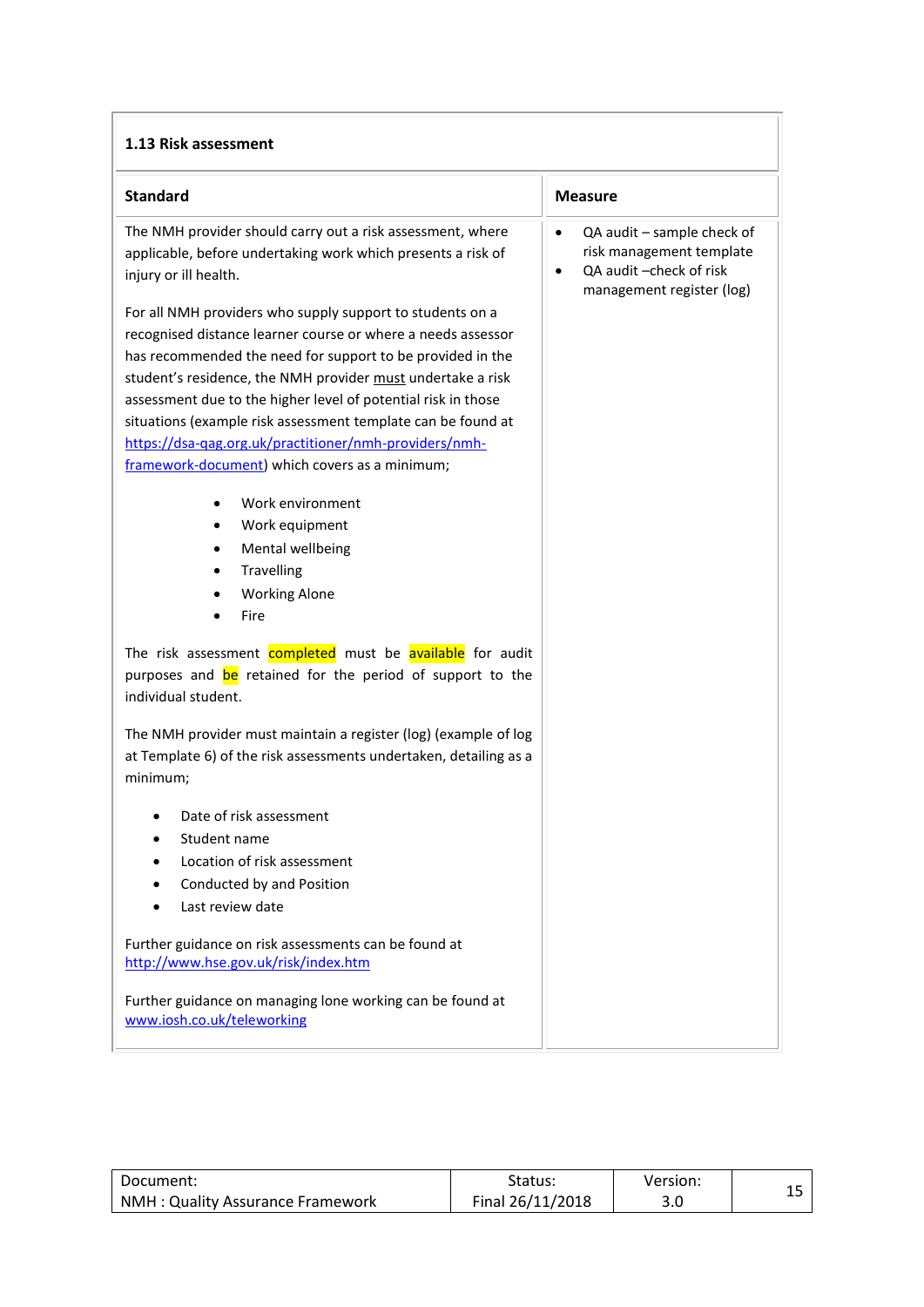<span id="page-15-0"></span>

| 1.14 Insurance                                                                                                                                                                   |                                                                                   |  |
|----------------------------------------------------------------------------------------------------------------------------------------------------------------------------------|-----------------------------------------------------------------------------------|--|
| <b>Standard</b>                                                                                                                                                                  | <b>Measure</b>                                                                    |  |
| All NMH Providers must have relevant insurance, for example<br>Employer's, Public Liability and Professional Indemnity.                                                          | QA audit - valid insurance<br>details provided at<br>registration and reviewed by |  |
| <b>Note:</b> For a support worker providing a service(s) for Distance<br>Learners, the NMH Provider is responsible for ensuring relevant<br>insurance covers the support worker. | DSA-QAG                                                                           |  |

#### <span id="page-15-1"></span>**1.15 Data Protection**

| <b>Standard</b>                                                                                                                                                                                              | <b>Measure</b>                                                                          |
|--------------------------------------------------------------------------------------------------------------------------------------------------------------------------------------------------------------|-----------------------------------------------------------------------------------------|
| The NMH Provider will maintain records in compliance with the<br><b>General Data Protection Regulations.</b> Registration with the<br>Information Commissioner's Office (ICO) is a mandatory<br>requirement. | QA audit -evidence of<br>$\bullet$<br>compliance with the Data<br><b>Protection Act</b> |
|                                                                                                                                                                                                              | ICO registration number                                                                 |
| The NMH Provider will maintain records containing only                                                                                                                                                       |                                                                                         |
| sufficient relevant information to enable them to meet their                                                                                                                                                 |                                                                                         |
| liabilities relating to support for the student. Records must be                                                                                                                                             |                                                                                         |
| retained for a minimum of 6 years from the date of the                                                                                                                                                       |                                                                                         |
| student's last session. Students' data must be managed in line                                                                                                                                               |                                                                                         |
| with the principles of the General Data Protection Regulations.                                                                                                                                              |                                                                                         |

<span id="page-15-2"></span>

| 1.16 Support worker training                                                                                                                                                                     |                                                                                 |  |  |
|--------------------------------------------------------------------------------------------------------------------------------------------------------------------------------------------------|---------------------------------------------------------------------------------|--|--|
| <b>Standard</b>                                                                                                                                                                                  | <b>Measure</b>                                                                  |  |  |
| The NMH provider must ensure that all support workers have<br>undertaken training on the undernoted areas, delivered by a<br>suitably qualified person(s):                                       | QA audit – records of<br>٠<br>support worker attending<br>training              |  |  |
| confidentiality;<br>data protection;<br>health and safety;<br>lone worker (if applicable);<br>٠<br>safeguarding;<br>professional boundaries;<br>disability awareness (for relevant support role) | OA audit – credentials of the<br>٠<br>trainer (person(s) /<br>organisation (s)) |  |  |
| <b>Note:</b> For guidance, as provided by DfE, on suitably qualified<br>person(s) please refer to Appendix 3.                                                                                    |                                                                                 |  |  |
| *Note: If a support worker has membership to a recognised<br>professional body as per DfE mandatory criteria, this would<br>meet the requirement for disability awareness training.              |                                                                                 |  |  |

| Document:                        | Status:          | Version: |  |
|----------------------------------|------------------|----------|--|
| NMH: Quality Assurance Framework | Final 26/11/2018 | J.U      |  |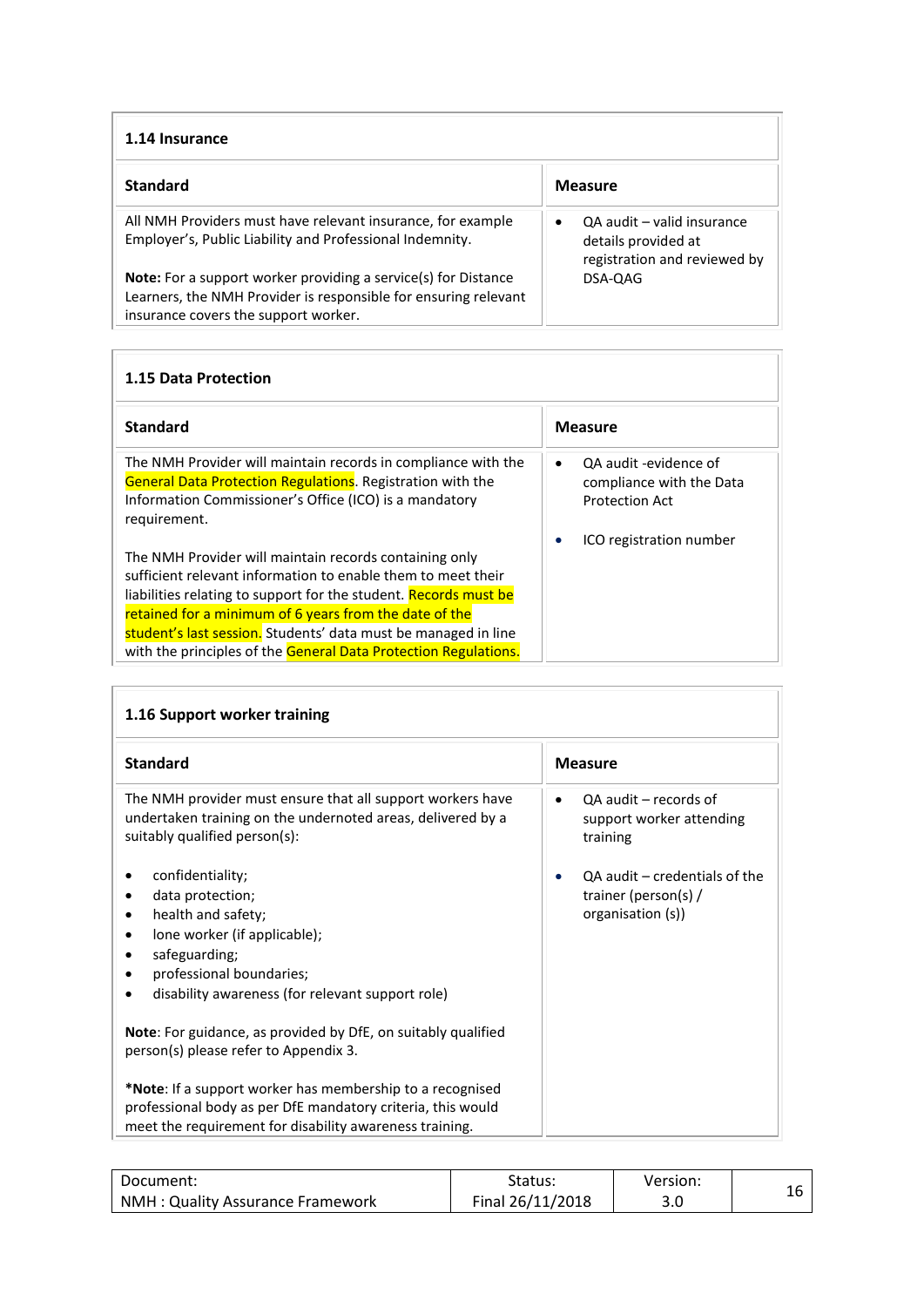<span id="page-16-1"></span><span id="page-16-0"></span>

| 1.17 Marketing services                                                                                                                                                                                                                                                                                                                                                                                                                |                                                                                                                                                                                                       |  |
|----------------------------------------------------------------------------------------------------------------------------------------------------------------------------------------------------------------------------------------------------------------------------------------------------------------------------------------------------------------------------------------------------------------------------------------|-------------------------------------------------------------------------------------------------------------------------------------------------------------------------------------------------------|--|
| <b>Standard</b>                                                                                                                                                                                                                                                                                                                                                                                                                        | <b>Measure</b>                                                                                                                                                                                        |  |
| The NMH Provider must not market their services to students.                                                                                                                                                                                                                                                                                                                                                                           | Student feedback<br>$\bullet$                                                                                                                                                                         |  |
| A student who wishes to change provider should contact SFE in<br>the first instance for authorisation.                                                                                                                                                                                                                                                                                                                                 | SFE feedback on requests to<br>$\bullet$<br>change <i>provider</i> named on<br>DSA2 awards letters.                                                                                                   |  |
| 1.18 Register of Interest (Support Workers)                                                                                                                                                                                                                                                                                                                                                                                            |                                                                                                                                                                                                       |  |
| <b>Standard</b>                                                                                                                                                                                                                                                                                                                                                                                                                        | <b>Measure</b>                                                                                                                                                                                        |  |
| The NMH Provider will request an updated Register of Interest<br>(ROI) for each support worker annually and will maintain a log<br>for their support workers.<br>Support workers must complete their declaration within 10<br>working days of either starting with the NMH provider, or of any<br>change to their circumstances which could give rise to an actual<br>or perceived conflict of interest.                               | QA audit - review of a sample<br>$\bullet$<br>of Register of Interest<br>declaration for support<br>workers (Template 2)<br>Register of interest log for<br>$\bullet$<br>support workers (Template 3) |  |
| The purpose of the register is for NMH Providers staff or<br>support workers to record if they are aware of any potential<br>conflict of interests that may affect the organisation's<br>independence from any parties involved in Disabled Students'<br>Allowances.                                                                                                                                                                   |                                                                                                                                                                                                       |  |
| An example of an appropriate register of interest declaration is<br>included in Template 2. Register of interest declarations must<br>include the conflict identified by the <b>member of staff or</b> support<br>worker and the mitigating factors taken to manage the conflict.<br>Any actual or perceived conflicts should be reflected in the<br>Register of Interests (Organisation) submitted to DSA QAG (see<br>standard 1.19). |                                                                                                                                                                                                       |  |
| Policy on managing conflicts of interest can be found at:<br>https://dsa-qag.org.uk/surveys/conflict-interest-statement                                                                                                                                                                                                                                                                                                                |                                                                                                                                                                                                       |  |
| Note: If DfE considers anyone involved in DSAs or providing DSA<br>services has failed to meet the required standards set out, DfE<br>will take appropriate remedial action. Where DfE considers it<br>appropriate this action may include any or all of the following:                                                                                                                                                                |                                                                                                                                                                                                       |  |
| a requirement to take mitigating actions,<br>suspension of accreditation to provide DSAs<br>related services, or<br>withdrawal of accreditation to provide DSAs<br>$\bullet$<br>related services                                                                                                                                                                                                                                       |                                                                                                                                                                                                       |  |

| Document:                         | Status:          | Version: |  |
|-----------------------------------|------------------|----------|--|
| NMH : Quality Assurance Framework | Final 26/11/2018 | 3.0      |  |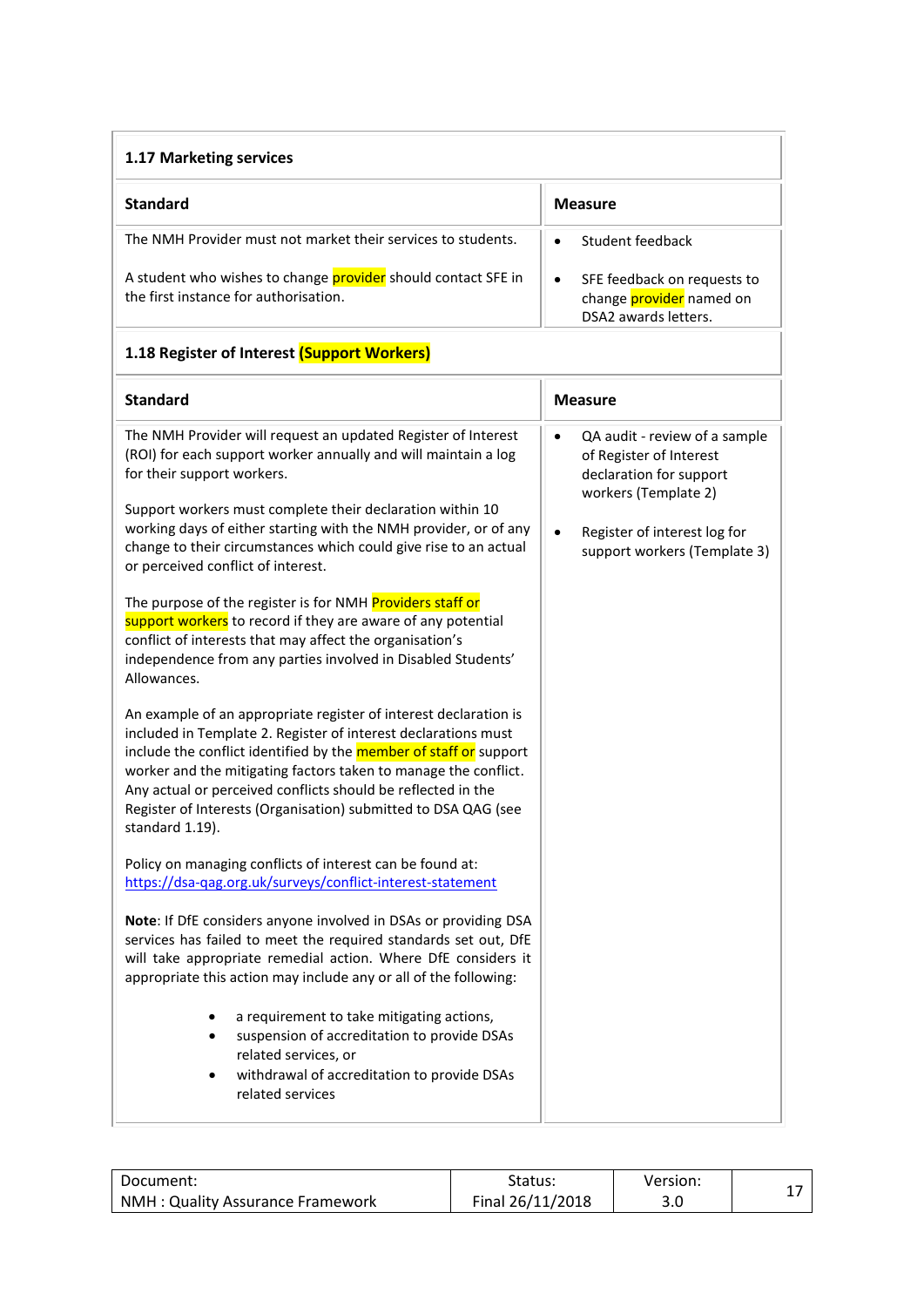Each issue will be dealt with on a case by case basis and referred to the funding body and DfE.

**Note:** This point is not applicable to sole traders as they adhere to 1.19

<span id="page-17-0"></span>

| 1.19 Register of Interest (Organisational)                                                                                                                                                                                                                                                                                                                                                                                                                                              |                                                                                                    |
|-----------------------------------------------------------------------------------------------------------------------------------------------------------------------------------------------------------------------------------------------------------------------------------------------------------------------------------------------------------------------------------------------------------------------------------------------------------------------------------------|----------------------------------------------------------------------------------------------------|
| <b>Standard</b>                                                                                                                                                                                                                                                                                                                                                                                                                                                                         | <b>Measure</b>                                                                                     |
| The NMH Provider will maintain a Register of Interest (ROI) for<br>the organisation and submit to DSA QAG annually. This is to<br>ensure that student interests are safeguarded, that public funds<br>are not misused, and that there is no self-promotion of services<br>for personal or organisational gain. The link to completing the<br>declaration<br>found<br>online<br>can<br>be<br>at:<br>https://dsa-<br>gag.org.uk/surveys/conflict-interest-statement                       | QA audit - review the<br>$\bullet$<br>Register of Interest<br>declaration for the<br>organisation. |
| The DfE policy on conflicts of interests in DSAs is at https://dsa-<br>gag.org.uk/surveys/conflict-interest-statement                                                                                                                                                                                                                                                                                                                                                                   |                                                                                                    |
| The purpose of the register is for the NMH Provider to register<br>anything that could give rise to an actual or perceived conflict of<br>interest. To ensure that these are appropriately recorded, this<br>should include details of all the services they provide to DSAs; and<br>any relationships that could constitute a conflict of interest.                                                                                                                                    |                                                                                                    |
| An example of areas which could give rise to an actual or<br>perceived conflict of interest is shown on the chart at Appendix<br>2, Register of Interest Chart.                                                                                                                                                                                                                                                                                                                         |                                                                                                    |
| DfE therefore requires that all NMH providers will have submitted<br>a Register of Interest Statement to DSA QAG with regard to their<br>DSAs work, and thereafter on an annual basis. Organisations are<br>required to show the steps or measures they take to ensure that<br>the risk of conflict of interest is appropriately managed (including<br>conflicts which their employees may have) and the process<br>followed to avoid the conflicts set out in the principle statement. |                                                                                                    |
| It is the responsibility of the NMH Provider to notify DSA-QAG of<br>any changes to their services, support workers (for example new<br>support worker or a change in support workers circumstances) or<br>way in which a conflict is managed which impacts on the Register<br>of Interest(s).                                                                                                                                                                                          |                                                                                                    |
| The NMH Provider is required to contact DSA-QAG within 10<br>working days of the change occurring and submit an updated ROI<br>(Organisational) which will be held by DSA-QAG.                                                                                                                                                                                                                                                                                                          |                                                                                                    |
| The ROI must be reviewed on an annual basis by the organisation.                                                                                                                                                                                                                                                                                                                                                                                                                        |                                                                                                    |

| Document:                        | Status:          | Version: |  |
|----------------------------------|------------------|----------|--|
| NMH: Quality Assurance Framework | Final 26/11/2018 | 3.0      |  |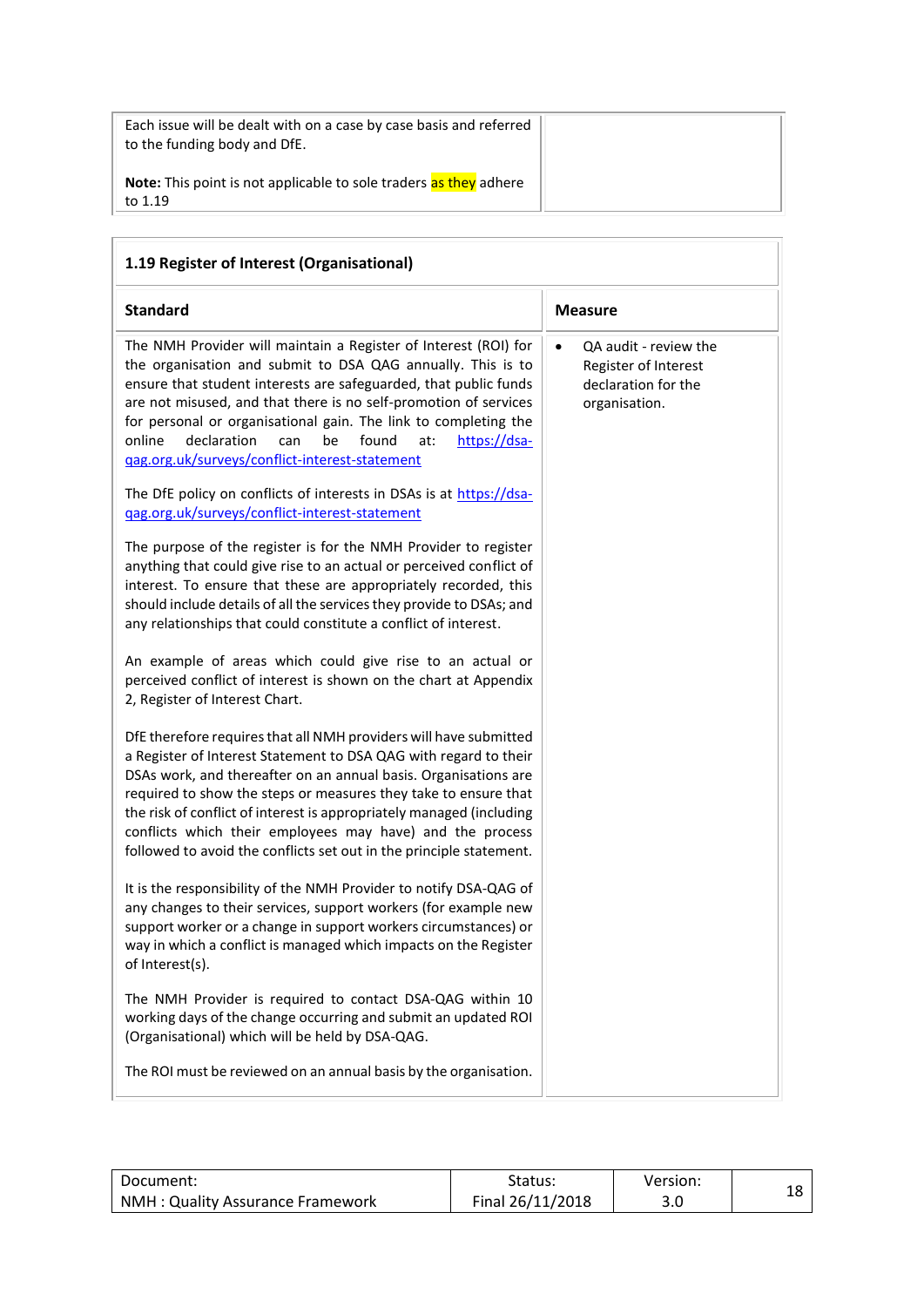| <b>Note:</b> If DfE considers anyone involved in providing NMH support<br>services has failed to meet the required standards set out, DfE<br>will take appropriate remedial action.         |  |
|---------------------------------------------------------------------------------------------------------------------------------------------------------------------------------------------|--|
| Where DfE considers it appropriate this action may include any<br>or all of the following:                                                                                                  |  |
| a requirement to take mitigating actions,<br>suspension of accreditation to provide DSAs<br>related services, or<br>withdrawal of accreditation to provide DSAs<br>related services         |  |
| Where it is identified that there is a conflict which has not been<br>disclosed, in the first instance DSA-QAG will issue a warning with<br>a period of 14 days given to rectify the issue. |  |
| Each issue will be dealt with on a case by case basis and referred<br>to the funding body and DfE.                                                                                          |  |

<span id="page-18-0"></span>

| 1.20 Statistical returns to DSA-QAG                                                                                                                                       |                                                                                   |
|---------------------------------------------------------------------------------------------------------------------------------------------------------------------------|-----------------------------------------------------------------------------------|
| Standard                                                                                                                                                                  | Measure                                                                           |
| The NMH provider will complete and submit an annual<br>statistical return (refer to Appendix 4) via an online data<br>collection tool, which will be notified by DSA-QAG. | <b>Completed Annual</b><br>$\bullet$<br><b>Statistical Return</b><br>(Appendix 4) |

| Document:                        | Status:          | Version: |  |
|----------------------------------|------------------|----------|--|
| NMH: Quality Assurance Framework | Final 26/11/2018 | J.U      |  |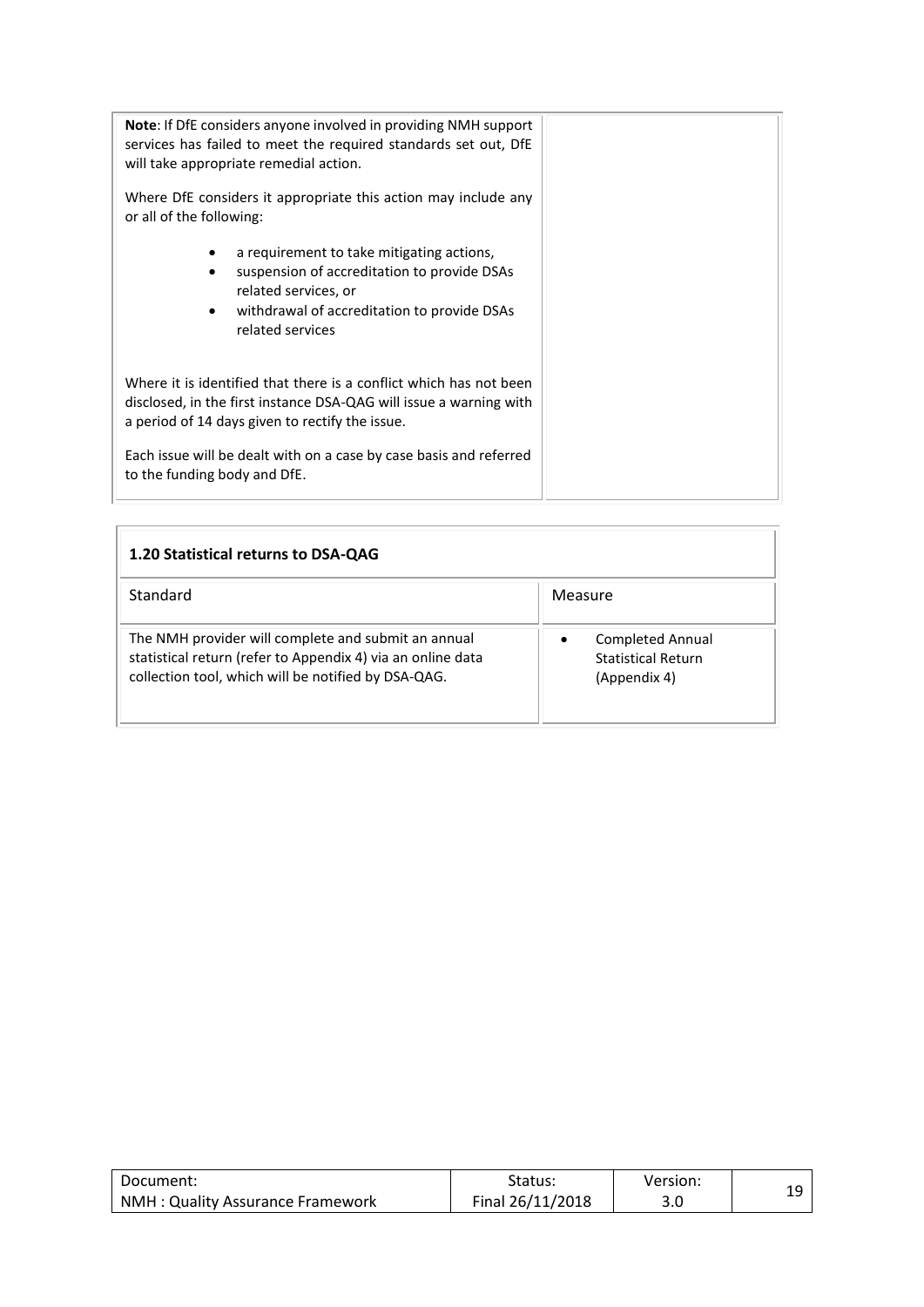#### <span id="page-19-0"></span>**QUALITY SERVICE PROVISION**

| 2.1 | The NMH provider must only supply DSAs-funded support services which they are<br>registered to supply.                                         |
|-----|------------------------------------------------------------------------------------------------------------------------------------------------|
| 2.2 | The NMH provider must only use support workers qualified and trained to undertake the<br>NMH role being provided to the student.               |
| 2.3 | The NMH provider must ensure that support is provided in a suitable environment.                                                               |
| 2.4 | The NMH provider is responsible for ensuring that all support workers providing DSAs-<br>funded NMH support maintain CPD and training records. |
| 2.5 | The NMH provider provides students with a formal feedback facility and addresses issues<br>raised through feedback.                            |
| 2.6 | The NMH provider must familiarise themselves with information provided by the HE<br>provider relating to working on-site.                      |
| 2.7 | The NMH provider must request and respond to HE provider feedback.                                                                             |
| 2.8 | The NMH provider must report on student support to the HE provider, if the student<br>agrees.                                                  |

| Document:                        | Status:          | Version: |  |
|----------------------------------|------------------|----------|--|
| NMH: Quality Assurance Framework | Final 26/11/2018 |          |  |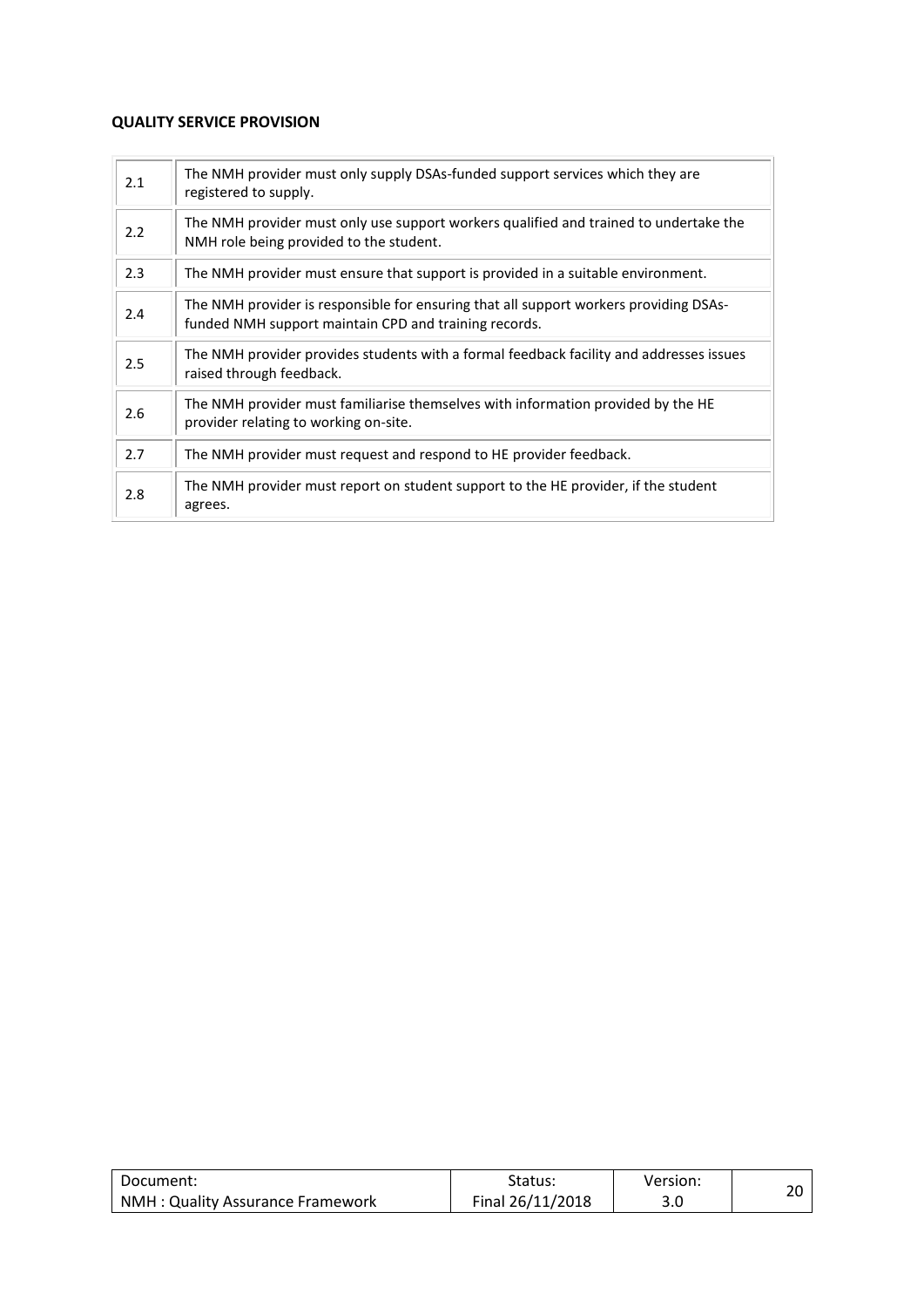<span id="page-20-0"></span>

| 2.1 Provision of support workers                                                                                |                                                                                       |  |
|-----------------------------------------------------------------------------------------------------------------|---------------------------------------------------------------------------------------|--|
| <b>Standard</b>                                                                                                 | <b>Measure</b>                                                                        |  |
| The NMH provider may only supply support workers for the<br>role(s) for which they are registered with DSA-QAG. | QA audit sample check:<br>review of invoice records and<br>support worker credentials |  |

#### <span id="page-20-1"></span>**2.2 Support workers qualified and trained to undertake the NMH role**

| <b>Standard</b>                                                                                                                                                                    | <b>Measure</b>                                                                                     |
|------------------------------------------------------------------------------------------------------------------------------------------------------------------------------------|----------------------------------------------------------------------------------------------------|
| The NMH provider must only use support workers qualified and<br>trained to undertake the NMH role being provided to the<br>student.                                                | QA audit sample check:<br>$\bullet$<br>review of invoice records and<br>support worker credentials |
| The NMH provider must ensure that their support workers have<br>the mandatory qualifications / professional body membership<br>for the support role(s) which they are undertaking. |                                                                                                    |

<span id="page-20-2"></span>

| 2.3 Support is provided in a suitable environment                                                                                                                                                                                                                                                                                                                                                                                                                                                                                                                                                                                                                                                                                                                                                                                                                                                                                                                                                                                                                                                                                    |                                                                                   |
|--------------------------------------------------------------------------------------------------------------------------------------------------------------------------------------------------------------------------------------------------------------------------------------------------------------------------------------------------------------------------------------------------------------------------------------------------------------------------------------------------------------------------------------------------------------------------------------------------------------------------------------------------------------------------------------------------------------------------------------------------------------------------------------------------------------------------------------------------------------------------------------------------------------------------------------------------------------------------------------------------------------------------------------------------------------------------------------------------------------------------------------|-----------------------------------------------------------------------------------|
| <b>Standard</b>                                                                                                                                                                                                                                                                                                                                                                                                                                                                                                                                                                                                                                                                                                                                                                                                                                                                                                                                                                                                                                                                                                                      | <b>Measure</b>                                                                    |
| The location/environment for specialist one-to-one support<br>which takes place outside the lecture/tutorial must be<br>comfortable, confidential, appropriate and suitable for the<br>requirements of the student's support. It should also take<br>account of the student's disability needs.<br>Method of delivery, if outside of the normal face to face session<br>within a lecture/tutorial must be student choice and requested<br>by them.<br>For clarification methods of delivering support are:<br><b>In-Person (standard)</b> $-$ this method of delivery is where support<br>is provided in person and in a suitable, comfortable and<br>confidential location agreed with the student. This also covers the<br>delivery of in-person support in lectures and/or exams.<br><b>Distance Learning</b> – this method of support is primarily aimed at<br>students who are undertaking a distance learning course and<br>require support in their residence. This can also include students<br>not on a distance learning course but require NMH in their own<br>residence. NMH Providers should refer to section 1.13 Risk | QA audit - sample check of<br>$\bullet$<br>students' session<br>records/timesheet |

| Document:                        | Status:          | Version: |  |
|----------------------------------|------------------|----------|--|
| NMH: Quality Assurance Framework | Final 26/11/2018 | J.U      |  |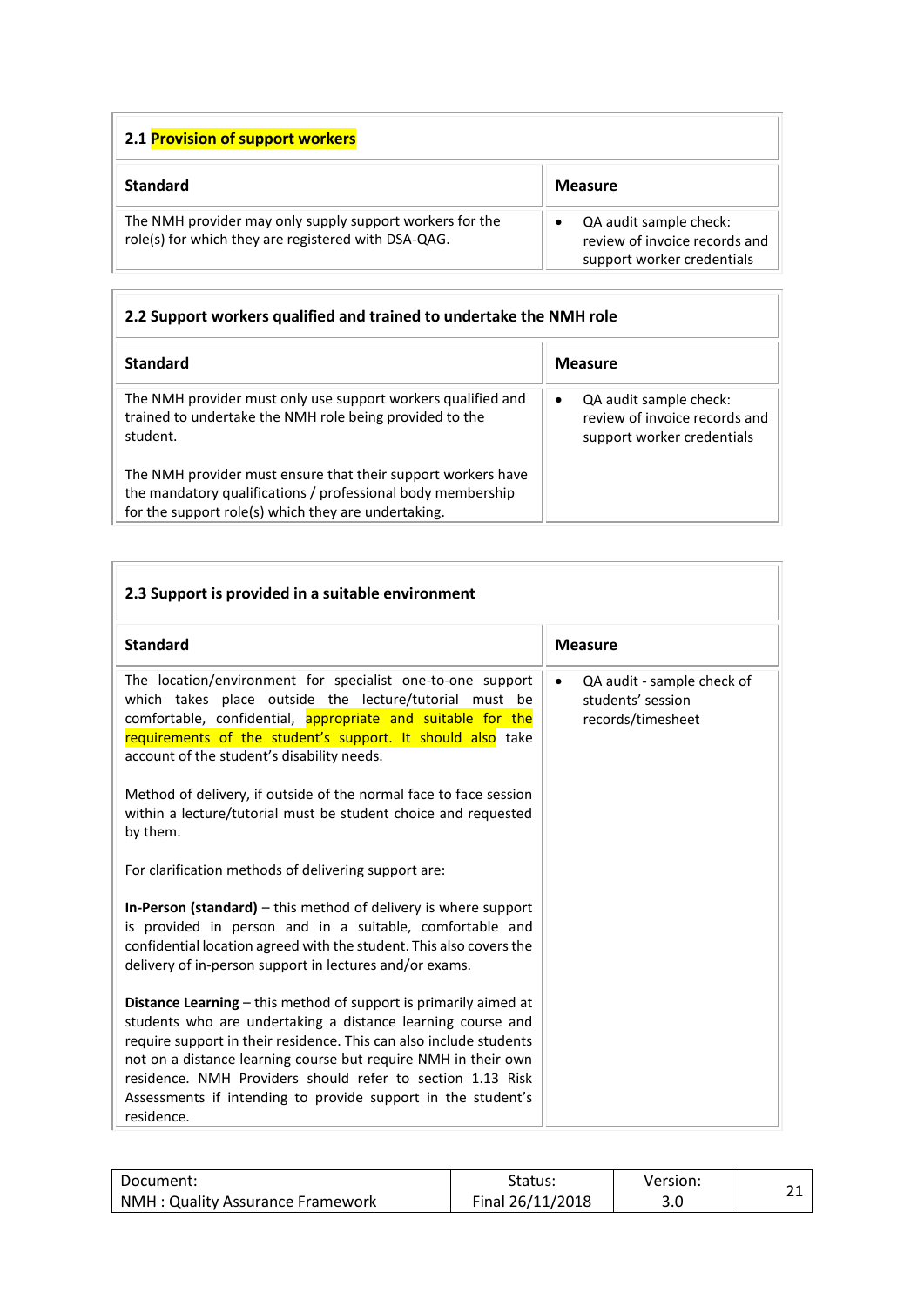| <b>Remote Delivery</b> – this method of support is delivered via a real<br>time remote session, e.g Skype, Facetime etc. Delivery of this<br>method must be at the student's request. This must be clearly<br>documented on the student's record. Please note, support via<br>email is not appropriate.                                                                                                                                                                                                                                                                                      |
|----------------------------------------------------------------------------------------------------------------------------------------------------------------------------------------------------------------------------------------------------------------------------------------------------------------------------------------------------------------------------------------------------------------------------------------------------------------------------------------------------------------------------------------------------------------------------------------------|
| Note: A public place such as a café or coffee shop are not deemed<br>suitable locations as these do not meet the standard in respect of<br>comfortable and confidential locations. The venue for support<br>should be a room with a door that closes and the room should be<br>available for the whole of the support session for the student<br>receiving the support, as well as the NMH support worker and<br>any additional person the student may wish to accompany them.<br>For clarification, this should not be a room that is shared with<br>anyone else during the support period. |

<span id="page-21-0"></span>

| 2.4 Maintaining CPD and training records                                                                                                    |                                                                           |  |  |
|---------------------------------------------------------------------------------------------------------------------------------------------|---------------------------------------------------------------------------|--|--|
| <b>Standard</b>                                                                                                                             | <b>Measure</b>                                                            |  |  |
| The NMH provider must ensure that all support workers<br>undertake structured CPD and relevant training annually,<br>covering as a minimum: | QA audit - review of sample<br>training records for the last<br>12 months |  |  |
| - Relevant professional development in their specialist role(s)<br>- updating skills in new practices                                       | Review of sample <b>structured</b><br>CPD records for last 12<br>months   |  |  |
| CPD and personal training records must be maintained and                                                                                    |                                                                           |  |  |
| made available for audit. Further guidance on structured and                                                                                |                                                                           |  |  |
| unstructured CPD is provided at Appendix 5.                                                                                                 |                                                                           |  |  |
| Note: For roles where support workers are required to be                                                                                    |                                                                           |  |  |
| registered with a professional body, evidence of CPD is not                                                                                 |                                                                           |  |  |
| required.                                                                                                                                   |                                                                           |  |  |

<span id="page-21-1"></span>

| <b>Standard</b>                                                                                                                                                                     | <b>Measure</b>                                                                                                                     |  |  |
|-------------------------------------------------------------------------------------------------------------------------------------------------------------------------------------|------------------------------------------------------------------------------------------------------------------------------------|--|--|
| The NMH provider must ensure there is a mechanism to request<br>student feedback, which gives the option of anonymity. This<br>should be offered at least once per academic year.   | OA audit - review feedback<br>$\bullet$<br>mechanism, for example, an<br>online feedback facility and<br>review records of how NMH |  |  |
| Students should be made aware of informal channels to provide<br>feedback on an ad hoc basis and this process should be<br>straightforward, transparent, accessible and encouraged. | provider has acted on<br>student feedback                                                                                          |  |  |

| Document:                        | Status:          | Version: |  |
|----------------------------------|------------------|----------|--|
| NMH: Quality Assurance Framework | Final 26/11/2018 | 3.0      |  |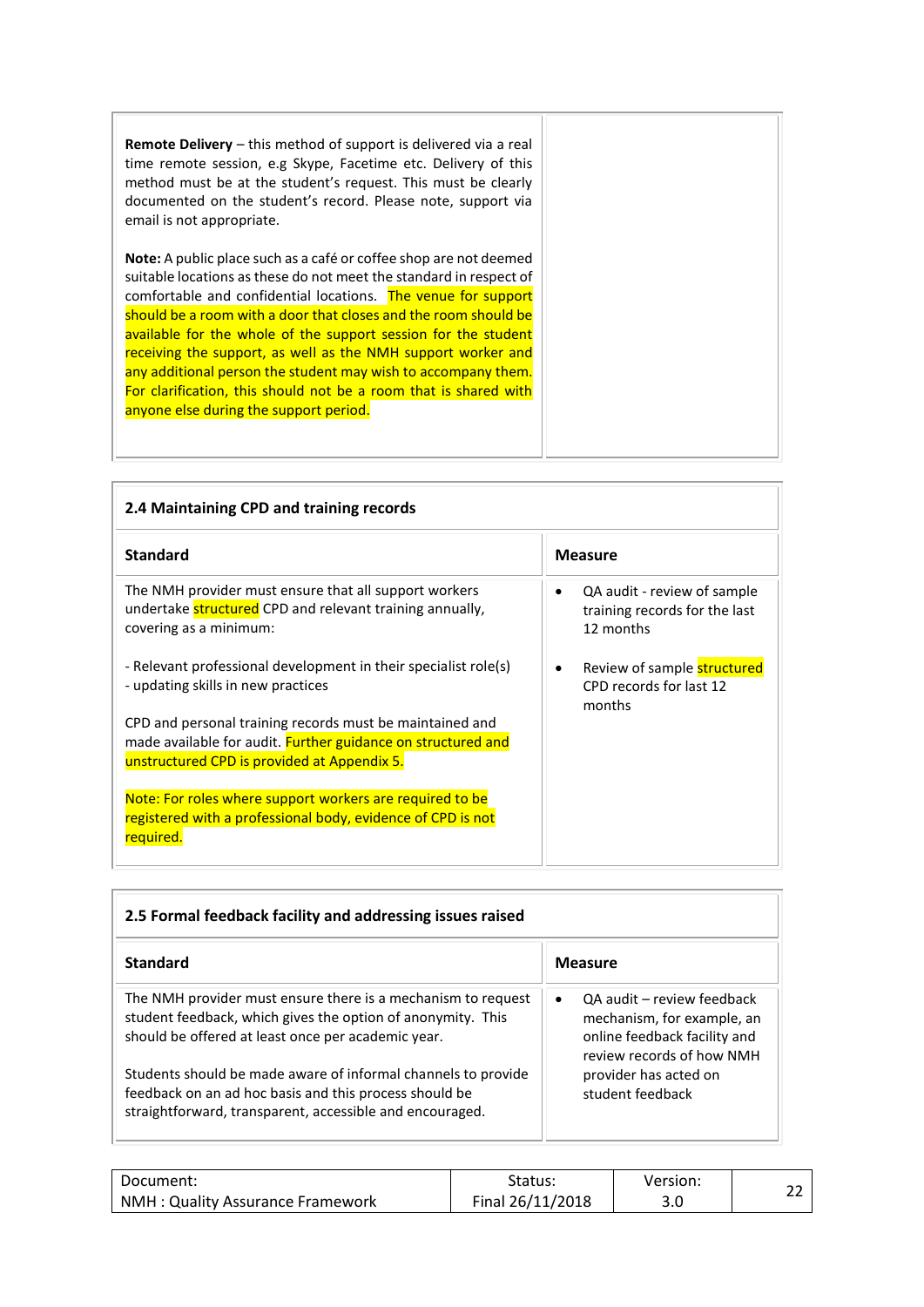| There should be mechanisms to review and understand student<br>feedback and for this to be used to inform service<br>improvements. |  |
|------------------------------------------------------------------------------------------------------------------------------------|--|
| NMH Providers should keep a record and be able to<br>demonstrate how they have acted on student feedback for audit<br>purpose.     |  |

÷

<span id="page-22-0"></span>

| 2.6 HE provider information provided - working on-site                                                                                                                              |                                                                                                                                                                                                            |  |
|-------------------------------------------------------------------------------------------------------------------------------------------------------------------------------------|------------------------------------------------------------------------------------------------------------------------------------------------------------------------------------------------------------|--|
| <b>Standard</b>                                                                                                                                                                     | <b>Measure</b>                                                                                                                                                                                             |  |
| The NMH provider must familiarise themselves with the<br>information provided by the HE provider regarding delivering<br>NMH services on-site, and cascade this to support workers. | $OA$ audit $-$ evidence that the<br>NMH Provider has<br>familiarised themselves with<br>relevant information from<br>the HEP, and demonstrated<br>the information has been<br>cascaded to support workers. |  |

<span id="page-22-1"></span>

| <b>Standard</b>                                                                                                                                                                                                                                                                       | <b>Measure</b> |                                                                                                                 |
|---------------------------------------------------------------------------------------------------------------------------------------------------------------------------------------------------------------------------------------------------------------------------------------|----------------|-----------------------------------------------------------------------------------------------------------------|
| The NMH provider must have a process or procedure to request<br>HEP feedback. This should be gathered at least once per<br>academic year.                                                                                                                                             | $\bullet$      | QA audit - review<br>process/procedure for<br>gathering and addressing<br>HEP feedback, for example,            |
| The NMH provider should provide HEPs with information on                                                                                                                                                                                                                              |                | online feedback facility                                                                                        |
| how to provide feedback on an ad hoc basis and this should be<br>straightforward, transparent and encouraged.                                                                                                                                                                         |                | OA audit - review record of<br>requesting HEP feedback, for<br>example, email.                                  |
| There should be mechanisms to review and understand HEP                                                                                                                                                                                                                               |                |                                                                                                                 |
| feedback and for this to be used to inform service<br>improvements.                                                                                                                                                                                                                   | $\bullet$      | OA audit – review records of<br>how NMH provider has acted<br>on HEP feedback for                               |
| For audit, NMH providers must keep a record and demonstrate<br>how they have acted on HEP feedback.                                                                                                                                                                                   |                | example, implemented a<br>change to a process                                                                   |
| Note: HEP reporting, including where the HEP is the provider,<br>must be formalised to ensure the support being delivered is<br>meeting the needs of the student. This can take the form of<br>multidisciplinary team meetings, reviewing workplans and<br>support worker appraisals. |                | OA audit – review records of<br>reporting on student support<br>to the HEP for example,<br>sample report to HEP |
| Note: For the following support roles, it is not a requirement to                                                                                                                                                                                                                     |                |                                                                                                                 |
| have a formal feedback process with the HEP:                                                                                                                                                                                                                                          |                |                                                                                                                 |
| <b>AT training</b>                                                                                                                                                                                                                                                                    |                |                                                                                                                 |
| <b>Communication Support Worker</b>                                                                                                                                                                                                                                                   |                |                                                                                                                 |

| Document:                        | Status:          | Version: |  |
|----------------------------------|------------------|----------|--|
| NMH: Quality Assurance Framework | Final 26/11/2018 | J.L      |  |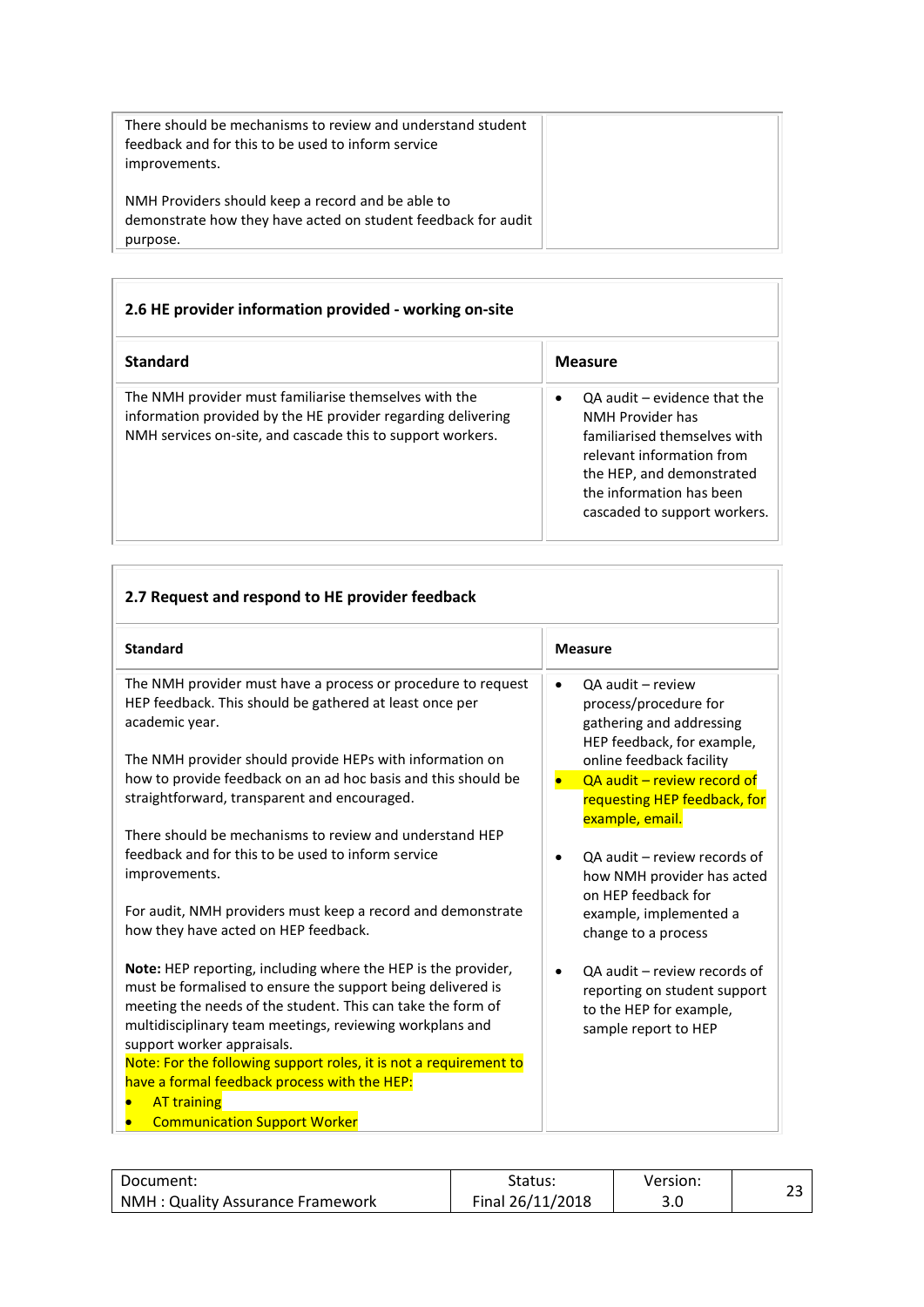<span id="page-23-0"></span>

| Lip speaker<br><b>BSL interpreter</b>                                                                                                                                                                                                                     |                                                                                                                              |
|-----------------------------------------------------------------------------------------------------------------------------------------------------------------------------------------------------------------------------------------------------------|------------------------------------------------------------------------------------------------------------------------------|
| 2.8 Report on student support to the HE provider                                                                                                                                                                                                          |                                                                                                                              |
| <b>Standard</b>                                                                                                                                                                                                                                           | <b>Measure</b>                                                                                                               |
| The NMH provider adheres to method and frequency of<br>reporting on student support to the HEP, which has been agreed<br>by the student and the HEP.<br>The agreed methods and frequency must be documented for<br>each HEP and made available for audit. | QA audit - review records of<br>$\bullet$<br>reporting on student support<br>to the HEP for example,<br>sample report to HEP |
| Note: For HEPs, this can take the form of multidisciplinary team<br>meetings, reviewing workplans or student progress reports.                                                                                                                            |                                                                                                                              |
| Note: For the following support roles, it is not a requirement to<br>have a formal feedback process with the HEP:<br><b>AT training</b><br><b>Communication Support Worker</b><br>Lip speaker<br><b>BSL interpreter</b>                                   |                                                                                                                              |

| Document:                         | Status:          | Version: |  |
|-----------------------------------|------------------|----------|--|
| NMH : Quality Assurance Framework | Final 26/11/2018 | J.U      |  |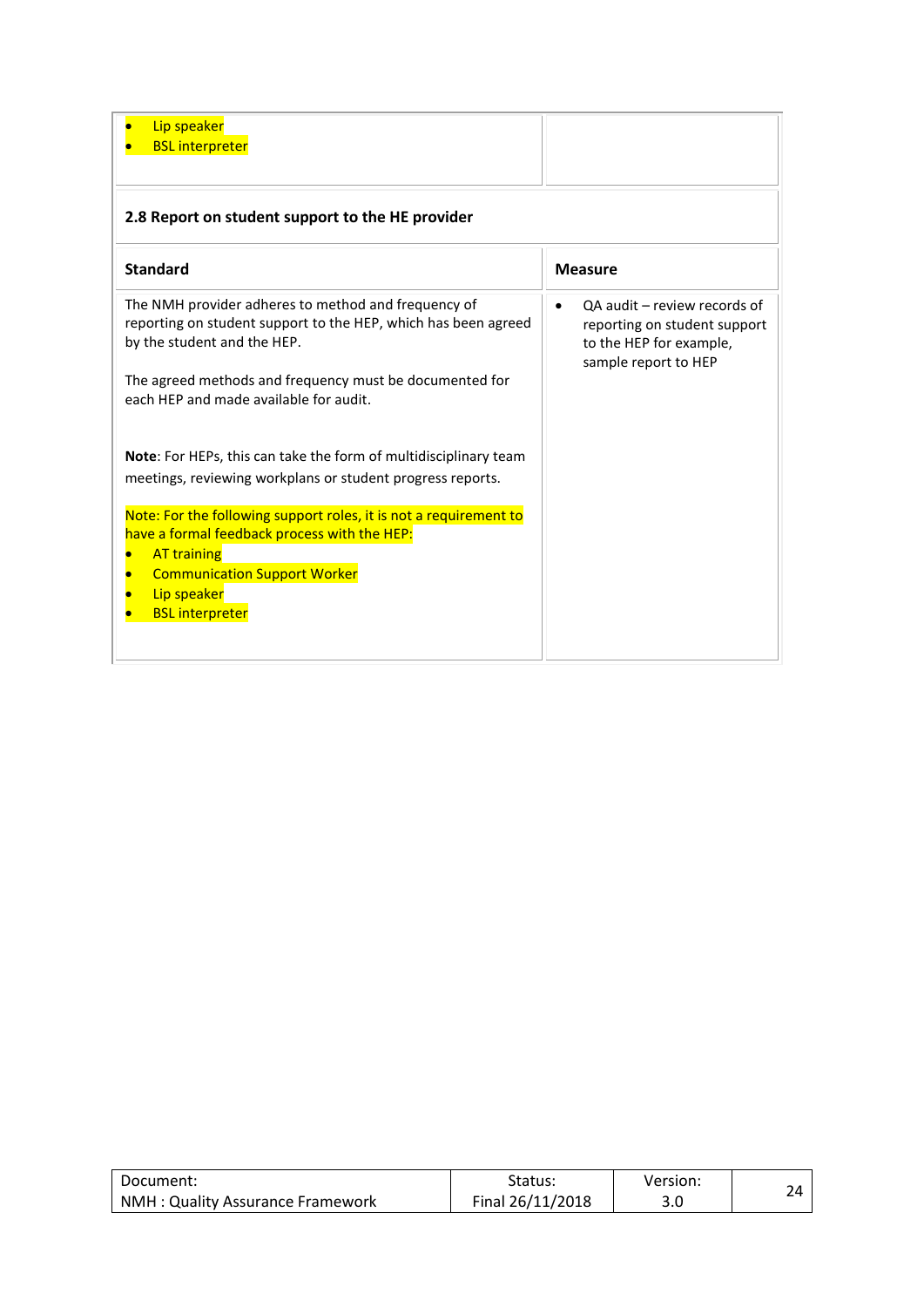# <span id="page-24-0"></span>**STANDARDS WHICH THE NMH SUPPORT WORKER MUST MEET**

#### <span id="page-24-1"></span>**QUALITY BUSINESS PROCESSES**

| 3.1 | The support worker will only attend sessions that are booked and confirmed with the<br>student.                                                                                                     |
|-----|-----------------------------------------------------------------------------------------------------------------------------------------------------------------------------------------------------|
| 3.2 | The support worker will ensure the student understands the cancellation procedure.                                                                                                                  |
| 3.3 | The support worker will keep clear documents evidencing work carried out.                                                                                                                           |
| 3.4 | The support worker will advise students of the process when additional NMH support is<br>required.                                                                                                  |
| 3.5 | The support worker is responsible for undertaking training - confidentiality, data<br>protection, health & safety, lone working, safeguarding, professional boundaries and<br>disability awareness. |

| Document:                        | Status:          | Version: |  |
|----------------------------------|------------------|----------|--|
| NMH: Quality Assurance Framework | Final 26/11/2018 | J.U      |  |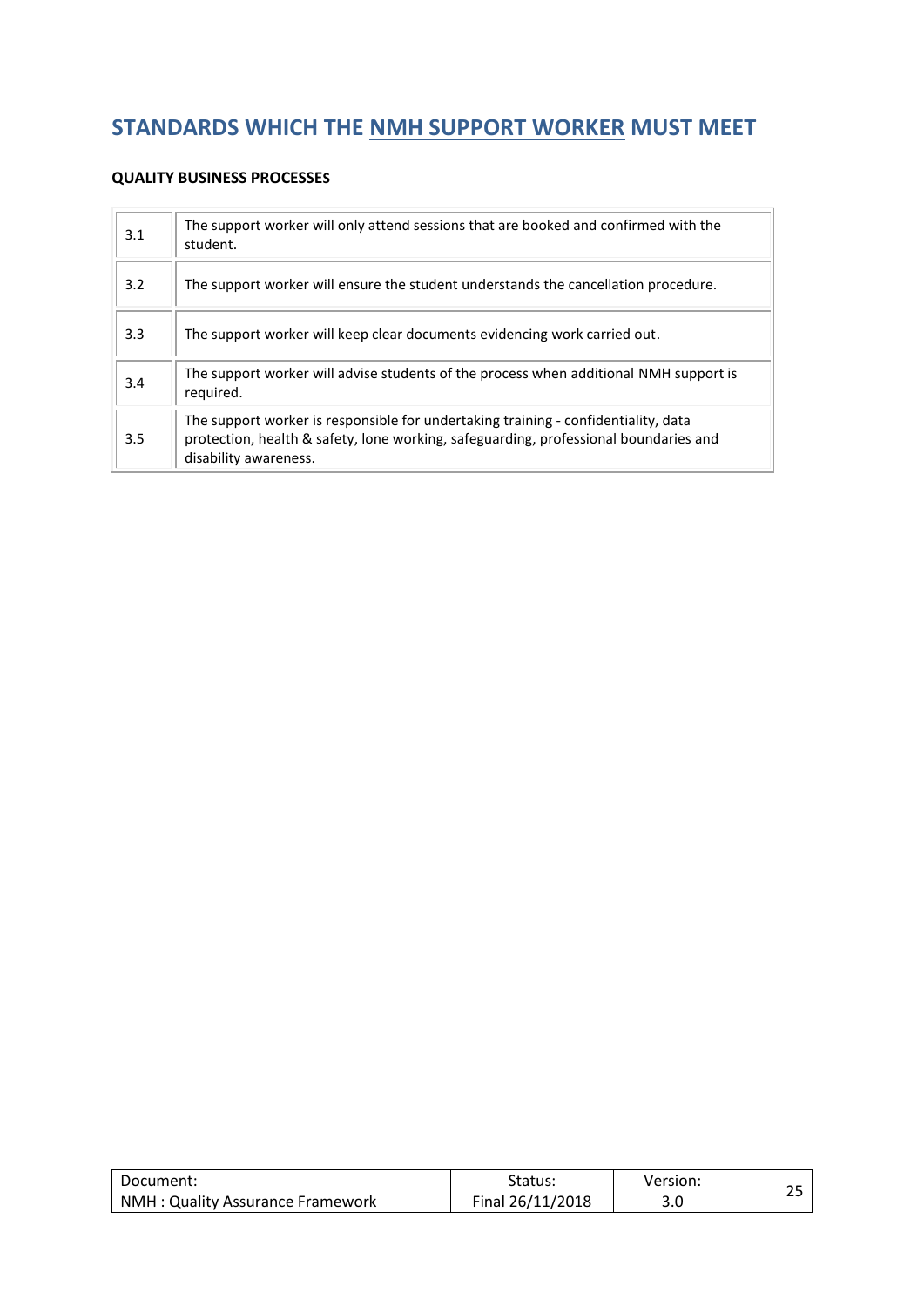#### <span id="page-25-0"></span>**3.1 Attend sessions that are booked and confirmed with the student**

| <b>Standard</b>                                                                                                                          | <b>Measure</b>                                                         |
|------------------------------------------------------------------------------------------------------------------------------------------|------------------------------------------------------------------------|
| Support worker must make sure that all sessions are booked<br>and confirmed with the student.                                            | QA sample check of booking<br>$\bullet$<br>response time, for example, |
| 'Booked' means that the student and NMH provider have<br>agreed the date, time, location and support role in advance of<br>each session. | email communication,<br>student record database                        |
| The support worker must confirm the session with the student                                                                             | QA sample check of records<br>٠<br>of confirmation with student,       |
| using the students preferred method of communication<br>between 24 hours and 7 days in advance, where appropriate.                       | for example, email<br>communication                                    |

<span id="page-25-1"></span>

| 3.2 Cancellation procedure                                                                                                                                                                                            |                                                                                                                                      |  |
|-----------------------------------------------------------------------------------------------------------------------------------------------------------------------------------------------------------------------|--------------------------------------------------------------------------------------------------------------------------------------|--|
| <b>Standard</b>                                                                                                                                                                                                       | <b>Measure</b>                                                                                                                       |  |
| Support workers must ensure students are aware of the<br>cancellation policy and confirm that they understand how to<br>cancel a session, the cancellation notification period and the<br>impact of non-cancellation. | QA sample check that NMH<br>provider has a record to<br>demonstrate the student has<br>been provided with the<br>cancellation policy |  |
| Note: The student should be provided with a copy of the<br>cancellation procedure which clearly notes the cancellation<br>period applicable for the NMH provider.                                                     |                                                                                                                                      |  |

r

<span id="page-25-2"></span>

| 3.3 Clear documentation evidencing work carried out                                                                                                                                         |                                                                                                 |  |
|---------------------------------------------------------------------------------------------------------------------------------------------------------------------------------------------|-------------------------------------------------------------------------------------------------|--|
| <b>Standard</b>                                                                                                                                                                             | <b>Measure</b>                                                                                  |  |
| The support worker must keep clear evidence of the work<br>undertaken with the student via mandatory timesheet<br>(Template 1) and the work plan / ILP, where applicable which<br>includes: | QA sample check at audit:<br>review timesheet<br>documentation of sessions<br>against invoices. |  |
| - location<br>- start and end time<br>- details of the support provided during the session<br>- student confirmation of support received                                                    |                                                                                                 |  |
| Support workers must not attend a session that has been<br>cancelled within the appropriate notice by the<br>HEP/NMHP/student                                                               |                                                                                                 |  |
| <b>Note 1:</b> Where an NMH session terminates earlier than the time<br>scheduled, the student is required to confirm that they agreed                                                      |                                                                                                 |  |

| Document:                        | Status:          | Version: |  |
|----------------------------------|------------------|----------|--|
| NMH: Quality Assurance Framework | Final 26/11/2018 | J.U      |  |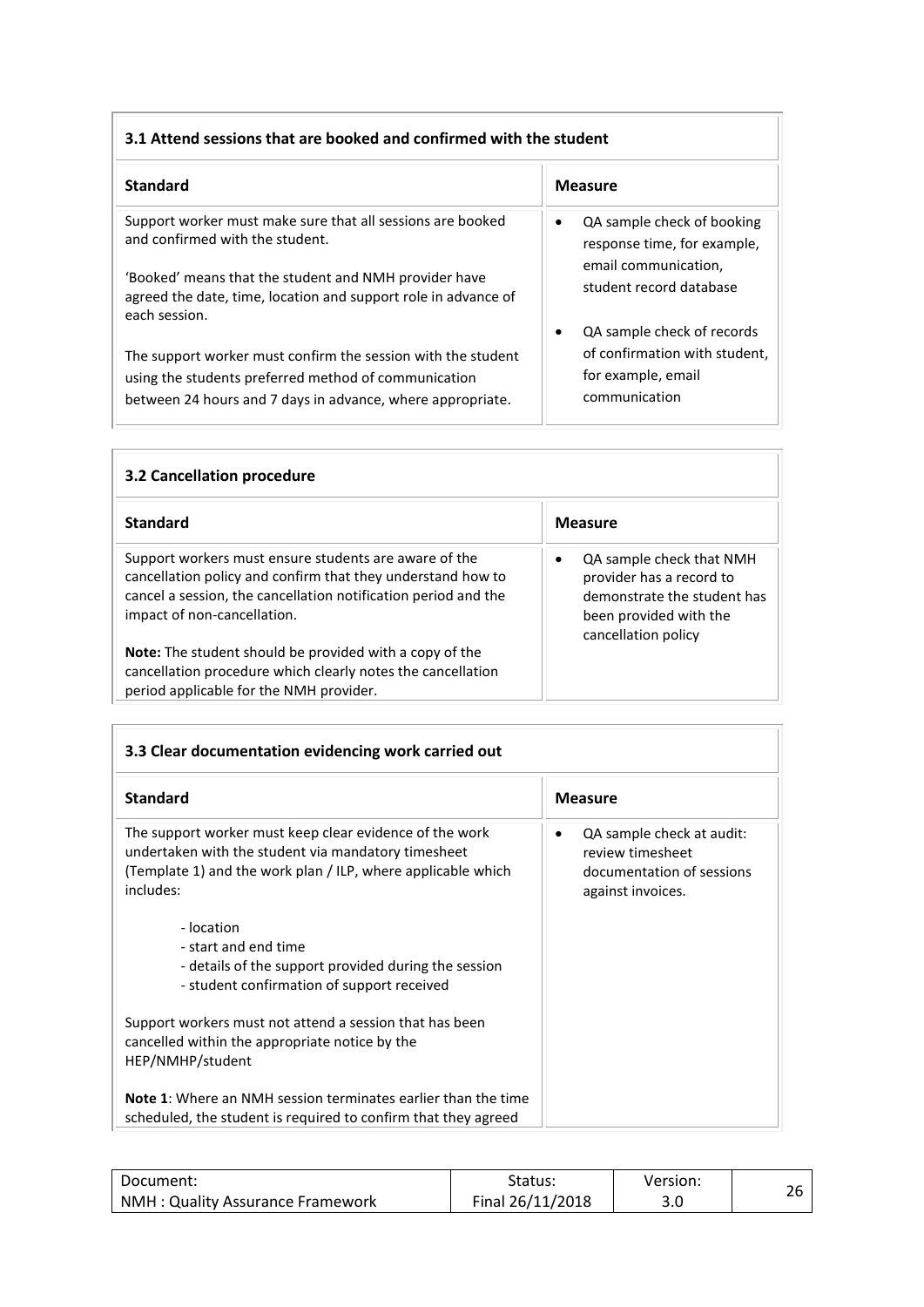for the session to terminate early and the reason why, and this should be recorded in the support worker's timesheet.

**Note 2**: Students must not be asked to pre-sign timesheets.

### <span id="page-26-0"></span>**3.4 Advise students of the process when additional NMH support is required**

| <b>Standard</b>                                                                                                                                                                                                                                                 | <b>Measure</b>                                                                                  |
|-----------------------------------------------------------------------------------------------------------------------------------------------------------------------------------------------------------------------------------------------------------------|-------------------------------------------------------------------------------------------------|
| If the student requests additional hours of NMH support, the<br>support worker must inform the student to contact their<br>assessor, who will consider the request and liaise with the<br>funding body to gain authorisation for any additional NMH<br>support. | QA sample check at audit:<br>review timesheet<br>documentation of sessions<br>against invoices. |
| The registered NMH Provider must also notify the Assessment<br>Centre in writing (e.g. email) of the student's additional support<br>request.                                                                                                                   |                                                                                                 |

<span id="page-26-1"></span>

| 3.5 Training                                                                                                                                                                                                                                                                                                                        |                                                                                                                                                                    |  |
|-------------------------------------------------------------------------------------------------------------------------------------------------------------------------------------------------------------------------------------------------------------------------------------------------------------------------------------|--------------------------------------------------------------------------------------------------------------------------------------------------------------------|--|
| <b>Standard</b>                                                                                                                                                                                                                                                                                                                     | <b>Measure</b>                                                                                                                                                     |  |
| The support worker must attend training on the undernoted<br>areas before delivering DSAs funded NMH services:<br>confidentiality;<br>data protection;<br>٠<br>health and safety;<br>٠<br>lone worker (if applicable);<br>$\bullet$<br>safeguarding;<br>$\bullet$<br>professional boundaries;<br>$\bullet$<br>disability awareness* | OA check of record of<br>support worker training<br>undertaken and<br>certificates/evidence of<br>attendance or completion<br>whether in person and /or<br>online. |  |
| <b>*Note</b> : If a support worker has membership to a professional<br>body recognised via the DfE mandatory criteria, this would meet<br>the requirement for disability awareness training.                                                                                                                                        |                                                                                                                                                                    |  |

| Document:                               | Status:          | Version: |  |
|-----------------------------------------|------------------|----------|--|
| <b>NMH: Quality Assurance Framework</b> | Final 26/11/2018 | J.U      |  |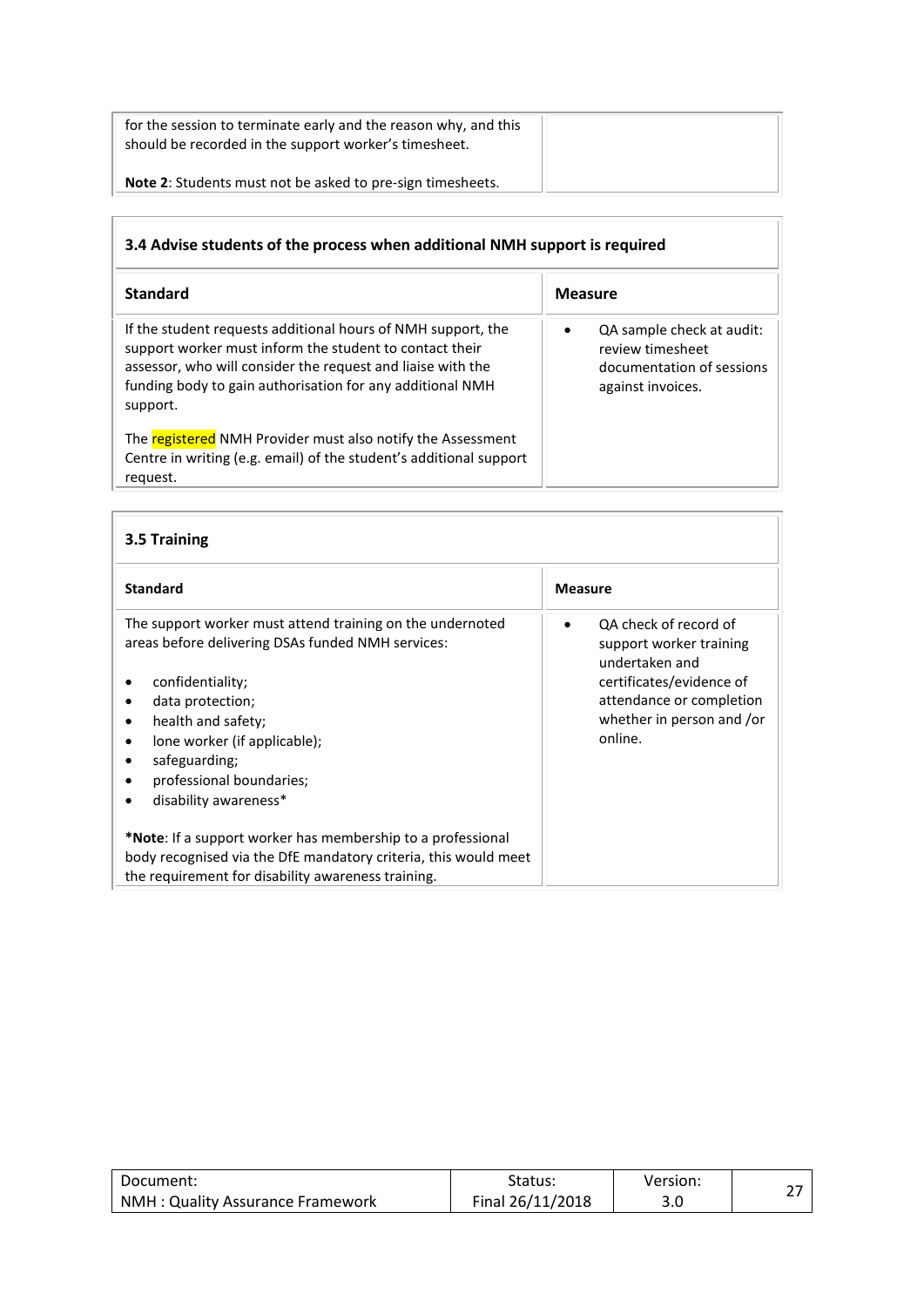#### <span id="page-27-0"></span>**QUALITY SERVICE PROVISION**

| 4.1 | The support worker is suitably qualified to provide the support.        |
|-----|-------------------------------------------------------------------------|
| 4.2 | The support worker will have an agreed work plan with the student.      |
| 4.3 | The support worker will only provide support in a suitable environment. |
| 4.4 | The support worker maintains CPD and training records.                  |

| Document:                        | Status:          | Version: | ിറ |
|----------------------------------|------------------|----------|----|
| NMH: Quality Assurance Framework | Final 26/11/2018 | 3.0      |    |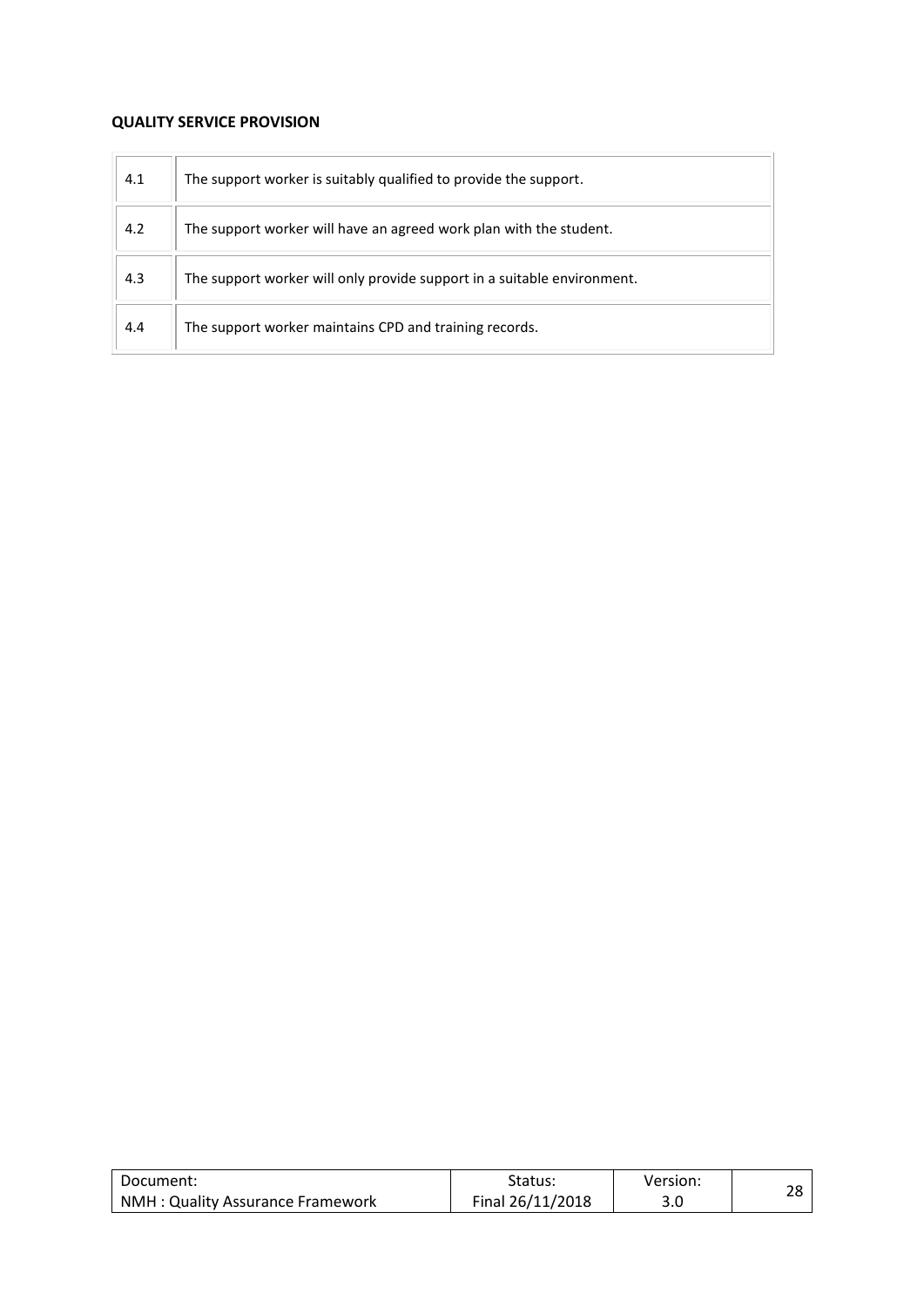<span id="page-28-0"></span>

| 4.1 Qualified to provide the support                                                                                                |                                                                                          |  |  |  |  |  |
|-------------------------------------------------------------------------------------------------------------------------------------|------------------------------------------------------------------------------------------|--|--|--|--|--|
| <b>Standard</b>                                                                                                                     | <b>Measure</b>                                                                           |  |  |  |  |  |
| The support worker must only undertake roles for which they<br>hold the mandatory qualifications / professional body<br>membership. | QA audit sample check:<br>review of invoice records<br>and support worker<br>credentials |  |  |  |  |  |
| <b>Note:</b> The support worker may inform DSA-QAG via the<br>whistleblower policy if they are requested to provide support         |                                                                                          |  |  |  |  |  |
| that they are not qualified to deliver or they consider a request                                                                   |                                                                                          |  |  |  |  |  |
| from the provider they are employed by could impact on the<br>student's learning. The whisitleblower policy can be found at:        |                                                                                          |  |  |  |  |  |
| https://dsa-qag.org.uk/whistleblower-policy                                                                                         |                                                                                          |  |  |  |  |  |
|                                                                                                                                     |                                                                                          |  |  |  |  |  |

<span id="page-28-1"></span>

| 4.2 Agreed work plan with the student                                                                                                                                         |                                                                                                  |  |  |  |  |  |
|-------------------------------------------------------------------------------------------------------------------------------------------------------------------------------|--------------------------------------------------------------------------------------------------|--|--|--|--|--|
| <b>Standard</b>                                                                                                                                                               | <b>Measure</b>                                                                                   |  |  |  |  |  |
| The support worker and the student should agree the work to<br>be undertaken and expected outcomes. This must be<br>documented, reviewed and updated at least every 3 months. | QA audit – sample check<br>of work plans for<br>students (3 monthly<br>revisions) being invoiced |  |  |  |  |  |
| This should include a student/NMH agreement to articulate<br>expectations on both sides.                                                                                      | against the<br>student/NMH<br>agreement                                                          |  |  |  |  |  |
| <b>Note:</b> Work plans for the academic year must be available for<br>audit purposes, clearly documenting the review periods.                                                |                                                                                                  |  |  |  |  |  |

<span id="page-28-2"></span>

| 4.3 Provide support in a suitable environment                                                                                                                                                                                                                                                   |                                                              |  |  |  |  |  |  |
|-------------------------------------------------------------------------------------------------------------------------------------------------------------------------------------------------------------------------------------------------------------------------------------------------|--------------------------------------------------------------|--|--|--|--|--|--|
| <b>Standard</b>                                                                                                                                                                                                                                                                                 | <b>Measure</b>                                               |  |  |  |  |  |  |
| The location/environment for specialist one-to-one support<br>which takes place outside the lecture/tutorial must be<br>comfortable, confidential, appropriate and suitable for the<br>requirements of the student's support. It should also take<br>account of the student's disability needs. | QA audit - sample of<br>students' session<br>records checked |  |  |  |  |  |  |
| Method of delivery, if outside of the normal face to face session<br>within a lecture/tutorial must be student choice and requested<br>by them.                                                                                                                                                 |                                                              |  |  |  |  |  |  |
| For clarification methods of delivering support are:                                                                                                                                                                                                                                            |                                                              |  |  |  |  |  |  |

| Document:                        | Status:          | Version: |  |
|----------------------------------|------------------|----------|--|
| NMH: Quality Assurance Framework | Final 26/11/2018 | 3.C      |  |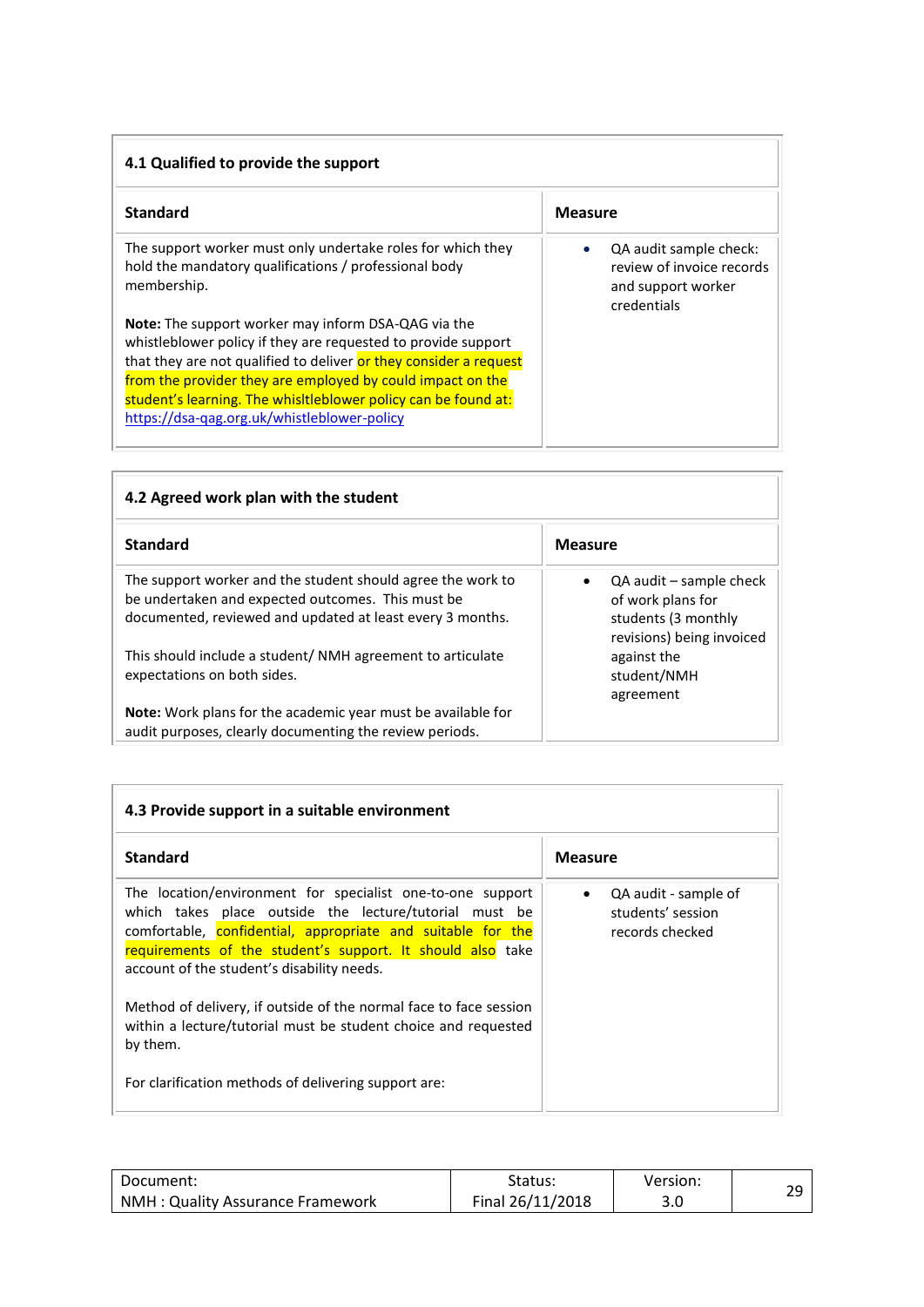| <b>In-Person (standard)</b> $-$ this method of delivery is where support<br>is provided in person and in a suitable, comfortable and<br>confidential location agreed with the student. This also covers the<br>delivery of in-person support in lectures and/or exams.                                                                                                                                                                                                                                                                                                                      |  |
|---------------------------------------------------------------------------------------------------------------------------------------------------------------------------------------------------------------------------------------------------------------------------------------------------------------------------------------------------------------------------------------------------------------------------------------------------------------------------------------------------------------------------------------------------------------------------------------------|--|
| <b>Distance Learning</b> – this method of support is primarily aimed at<br>students who are undertaking a distance learning course and<br>require support in their residence. This can also include students<br>not on a distance learning course but require NMH in their own<br>residence. NMH Providers should refer to section 1.13 Risk<br>Assessments if intending to provide support in the student's<br>residence.                                                                                                                                                                  |  |
| Remote Delivery - this method of support is delivered via a real<br>time remote session, e.g Skype, Facetime etc. Delivery of this<br>method must be at the student's request. This must be clearly<br>documented on the student's record.<br>Please note, support via email is not appropriate.                                                                                                                                                                                                                                                                                            |  |
| Note: A public place such as a café or coffee shop are not deemed<br>suitable locations as they do not meet the standard in respect of<br>comfortable and confidential locations. The venue for support<br>should be a room with a door that closes and the room should be<br>available for the whole of the support session for the student<br>receiving the support, as well as the NMH support worker and<br>any additional person the student may wish to accompany them.<br>For clarification, this should not be a room that is shared with<br>anyone else during the support period. |  |

<span id="page-29-0"></span>

| 4.4 Maintain CPD and training records                                                                                                                                                                                                  |                                                                                |  |  |  |  |  |
|----------------------------------------------------------------------------------------------------------------------------------------------------------------------------------------------------------------------------------------|--------------------------------------------------------------------------------|--|--|--|--|--|
| <b>Standard</b>                                                                                                                                                                                                                        | <b>Measure</b>                                                                 |  |  |  |  |  |
| The support worker must ensure they undertake <b>structured</b> CPD<br>and relevant training annually, covering as a minimum:<br>- relevant professional development in their specialist role(s)<br>- updating skills in new practices | Review of sample training<br>٠<br>records for the last 12<br>months            |  |  |  |  |  |
| CPD and personal training records must be maintained and<br>made available for audit. Further guidance on structured and<br>unstructured CPD is provided at Appendix 5.                                                                | <b>Review of sample structured</b><br><b>CPD records for last 12</b><br>months |  |  |  |  |  |
| Note: For roles where support workers are required to be<br>registered with a professional body, evidence of CPD is not<br>reguired.                                                                                                   |                                                                                |  |  |  |  |  |

| Document:                        | Status:          | Version: |  |
|----------------------------------|------------------|----------|--|
| NMH: Quality Assurance Framework | Final 26/11/2018 | J.U      |  |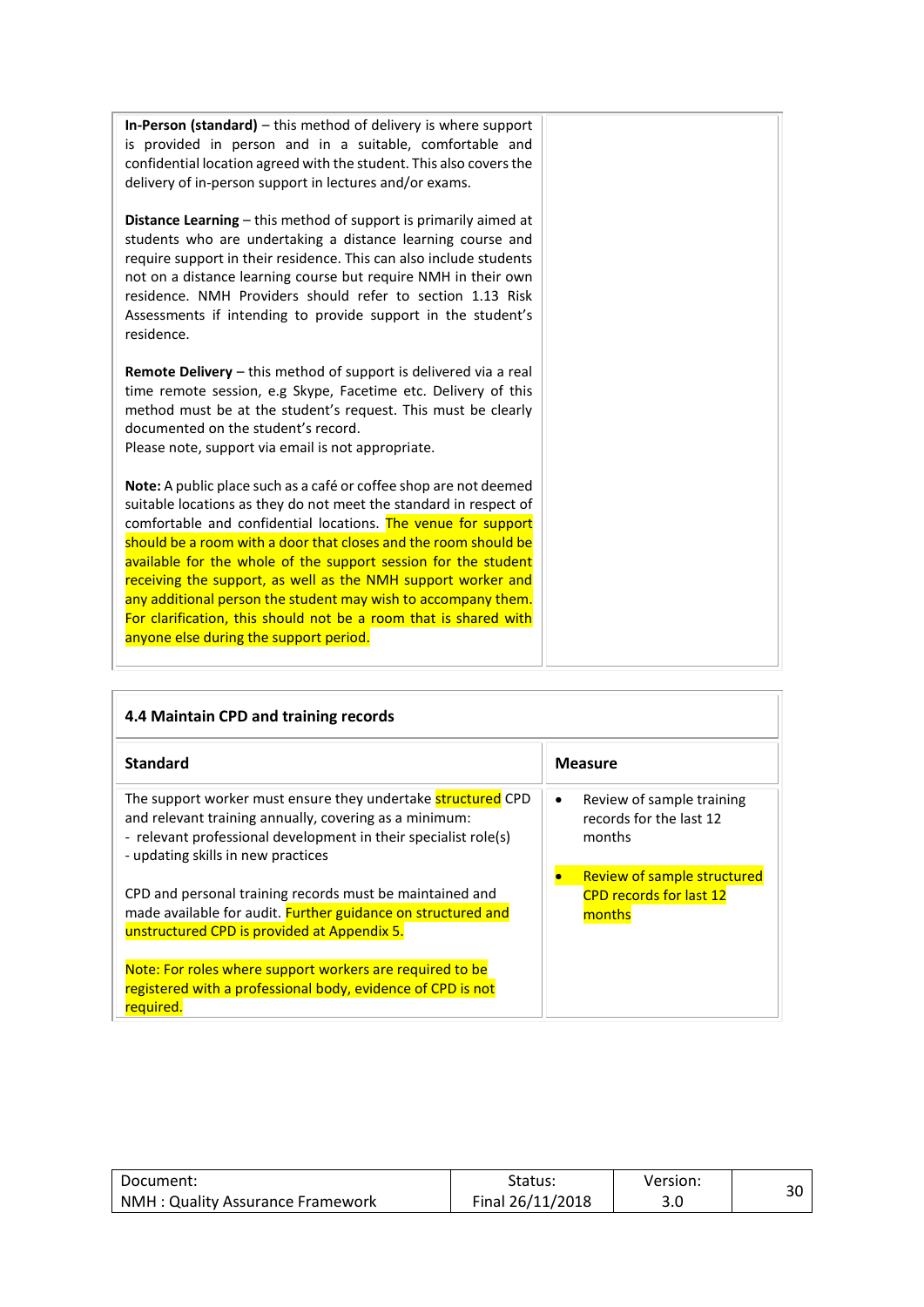# <span id="page-30-0"></span>**Templates**

Template 1: Timesheet

Template 2: Register of Interest (Support Worker)

Template 3: Register of Interest (Support Worker) - Log

Template 4: Consent to share information – Student

Template 5: Consent to share information – Support Worker

Template 6: Risk Assessment Log

| Document:                        | Status:          | Version: |  |
|----------------------------------|------------------|----------|--|
| NMH: Quality Assurance Framework | Final 26/11/2018 | J.U      |  |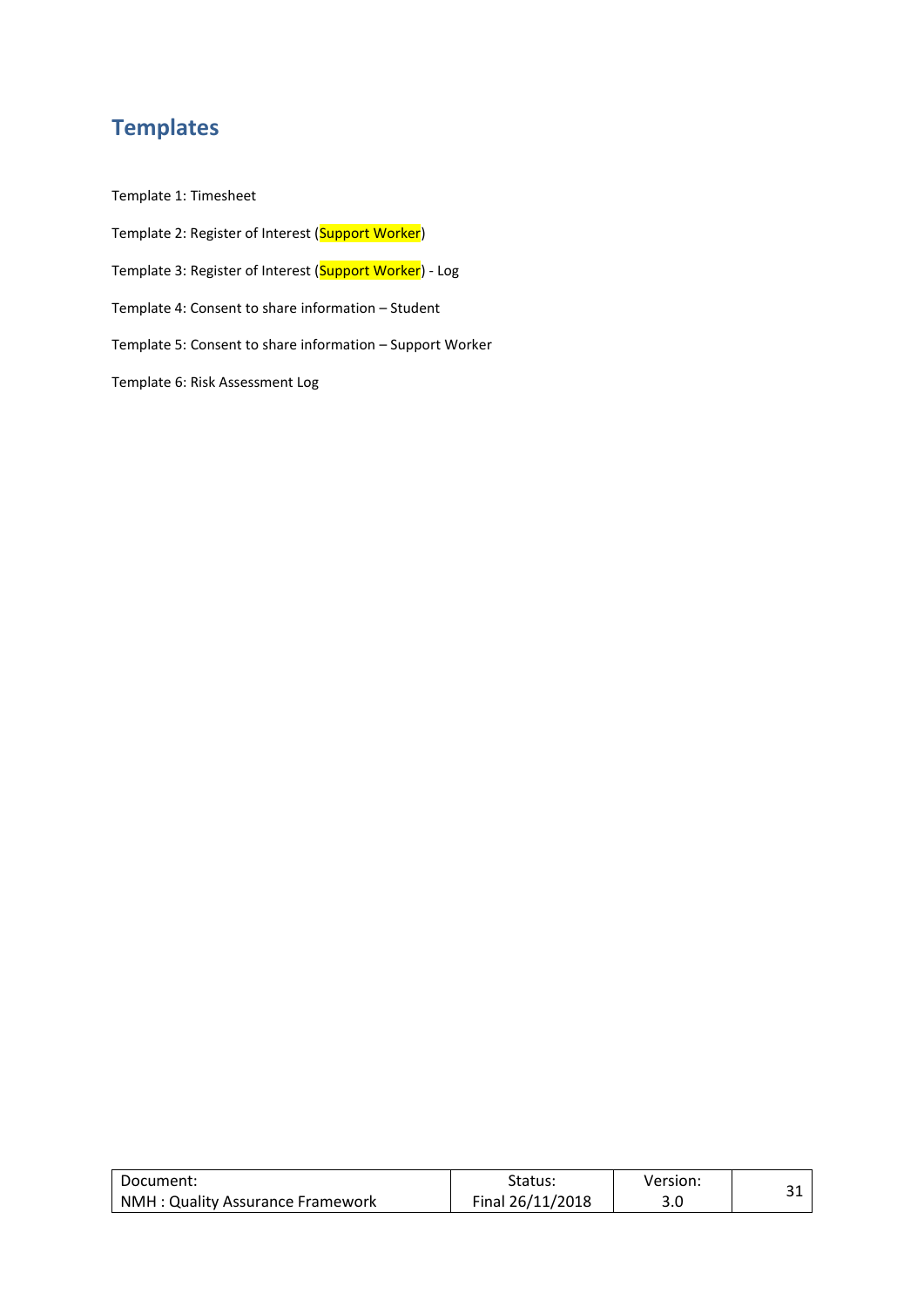# **Template 1 – Standard Timesheet**

| <b>Student Name</b>  |  |
|----------------------|--|
| <b>Student CRN</b>   |  |
| <b>Student D.O.B</b> |  |
| <b>Support Type</b>  |  |

| <b>INVOICE NUMBER</b> |  |
|-----------------------|--|
| <b>Company Name</b>   |  |
| <b>Funding Body</b>   |  |



#### **Attended Sessions**

| Location | <b>Mode of Delivery</b> | Date | <b>Start Time</b><br>(HH:MM) | <b>Finish Time</b><br>(HH:MM) | Total<br>Breaks*<br>(HH:MM) | <b>Total</b><br><b>Hours</b> | <b>Student Signature</b> | <b>Support Worker</b><br>(PRINT NAME) | <b>Support Worker</b><br>Signature |
|----------|-------------------------|------|------------------------------|-------------------------------|-----------------------------|------------------------------|--------------------------|---------------------------------------|------------------------------------|
|          |                         |      |                              |                               |                             |                              |                          |                                       |                                    |
|          |                         |      |                              |                               |                             |                              |                          |                                       |                                    |
|          |                         |      |                              |                               |                             |                              |                          |                                       |                                    |
|          |                         |      |                              |                               |                             |                              |                          |                                       |                                    |
|          |                         |      |                              |                               |                             |                              |                          |                                       |                                    |

<span id="page-31-0"></span>\*Breaks - Support provided more than 8 consecutive hours are expected to include a break. Breaks must be recorded within 15min blocks. 'Comfort' breaks taken during shorter sessions do not need to be declared

#### **Missed or Cancelled Sessions**

Only chargeable missed/cancelled sessions should be included in this section. To ensure that we can process the invoice in a timely manner, please state the date and time when you were informed by the student that the session was cancelled along with the reason for cancellation. For non attendance please enter "NA" into the *Date and Time Informed* box below.

| Reason | Date | <b>Start Time</b><br>(HH:MM) | <b>Finish Time</b><br>(HH:MM) | <b>Total</b><br><b>Hours</b> | Date & Time Informed |
|--------|------|------------------------------|-------------------------------|------------------------------|----------------------|
|        |      |                              |                               |                              |                      |
|        |      |                              |                               |                              |                      |

**TOTAL TIMESHEET HOURS**

| Document:                        | Status:          | Version: | ~~  |
|----------------------------------|------------------|----------|-----|
| NMH: Quality Assurance Framework | Final 26/11/2018 | J.U      | ے ر |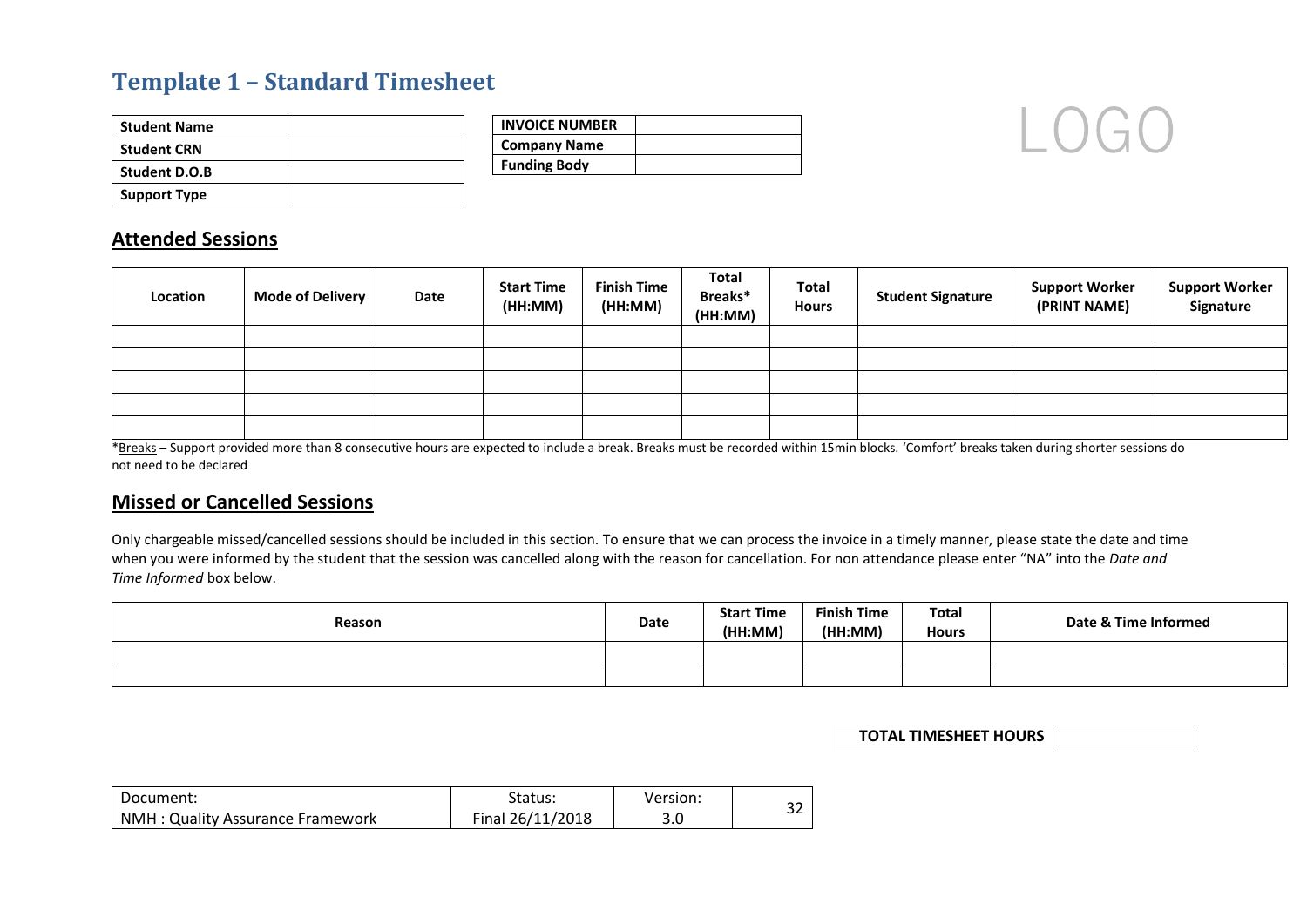# <span id="page-32-0"></span>**Template 2 – Register of Interest (Support Worker)**

#### **Please note the Register of Interest (Support Worker) is a Department for Education document.**

This document allows all support workers to officially declare any potential conflict of interest with other relevant bodies. This will be reviewed by the Disabled Students' Allowance auditors as part of the QA audit.

A conflict of interest is any situation in which an individual's personal interests or interests which they owe to another person, body or organisation arise simultaneously or appear to clash.

Conflicts of interest may come in a number of different forms, for example:

- payment to an employee for services provided through and by another organisation
- business / work being awarded where an employee could be seen to have or has a financial or a close personal interest / relationship to that other organisation or individual (relative, family member)

#### **This declaration should be completed by all support workers engaged in DSA funded business by the NMH provider.**

By signing this document you declare you currently have no conflict of interests that would affect your duties for the NMH provider, or that you have provided information in relation to any conflict of interest which may arise.

Support worker is required to declare any conflict of interest or potential conflict of interest as soon as practicable to their manager and complete this form, which should be held on file.

| <b>Name</b>                                                                                                                                                                                                    |  |            |           |  |  |  |
|----------------------------------------------------------------------------------------------------------------------------------------------------------------------------------------------------------------|--|------------|-----------|--|--|--|
| Signature                                                                                                                                                                                                      |  |            |           |  |  |  |
| Date                                                                                                                                                                                                           |  |            |           |  |  |  |
| <b>Conflict of Interest Declaration</b>                                                                                                                                                                        |  | $\Box$ Yes | $\Box$ No |  |  |  |
| If you have answered YES to the conflict of interest declaration, please provide details below with the names and<br>details of any individual with a connection to you, stating the nature of the connection: |  |            |           |  |  |  |
|                                                                                                                                                                                                                |  |            |           |  |  |  |
| Describe what steps/processes/measures are in place to ensure that undue advantage is not given to the<br>organisation(s)/individual(s):                                                                       |  |            |           |  |  |  |
|                                                                                                                                                                                                                |  |            |           |  |  |  |
| <b>Name of Support Worker:</b>                                                                                                                                                                                 |  |            |           |  |  |  |
| Manager:                                                                                                                                                                                                       |  |            |           |  |  |  |

| Document:                        | Status:          | Version: | າາ |
|----------------------------------|------------------|----------|----|
| NMH: Quality Assurance Framework | Final 26/11/2018 | 3.0      | ວວ |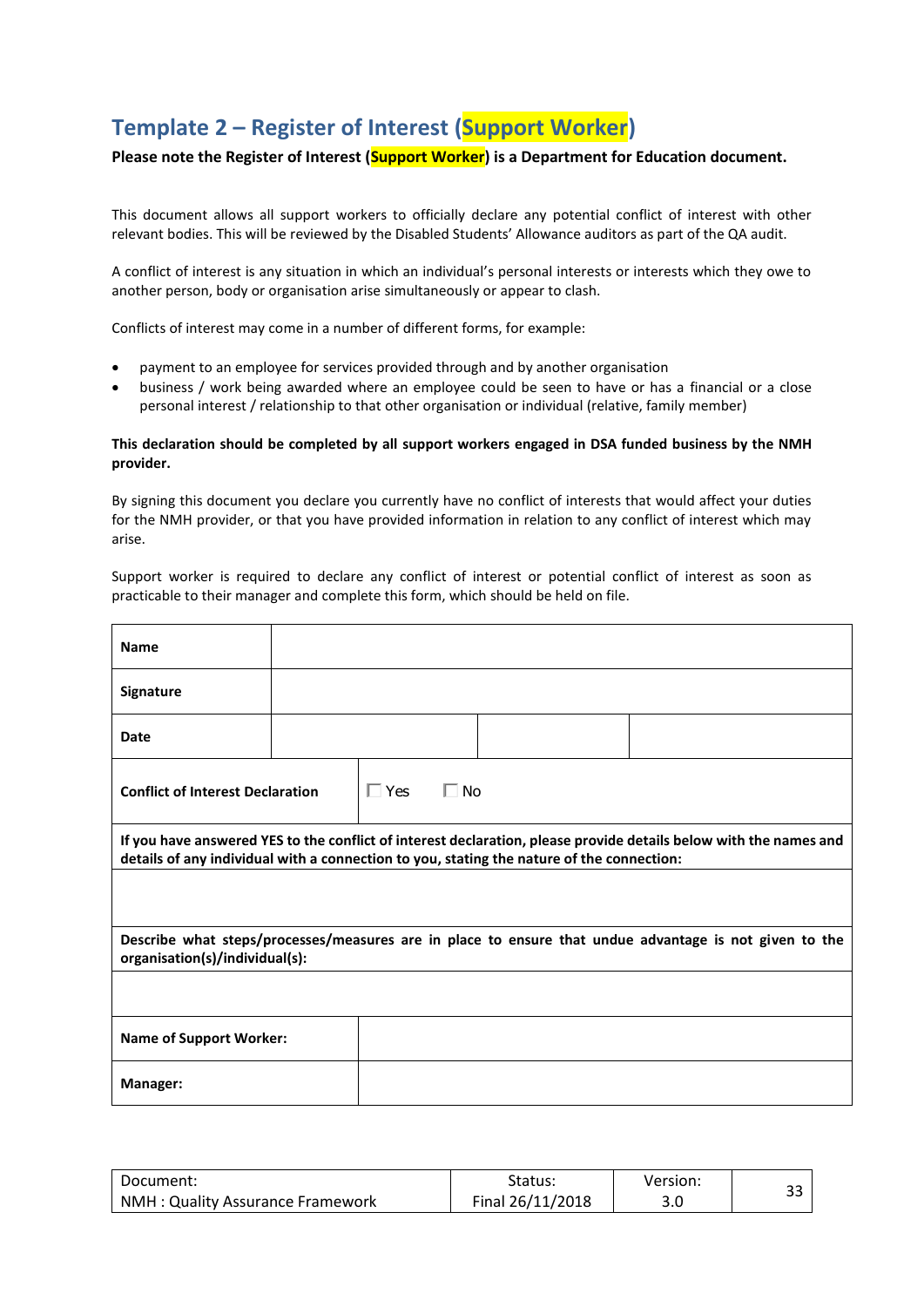# <span id="page-33-0"></span>**Template 3 – Register of Interest (Support Worker) - Log**

#### **Organisation Name:**

| <b>Name</b> | Position | <b>Conflict</b><br><b>Declared</b><br>(Y/N) | Date<br><b>Signed</b> | <b>Record Negating Factor</b> | <b>Validated by</b><br>manager<br>date |
|-------------|----------|---------------------------------------------|-----------------------|-------------------------------|----------------------------------------|
|             |          |                                             |                       |                               |                                        |
|             |          |                                             |                       |                               |                                        |
|             |          |                                             |                       |                               |                                        |
|             |          |                                             |                       |                               |                                        |
|             |          |                                             |                       |                               |                                        |
|             |          |                                             |                       |                               |                                        |
|             |          |                                             |                       |                               |                                        |
|             |          |                                             |                       |                               |                                        |
|             |          |                                             |                       |                               |                                        |
|             |          |                                             |                       |                               |                                        |
|             |          |                                             |                       |                               |                                        |
|             |          |                                             |                       |                               |                                        |
|             |          |                                             |                       |                               |                                        |
|             |          |                                             |                       |                               |                                        |
|             |          |                                             |                       |                               |                                        |
|             |          |                                             |                       |                               |                                        |
|             |          |                                             |                       |                               |                                        |
|             |          |                                             |                       |                               |                                        |
|             |          |                                             |                       |                               |                                        |

Please sign to confirm that the details in the table above are accurate:

Name:

Position:

Signature:

Date:

| Document:                         | Status:          | Version: |  |
|-----------------------------------|------------------|----------|--|
| NMH : Quality Assurance Framework | Final 26/11/2018 |          |  |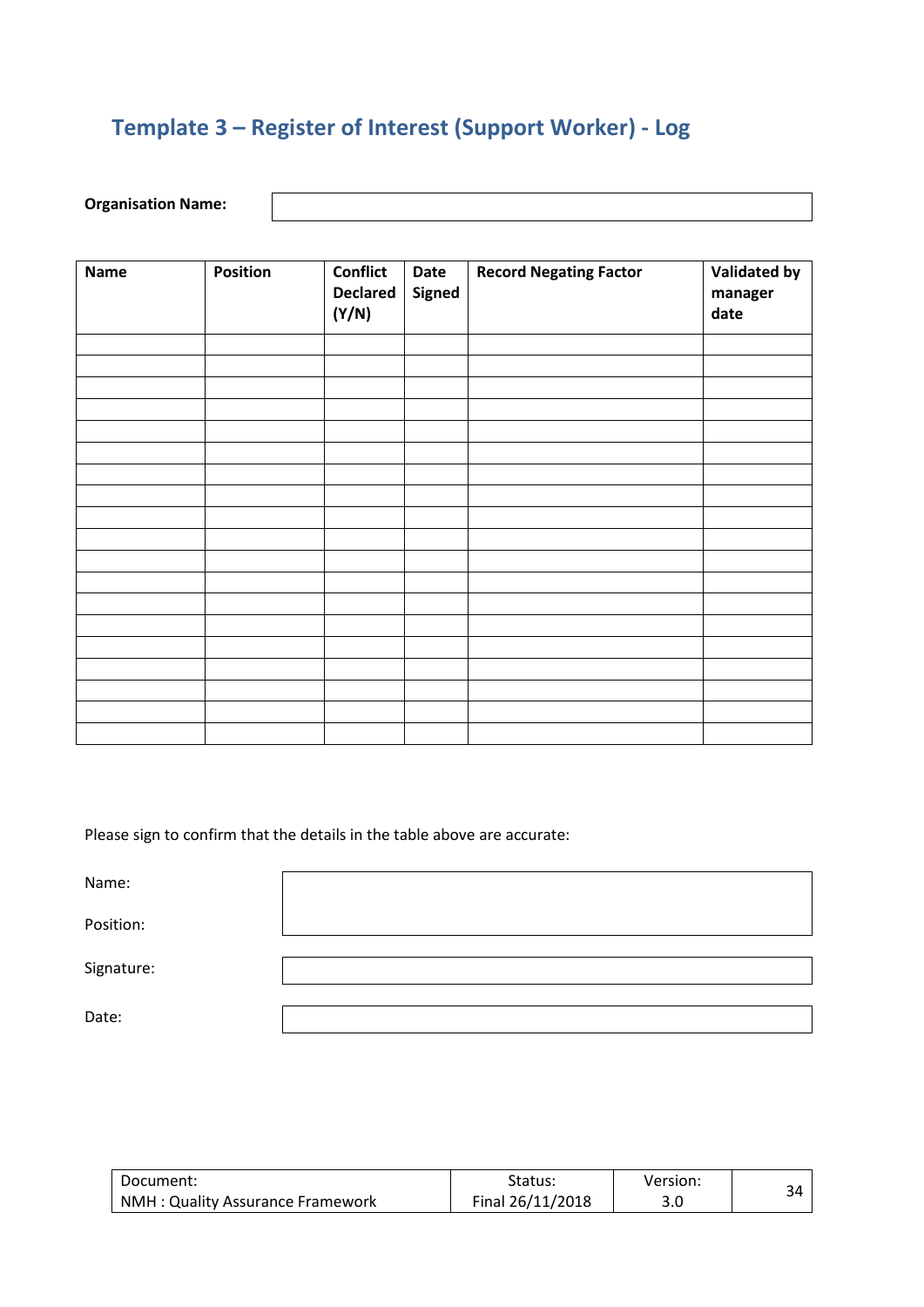### <span id="page-34-0"></span>**Template 4 - Consent for Sensitive Personal Data Processing - Student** Dear [Student]

In addition to the normal data processing carried out by [Name of NMH Provider] ("the provider") the transfer of a copy of your DSA 2 letter, study workplan, or other relevant information contained within your student record, to the Disabled Students Allowance Quality Assurance Group ("the Auditor") may be required so that the Auditor can audit the provider's internal processes for dealing with the delivery of non-medical help support. These audits play an important part of ensuring that the provider is complying with all relevant legislation, internal and external guidance. Such compliance is vital to the provider, so it can properly assess the delivery of this support.

The information that the provider is proposing to transfer to the Auditor is a copy of your DSA2 letter, study workplan, or other relevant information contained within your student record. As you will be aware, this includes the following Personal Data about you:

- $\bullet$  identity and age;
- ◆ Type of support awarded
- **Timesheets confirming delivery of support**
- ◆ Communications between you and the provider
- $\bullet$  higher education institution and course information.

The Centre is also proposing to transfer information which could be classified as sensitive personal data under the General Data Protection Regulations, including:

- $\bullet$  the fact that you receive a disability allowance;
- letter of award of support;
- **Timesheets which indicate the type of support being delivered**

As the proposed transfer includes sensitive personal data (in this instance, health information about you), we require your consent before we are legally permitted to provide the Auditor with your sensitive personal data (but not other types of personal data), if selected as a student sample.

The personal data provided to the Auditor would only be processed for the specific purpose of carrying out the audit of the provider. The data would not be retained by the Auditor once the audit of the provider had been completed and accredited by DSA-QAG. This consent will be held by the provider for the duration of the audit process, alongside any other forms of consent you have provided to the provider in relation to other current data processing activities carried out by the provider in relation to your personal and sensitive personal data.

You are free to refuse to give your consent or to later withdraw your consent. Any refusal or withdrawal of consent will not affect any element of any service provided to you by the provider.

By signing this form and ticking each of the separate boxes below, you are giving your consent to the transfer of your sensitive personal data set out below from the provider to the Auditor and to the processing of this data by the Auditor for the purpose described above.

I consent to the transfer of the following types of personal data about me:

- $\bullet$  the fact that you receive a disability allowance:
- letter of award of support;
- Timesheets which indicate the type of support being delivered

**Student's Name**

**Student's Signature**

**Date** 

| Document:                        | Status:          | Version: | ົ  |  |
|----------------------------------|------------------|----------|----|--|
| NMH: Quality Assurance Framework | Final 26/11/2018 | J.U      | -- |  |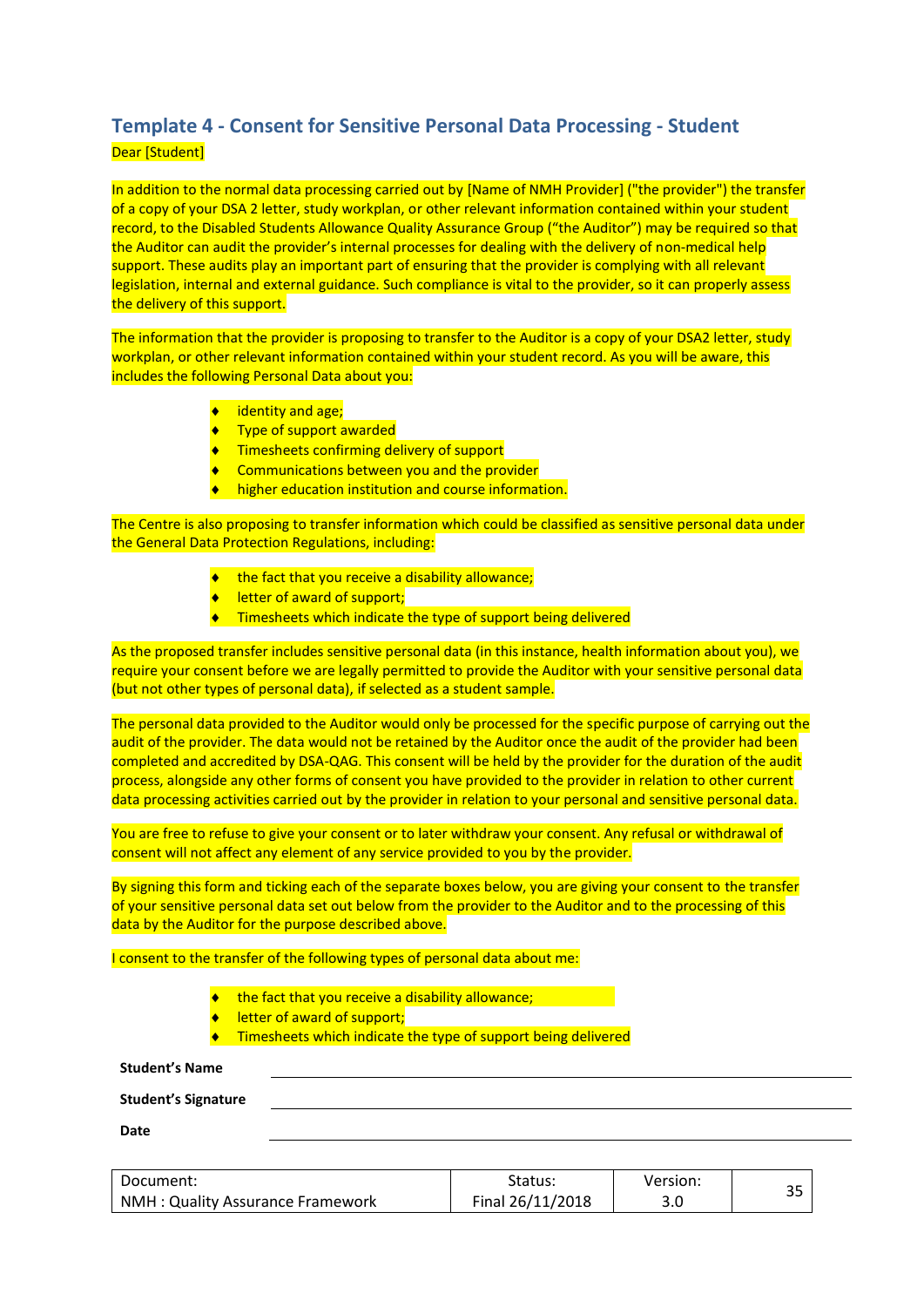# <span id="page-35-0"></span>**Template 5 - Consent for Sensitive Personal Data Processing – Support Worker**

#### Dear [Name]

In addition to the normal data processing carried out by the [Name of NMH provider] ("the provider") transfer/sharing of information or documentation relating to you providing NMH support, to the Disabled Students Allowance Quality Assurance Group ("the auditor") may be required so that the auditor can audit the providers internal processes for dealing with the delivery of NMH support services. These audits play an important part of ensuring that the organisation is complying with all relevant legislation, internal and external guidance. Such compliance is vital to the **provider** so it can properly provide NMH support services.

The information that the organisation is proposing to share with the auditor is a copy of documentation such as your professional body **membership, support** worker records, training records and copies of qualification information/certificates. As you will be aware, this includes the following information about you:

- identity;
- support worker role;

This information includes personal data and sensitive personal data as defined under the General Data Protection Regulations. As the proposed sharing/transfer includes person identifiable information, we require your consent before we are legally permitted to provide the auditor with your information, if selected during the support worker sample.

The personal data provided to the auditor would only be processed for the specific purpose of carrying out the audit of the **provider**. The data or NMH support information would not be retained by the auditor once the audit of the provider had been completed and accredited by DSA-QAG. This consent will be held by the provider for the duration of the audit process, alongside any other forms of consent you have provided to the organisation in relation to other current data processing activities carried out by the organisation in relation to your personal and sensitive personal data.

By signing this form you are giving your consent to the transfer of your personal and sensitive personal data set out above from the **provider** to the auditor and to the processing of this data by the auditor, for the purpose described above.

| <b>Support Worker</b><br>Name      |  |  |  |
|------------------------------------|--|--|--|
| <b>Support Worker</b><br>Signature |  |  |  |
| <b>Date</b>                        |  |  |  |

| Document:                               | Status:          | Version: |  |
|-----------------------------------------|------------------|----------|--|
| <b>NMH: Quality Assurance Framework</b> | Final 26/11/2018 | 3.0      |  |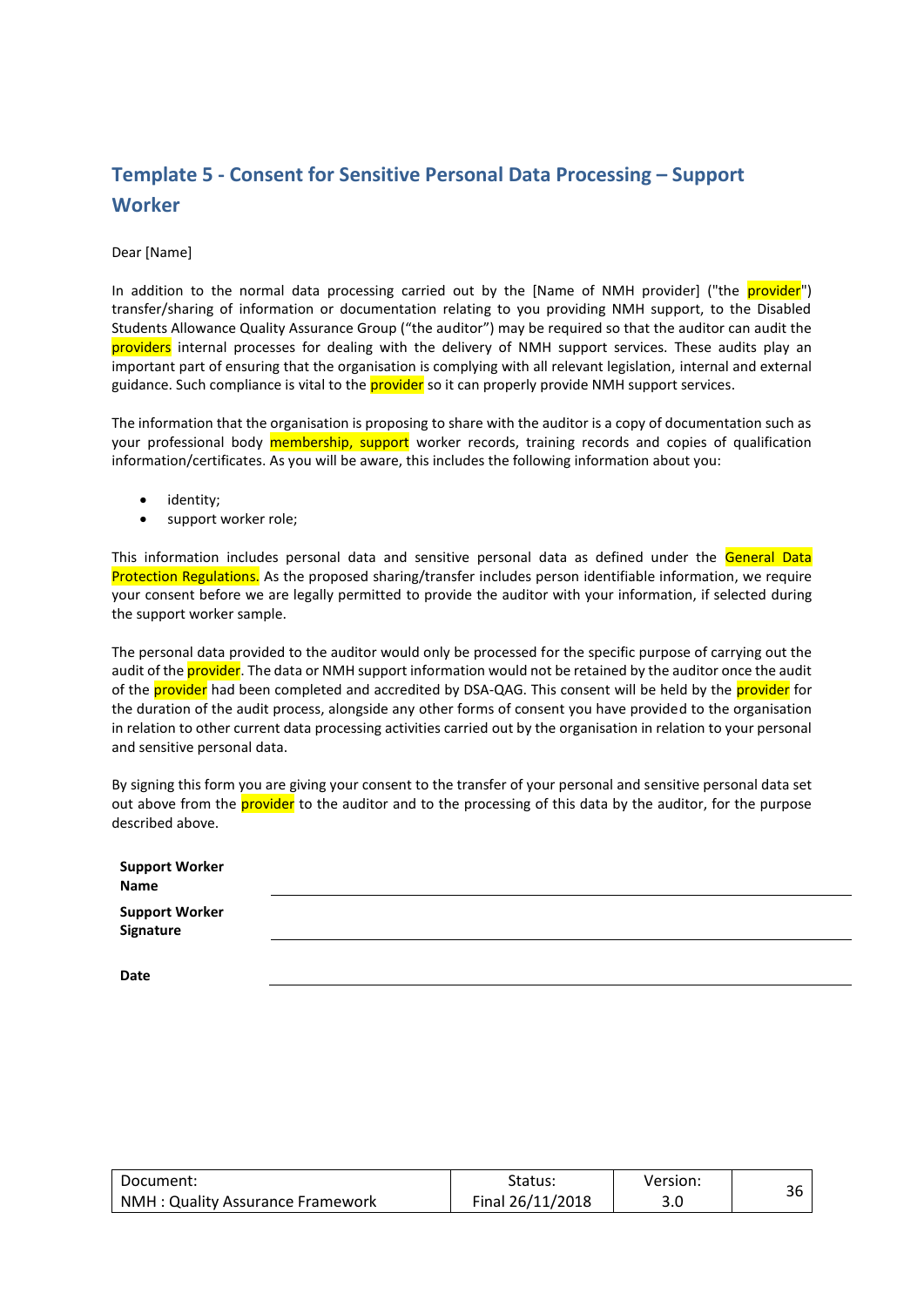# **Template 6 – Risk Assessment Log (Example)**

| Date of Risk<br>Assessment | <b>Student Name</b> | Location of where risk assessment was carried out | Indicate 'student residence' or<br>'other' for risk assessment. If other,<br>note the reason why. | <b>Conducted by and Position</b> | <b>Last Review</b><br>Date |
|----------------------------|---------------------|---------------------------------------------------|---------------------------------------------------------------------------------------------------|----------------------------------|----------------------------|
| Example,<br>29/3/15        | J.Bloggs            | 151 West George Street, Glasgow G2 2JJ            | Student residence                                                                                 | M.Bloggs, Support<br>Worker      | 29/09/17                   |
|                            |                     |                                                   |                                                                                                   |                                  |                            |
|                            |                     |                                                   |                                                                                                   |                                  |                            |
|                            |                     |                                                   |                                                                                                   |                                  |                            |
|                            |                     |                                                   |                                                                                                   |                                  |                            |
|                            |                     |                                                   |                                                                                                   |                                  |                            |
|                            |                     |                                                   |                                                                                                   |                                  |                            |
|                            |                     |                                                   |                                                                                                   |                                  |                            |
|                            |                     |                                                   |                                                                                                   |                                  |                            |
|                            |                     |                                                   |                                                                                                   |                                  |                            |
|                            |                     |                                                   |                                                                                                   |                                  |                            |
|                            |                     |                                                   |                                                                                                   |                                  |                            |
|                            |                     |                                                   |                                                                                                   |                                  |                            |
|                            |                     |                                                   |                                                                                                   |                                  |                            |
|                            |                     |                                                   |                                                                                                   |                                  |                            |

<span id="page-36-0"></span>

| Document:                        | Status:          | Version: |  |
|----------------------------------|------------------|----------|--|
| NMH: Quality Assurance Framework | Final 26/11/2018 | 3.0      |  |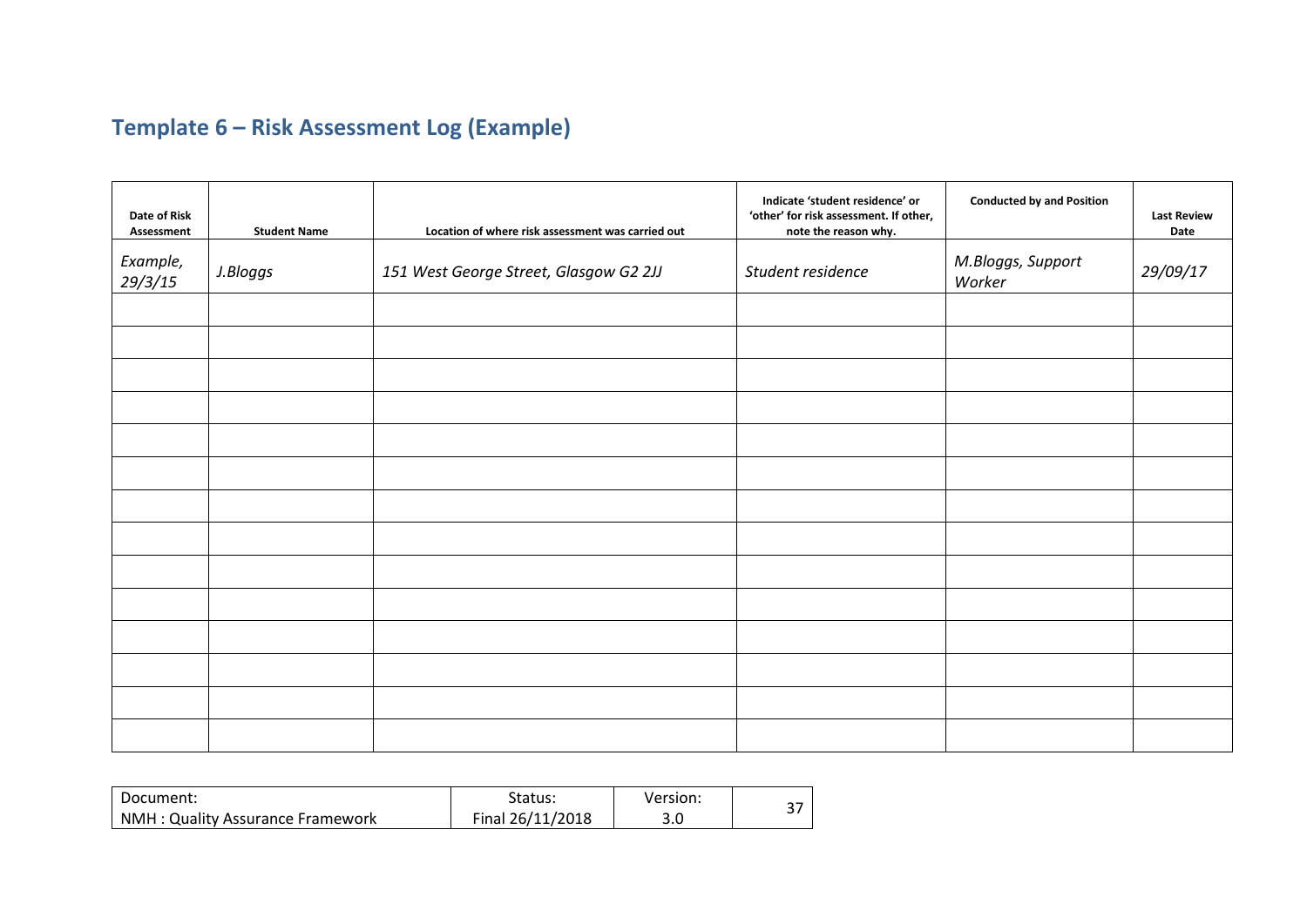# <span id="page-37-0"></span>**Appendices**

Appendix 1: Complaints Procedure Appendix 2: Register of Interest Chart Appendix 3: Suitably Qualified Person Appendix 4: Annual Statistical Return

Appendix 5: Continuous Professional Development

| Document:                        | Status:          | Version: | ົ |
|----------------------------------|------------------|----------|---|
| NMH: Quality Assurance Framework | Final 26/11/2018 | J.U      |   |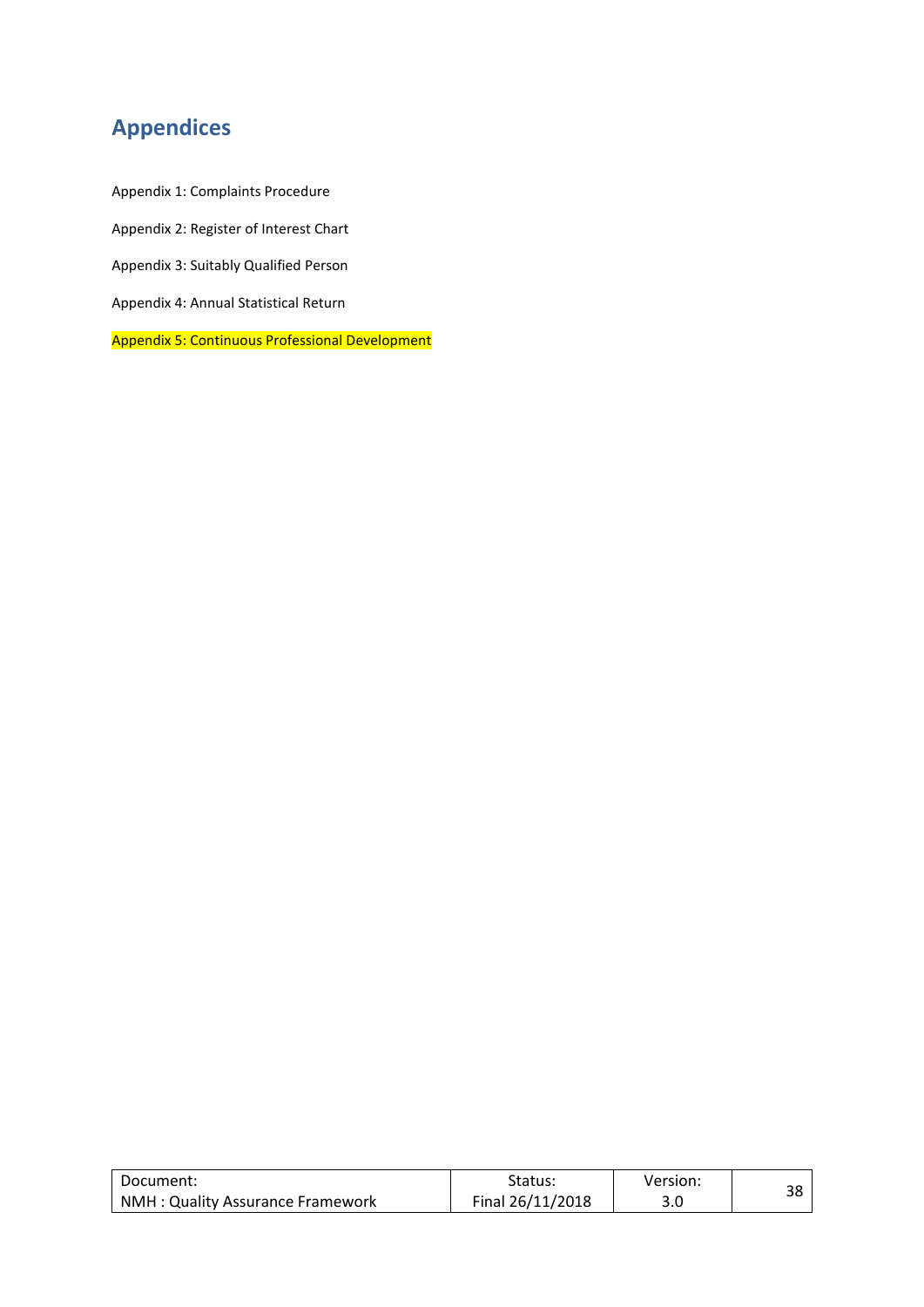# <span id="page-38-0"></span>**Appendix 1 – Complaints procedure**

NMH Providers will have a documented complaints procedure which will be published on their website and available in other accessible formats. As a minimum the document should:

1. State the NMH Provider's complaints policy.

- 2. Explain that complaints will be handled in a professional and non-confrontational manner.
- 3. Explain how students/customers can complain and identify the stages in the complaints process.
- 4. Explain who will listen to the complaint.
- 5. Explain the method by which the organisation will respond.
- 6. Provide the timeframe within which the organisation will respond to the complaint.

7. Explain the options for the student/customer if they remain dissatisfied after the NMH Provider's initial response and wish to escalate their complaint.

- 8. Identify a third party to whom the customer may complain.
- 9. Identify the ultimate point of appeal if the student/customer remains dissatisfied.

NMH Providers will also maintain a complaint log which will include:

- 1. The student's/customer's name and account reference.
- 2. Date of the complaint.
- 3. A flag to indicate if the complaint is "open" or resolved.
- 4. Nature of the complaint.
- 5. Record (including dates) of the NMH Providers response and any actions taken.
- 6. Record of subsequent correspondence or discussions with the student/customer.

| Document:                        | Status:          | Version: | າດ |
|----------------------------------|------------------|----------|----|
| NMH: Quality Assurance Framework | Final 26/11/2018 | 3.0      |    |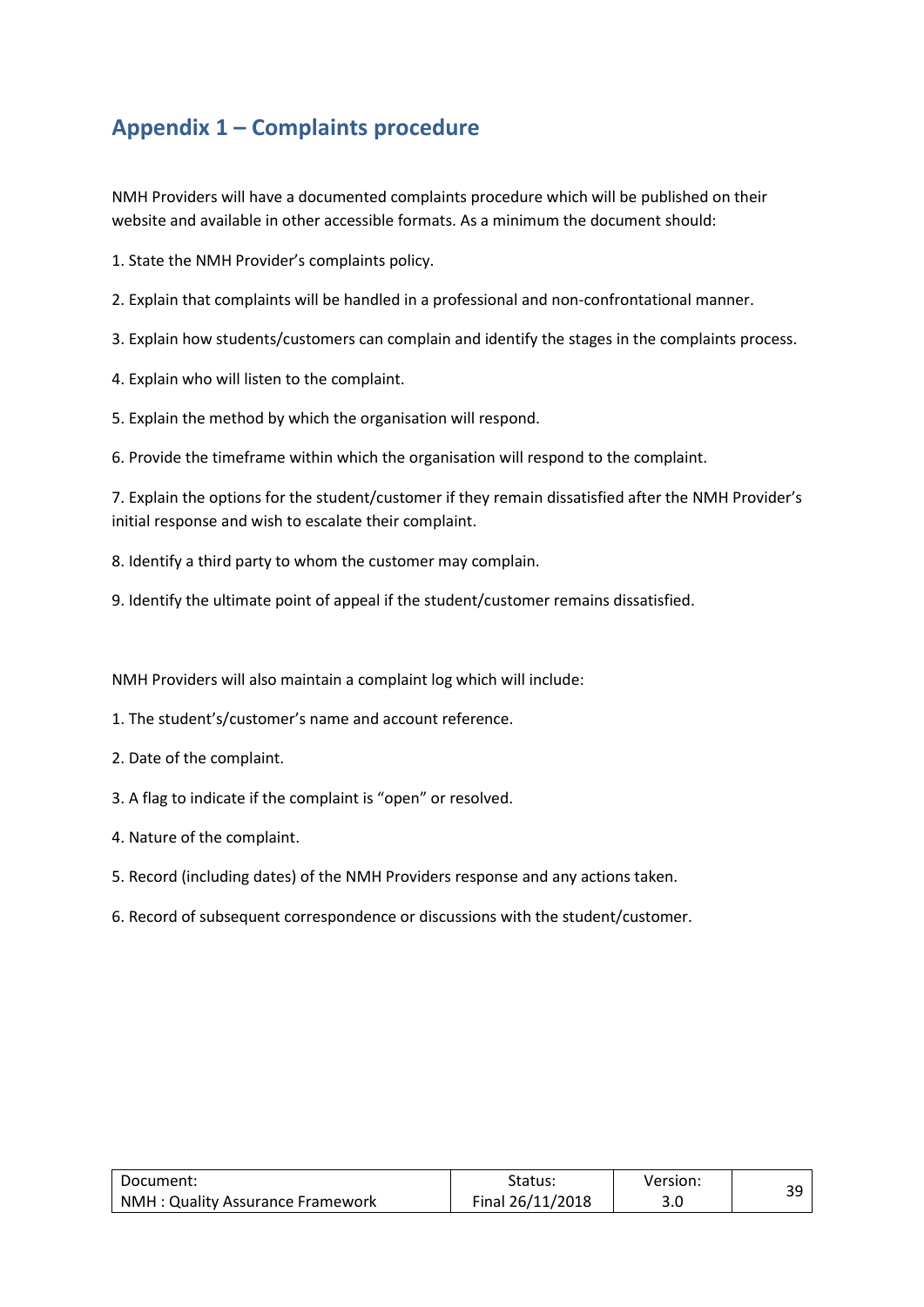# <span id="page-39-0"></span>**Appendix 2 – Register of Interest Chart**

**Please note the Register of Interest Chart is a Department for Education document.**

DSA areas



The above chart outlines areas where relationships between providers of DSA funded services could lead to a conflict of interest. For example, where an organisation provides study needs assessment services and non medical help provision.

| Document:                        | Status:          | Version: | 40 |
|----------------------------------|------------------|----------|----|
| NMH: Quality Assurance Framework | Final 26/11/2018 | J.U      |    |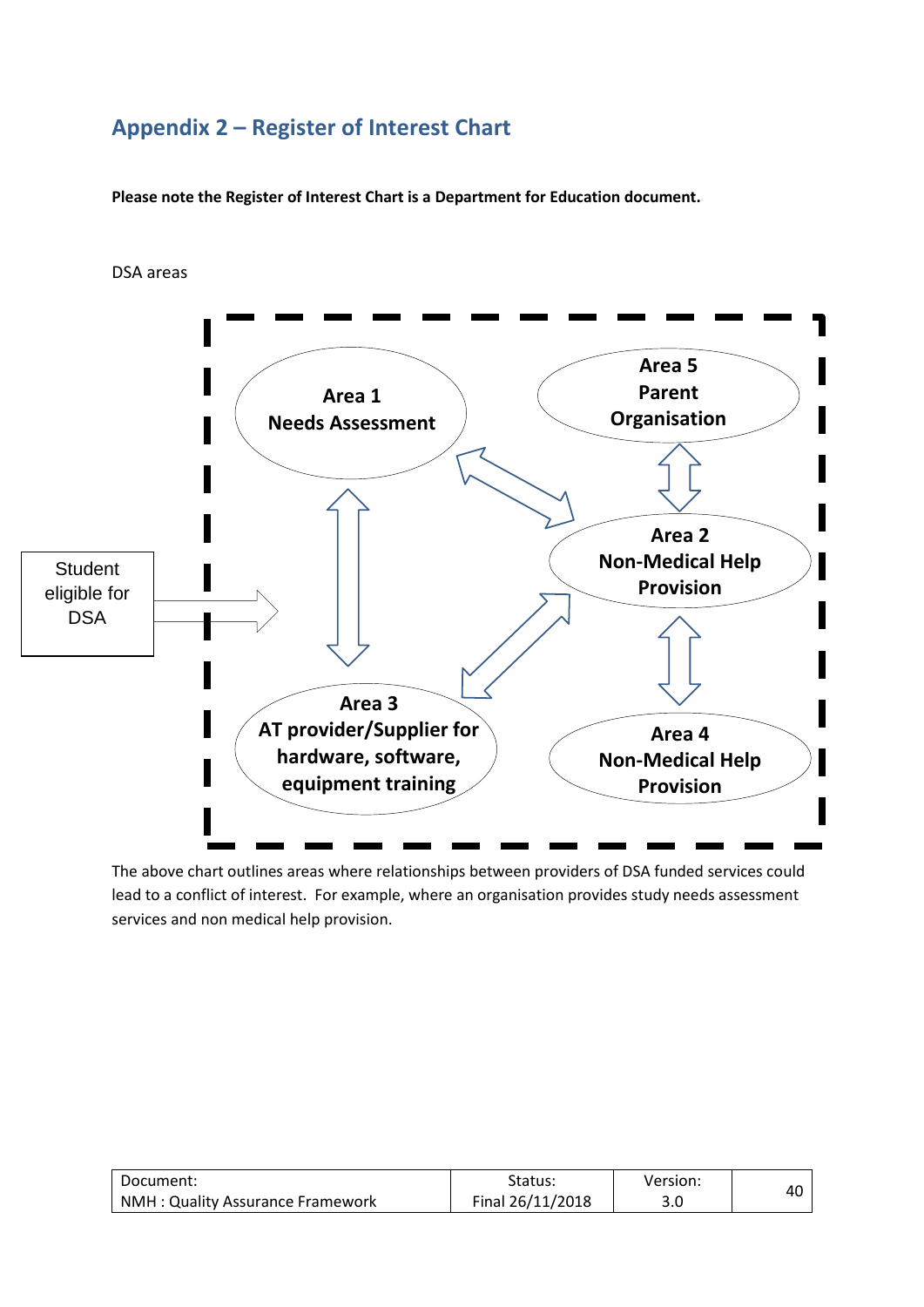# <span id="page-40-0"></span>**Appendix 3 – Suitably Qualified Person**

NMH providers are required to ensure that their support workers receive appropriate training in a range of areas in order to comply with the new NMH Quality Assurance Framework. It is important that training is delivered by a suitably qualified person(s), i.e. an individual who has been certified at level 3 and above, as determined by DfE.

Training should be formally accredited in order to have the assurance that the training is of the right quality or is delivered by an awarding body that is quality assured e.g. by QAA. Formal accreditation provides assurance that an organisation or person is competent to perform specific processes, activities, or tasks in a reliable, credible and accurate manner.

This could be demonstrated in the following ways for the purposes of compliance with the QAF:

1) The organisation providing the training is externally accredited to provide training in the relevant subject area e.g. accredited by CPDUK [https://cpduk.co.uk/,](https://cpduk.co.uk/) CPD Standards Offic[e https://www.cpdstandards.com/](https://www.cpdstandards.com/) or similar, or is an HE institution with degree awarding powers.

2) The training course is externally accredited by an accreditation /awarding body or is provided by a HE institution with degree awarding powers.

3) The training is provided by one of the professional bodies listed on the NMH mandatory criteria grid.

This list is not exhaustive and other training will be considered.

| Document:                        | Status:          | Version: | 41 |
|----------------------------------|------------------|----------|----|
| NMH: Quality Assurance Framework | Final 26/11/2018 | 3.0      |    |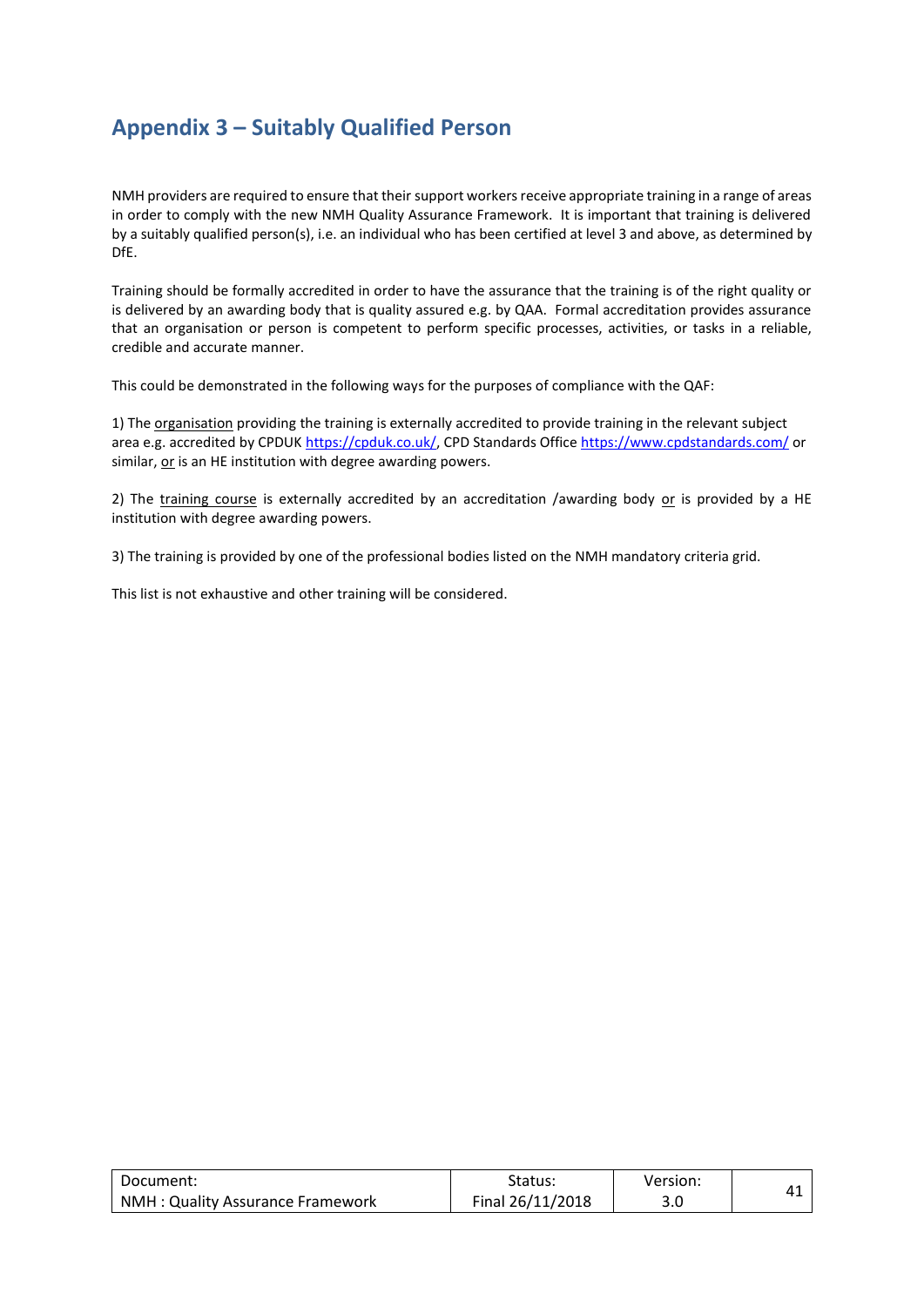# <span id="page-41-0"></span>**Appendix 4 – Annual Statistical Return**

NMH providers will access the annual statistical return via the DSA-QAG portal on receipt of the portal request for the annual submission for the period 1 September – 31 August each year. The statistics supplied should only reflect support provided to students who are funded by Student Finance England. This information may be analysed by the Department for Education (DfE) for future DSA policy.

#### **ANNUAL STATISTICAL RETURN – SECTION A**

Please provide accurate information.

|                                                                             | <b>Number of students supported</b><br>from |
|-----------------------------------------------------------------------------|---------------------------------------------|
| Role support is being provided for                                          | 1 September to 31 August                    |
| <b>Communication Support Worker</b>                                         |                                             |
| Lip speaker                                                                 |                                             |
| Specialist Note Taker (for Deaf/Hard of Hearing students)                   |                                             |
| Includes Electronic Note Taking and Speech To Text Reporter                 |                                             |
| Specialist Notetaker for VI students, including Braille                     |                                             |
| <b>Specialist Transcription Service</b>                                     |                                             |
| <b>Mobility Trainer</b>                                                     |                                             |
| Specialist mentor (mental health condition)                                 |                                             |
| Specialist mentor (AS)                                                      |                                             |
| Specialist one-to-one study skills support (SpLD)                           |                                             |
| Specialist one-to-one study skills support (AS)                             |                                             |
| BSL interpreter - includes Interpreter for the deaf or Deaf<br>blind People |                                             |
| AT trainers                                                                 |                                             |
| Specialist Support Professional for Students with Sensory                   |                                             |
| Impairment - Deaf students                                                  |                                             |
| Specialist Support Professional for Students with Sensory                   |                                             |
| Impairment - Vision impairment                                              |                                             |
| Specialist Support Professional for Students with Sensory                   |                                             |
| Impairment Multi-sensory Impairment (MSI)                                   |                                             |
| <b>Total</b>                                                                |                                             |

#### **ANNUAL STATISTICAL RETURN – SECTION B**

Please provide accurate information.

| Study Mode - SFE Students Only | <b>Number of students supported</b><br>from<br>1 September to 31 August |
|--------------------------------|-------------------------------------------------------------------------|
| Undergraduate - Full Time      |                                                                         |
| Undergraduate - Part Time      |                                                                         |
| Postgraduate - Full Time       |                                                                         |
| Postgraduate - Part Time       |                                                                         |
| Total                          |                                                                         |

**Total numbers recorded in sections "A" should equal sections "B".**

| Document:                        | Status:          | Version: |  |
|----------------------------------|------------------|----------|--|
| NMH: Quality Assurance Framework | Final 26/11/2018 | J.U      |  |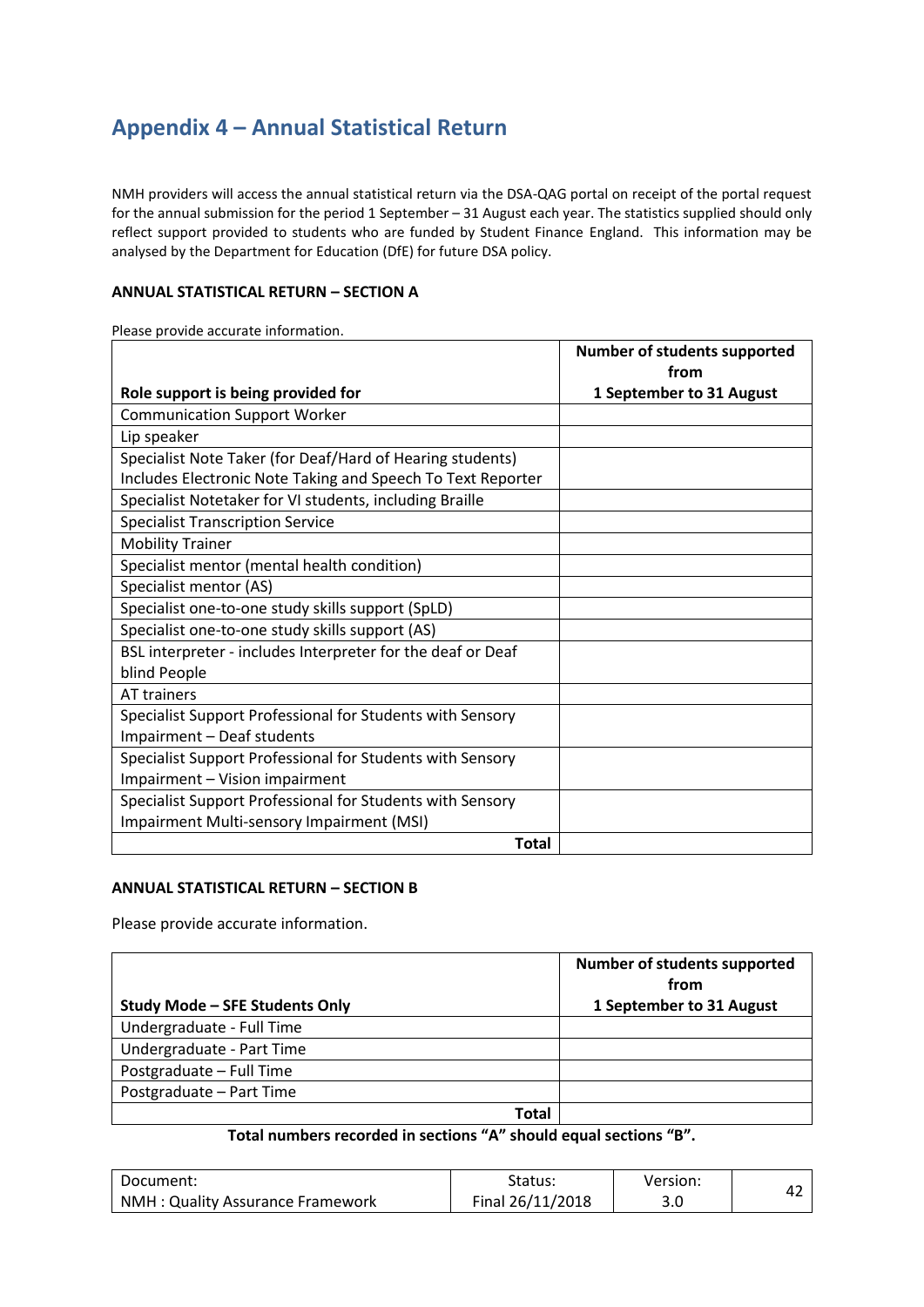# <span id="page-42-0"></span>**Appendix 5 – Continuous Professional Development (CPD)**

The requirement is to have carried out at least 1 piece of structured\* CPD, relative to the support role being provided, within the last 12 months.

- Equality and diversity
- **Mindfulness**
- **Communication**
- **Sighted Guide**
- Mental health awareness / first aid
- Autism awareness
- SpLD awareness
- Dyslexia awareness
- **Safe guarding**
- **Minute taking**
- Prevent
- Manual handling
- **Safety at work**
- Assistive technology awareness
- Disability awareness

#### \*Structured CPD

Structured CPD includes all CPD which has learning as the primary objective and which is measurable and verifiable.

There are two forms of Structured CPD - directed study and self-directed study.

#### 1 Directed study:

This includes formal programmes designed with learning as the primary objective and requires at least one of the following;

- physical attendance at group learning activities, for example lectures, presentations, or
- participation in technology assisted learning activities (including online, CD, audio or video training courses), or
- independent assessment of learning, for example the submission of assignments, research papers or examination.

Directed Study can be measured in terms of the hours spent on the learning activity and can be verified through attendance records, examination results etc.

#### 2 Self-directed Study

This includes independent study with learning as the primary objective, including various forms of self-directed learning such as research (with published outputs), writing of articles, lecturing and, in

| Document:                        | Status:          | Version: |  |
|----------------------------------|------------------|----------|--|
| NMH: Quality Assurance Framework | Final 26/11/2018 | 3.0      |  |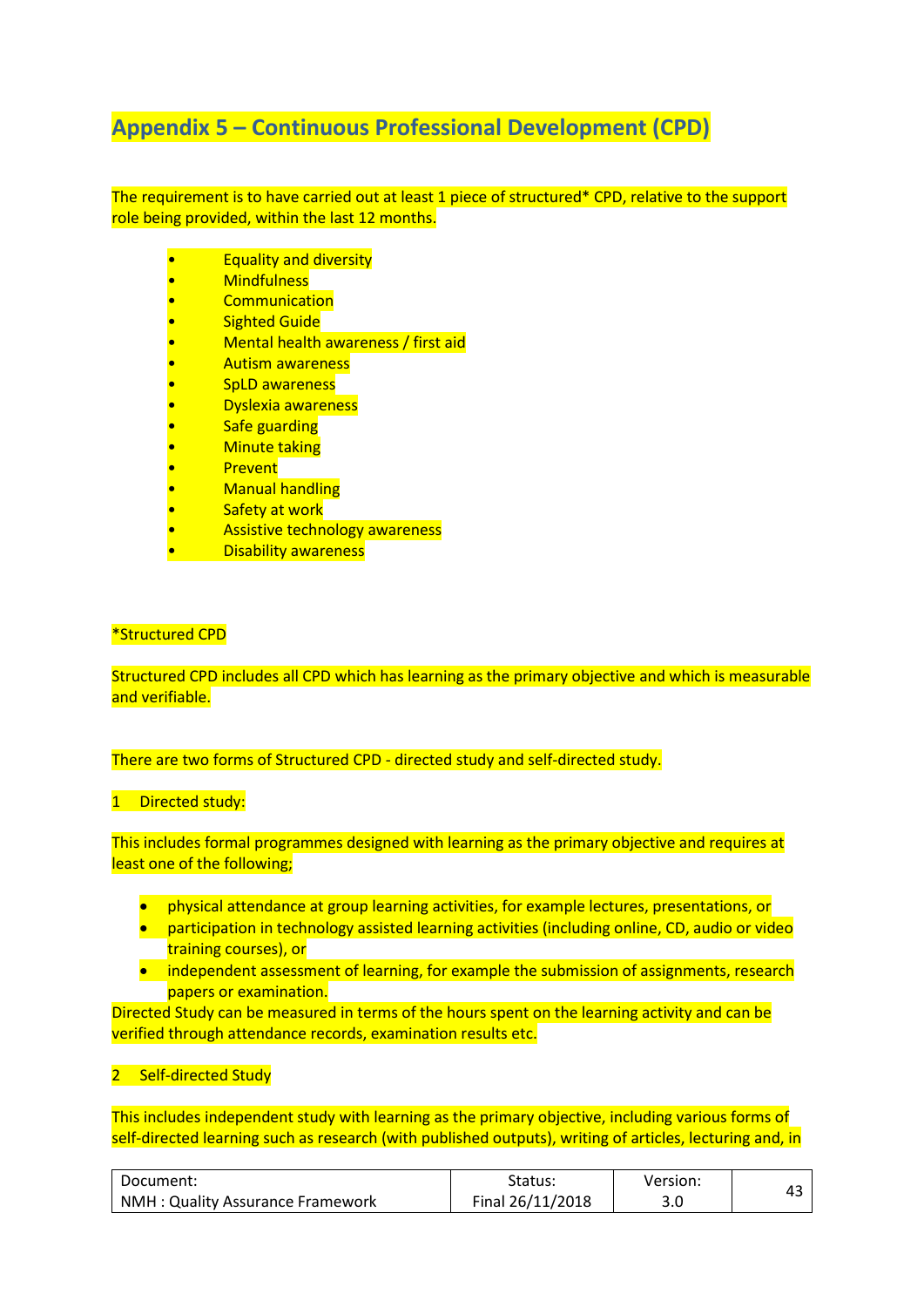specific circumstances, significant on-the-job training. In all cases, this form of study must have measurable outputs which can be verified by an independent and competent source.

Self-directed study can be measured in terms of the hours spent arriving at an outcome that can be assessed and verified by an independent and competent source.

#### Unstructured CPD

Unstructured CPD can be defined as any form of informal learning or development of day to day working skills achieved through self-study and/or informal training.

Unstructured CPD can be measurable but is not verifiable.

The following is categorised as Unstructured CPD: On-the-job training which consists of informal briefings carried out by other staff members.

- Technical reading.
- **Attendance at Network Groups.**

| Document:                        | Status:          | Version: | 44 |
|----------------------------------|------------------|----------|----|
| NMH: Quality Assurance Framework | Final 26/11/2018 | 3.0      |    |